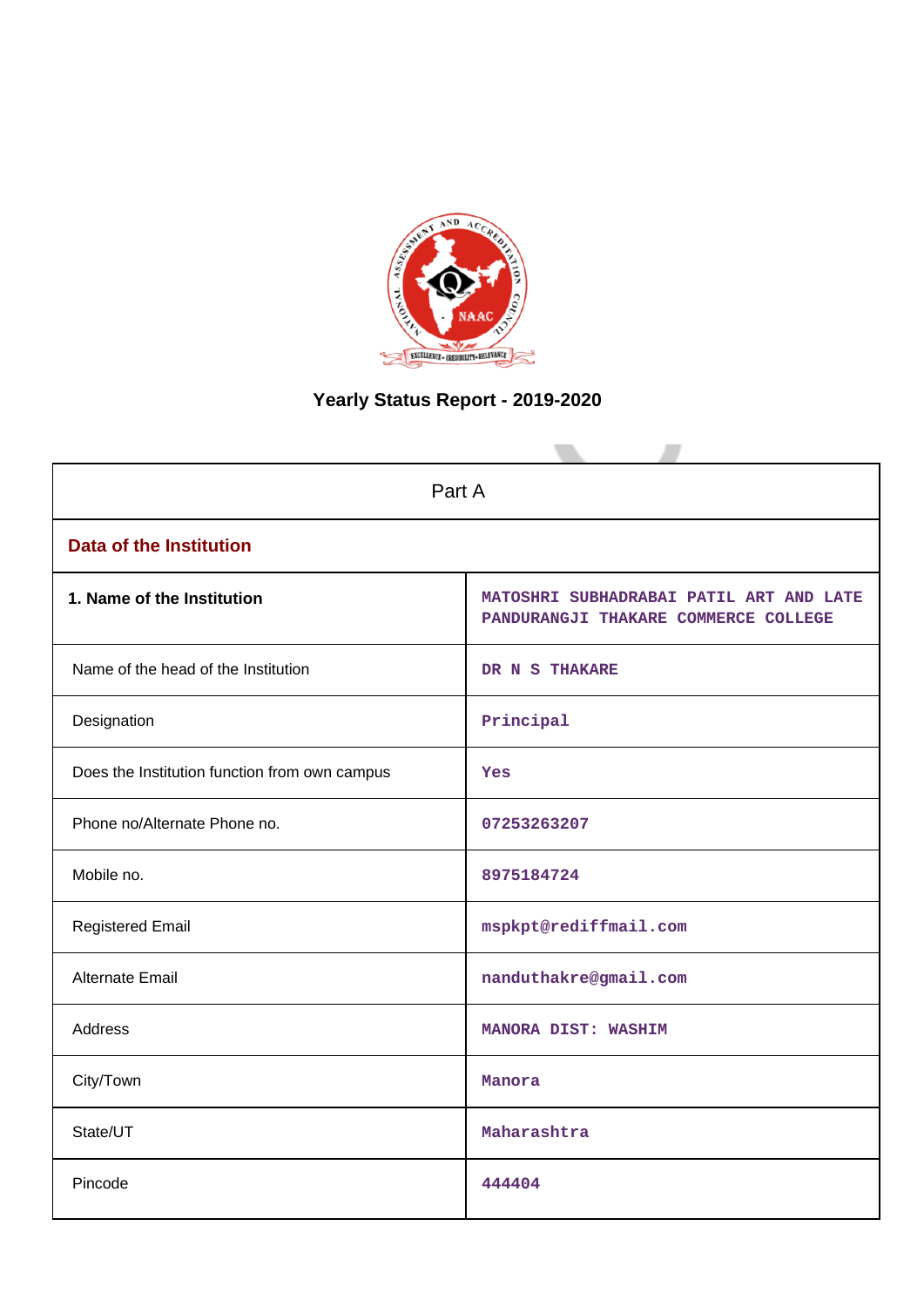| 2. Institutional Status                                                  |                                      |             |                                                                           |                                |             |  |
|--------------------------------------------------------------------------|--------------------------------------|-------------|---------------------------------------------------------------------------|--------------------------------|-------------|--|
| Affiliated / Constituent                                                 |                                      |             | Affiliated                                                                |                                |             |  |
| Type of Institution                                                      |                                      |             | Co-education                                                              |                                |             |  |
| Location                                                                 |                                      |             | Rural                                                                     |                                |             |  |
| <b>Financial Status</b>                                                  |                                      |             |                                                                           | Self financed and grant-in-aid |             |  |
| Name of the IQAC co-ordinator/Director                                   |                                      |             | DR A Y ALI                                                                |                                |             |  |
| Phone no/Alternate Phone no.                                             |                                      |             | 07253263207                                                               |                                |             |  |
| Mobile no.                                                               |                                      |             | 9923538050                                                                |                                |             |  |
| <b>Registered Email</b>                                                  |                                      |             | helloayali@gmail.com                                                      |                                |             |  |
| <b>Alternate Email</b>                                                   |                                      |             | iqacmsp@gmail.com                                                         |                                |             |  |
| 3. Website Address                                                       |                                      |             |                                                                           |                                |             |  |
| Web-link of the AQAR: (Previous Academic Year)                           |                                      |             | http://www.mspkptmanora.ac.in/IQAC/1<br>579951522.pdf                     |                                |             |  |
| 4. Whether Academic Calendar prepared during<br>the year                 |                                      |             | Yes                                                                       |                                |             |  |
| if yes, whether it is uploaded in the institutional website:<br>Weblink: |                                      |             | http://www.mspkptmanora.ac.in/Calender/<br>1616293187.pdf                 |                                |             |  |
| <b>5. Accrediation Details</b>                                           |                                      |             |                                                                           |                                |             |  |
| Cycle                                                                    | Grade                                | <b>CGPA</b> | Year of<br>Validity                                                       |                                |             |  |
|                                                                          |                                      |             | Accrediation                                                              | Period From                    | Period To   |  |
| $\mathbf{1}$                                                             | $\, {\bf B}$                         | 2.01        | 2013                                                                      | $10 - Dec - 2014$              | 09-Dec-2019 |  |
| 6. Date of Establishment of IQAC                                         |                                      |             | 05-Apr-2013                                                               |                                |             |  |
|                                                                          | 7. Internal Quality Assurance System |             |                                                                           |                                |             |  |
|                                                                          |                                      |             | Quality initiatives by IQAC during the year for promoting quality culture |                                |             |  |
| Item /Title of the quality initiative by<br><b>IQAC</b>                  |                                      |             | Date & Duration<br>Number of participants/ beneficiaries                  |                                |             |  |

**No Data Entered/Not Applicable!!!**

 $\vert$ 

 $\overline{\phantom{a}}$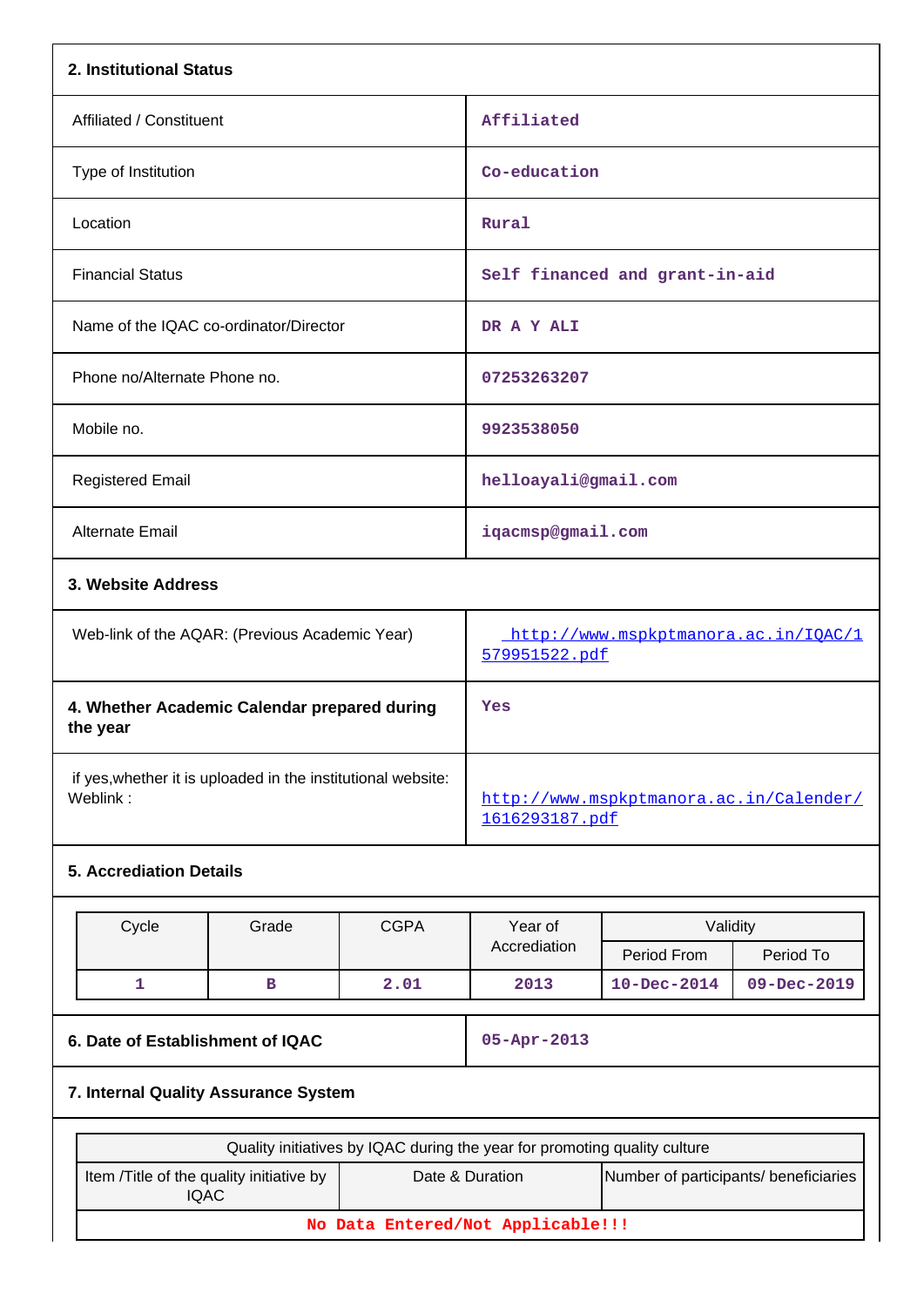# **8. Provide the list of funds by Central/ State Government- UGC/CSIR/DST/DBT/ICMR/TEQIP/World Bank/CPE of UGC etc.**

| Institution/Departmen<br>t/Faculty | Scheme        | <b>Funding Agency</b> | Year of award with<br>duration | Amount |  |  |
|------------------------------------|---------------|-----------------------|--------------------------------|--------|--|--|
| Faculty                            | Unnat Bharat  | <b>MHRD</b>           | 2020<br>365                    | 50000  |  |  |
| Institution                        | Womens Hostel | <b>UGC</b>            | 2020<br>1825                   | 600000 |  |  |
| No Files Uploaded !!!              |               |                       |                                |        |  |  |

| 9. Whether composition of IQAC as per latest<br><b>NAAC</b> guidelines:                                            | Yes              |
|--------------------------------------------------------------------------------------------------------------------|------------------|
| Upload latest notification of formation of IQAC                                                                    | <u>View File</u> |
| 10. Number of IQAC meetings held during the<br>year :                                                              | 4                |
| The minutes of IQAC meeting and compliances to the<br>decisions have been uploaded on the institutional<br>website | Yes              |
| Upload the minutes of meeting and action taken report                                                              | <u>View File</u> |
| 11. Whether IQAC received funding from any of<br>the funding agency to support its activities<br>during the year?  | <b>No</b>        |

# **12. Significant contributions made by IQAC during the current year(maximum five bullets)**

**Submission of SSR for 2nd cycle**

**Every teacher donated rupees 1200/ to the institution per year to develop social responsibility and the amount utilized for the needy students or person in society. As such one employee who is the cancer patient was financially assisted by giving 70000 rupees.**

**01 teacher did Faculty Development Programme ( FDP) of MOOC. 09 teachers did online orientation course.**

**New perspective plan 202021 to 202526 was introduced.**

**District Level Avishkar Convention was organized in the College by Research Committee on 9 Jan 2020 in which 150 students participated.**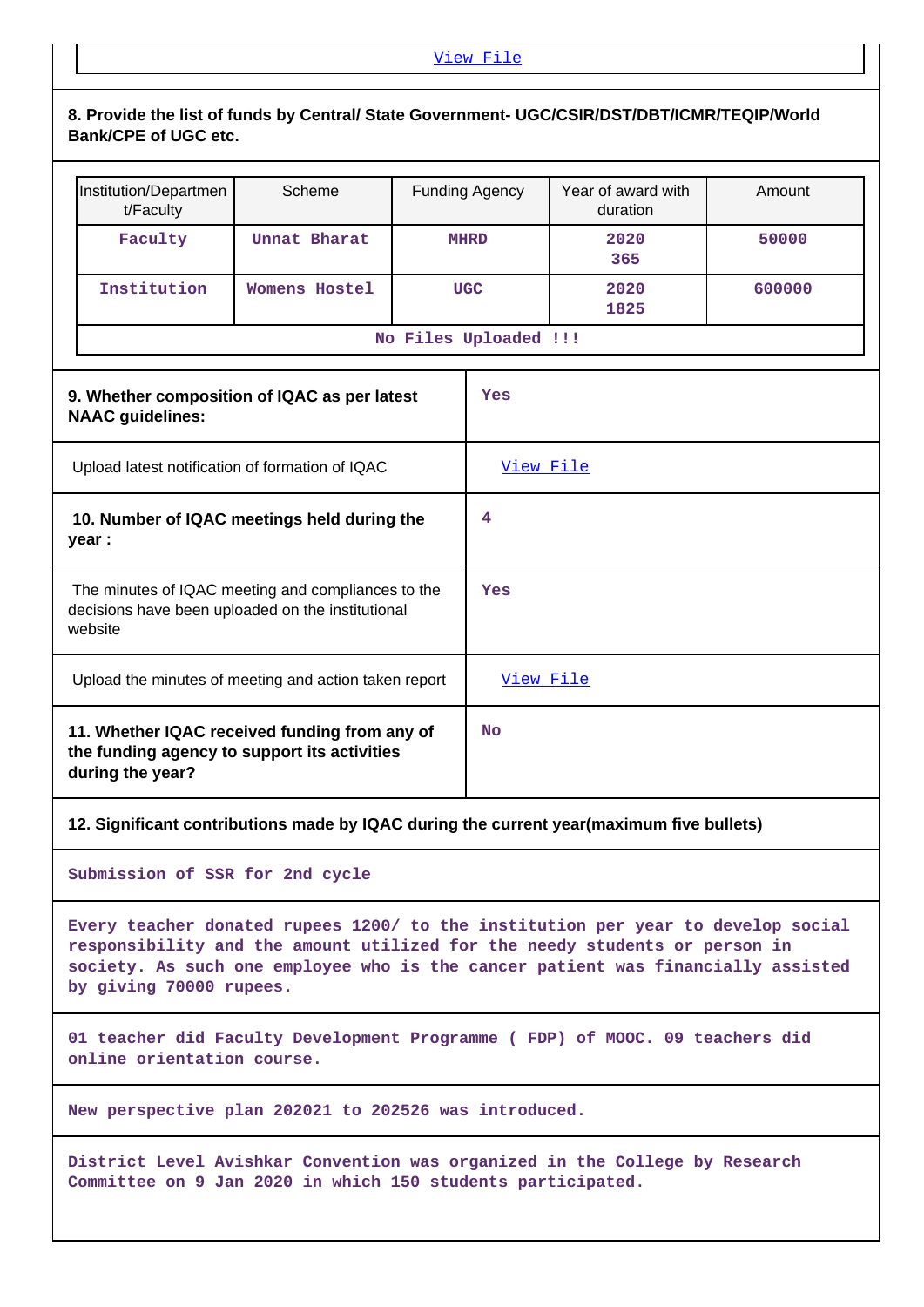**13. Plan of action chalked out by the IQAC in the beginning of the academic year towards Quality Enhancement and outcome achieved by the end of the academic year**

| Plan of Action                                                                  | Achivements/Outcomes                                                                                                                                                                                                                                                                                                                                                                                                                                                                                                                                                                                                                                                                                                                                                 |
|---------------------------------------------------------------------------------|----------------------------------------------------------------------------------------------------------------------------------------------------------------------------------------------------------------------------------------------------------------------------------------------------------------------------------------------------------------------------------------------------------------------------------------------------------------------------------------------------------------------------------------------------------------------------------------------------------------------------------------------------------------------------------------------------------------------------------------------------------------------|
| Improvement in ecofriendly campus                                               | Seventy trees of Neem were planted in<br>the premises of College. There are<br>variety of trees in the premises of<br>College such as Caesalpiniaceae, Apocyn<br>acea, Euphorbeaceae, Rutaceae, meliaceae, l<br>amiaceae, apocynaceae, Fabeaceae, Cupressa<br>aceae, Annonaceae, Mytaceae, fanaceae, casu<br>ariceae, apocynaceae, sapotaceae, Acanthac<br>eae, moraceae, fabaceae, Laminaceae, arecac<br>eae, Solanceae, Moringaceae, Anacardiaceae<br>, Rutaceae, Cycadaceae and Araucariaceae.<br>Solar lamp is fixed in the premises of<br>College it is quite useful during<br>night. Cleanliness drive was conducted<br>by NSS under which all the classrooms<br>of the college were cleaned by NSS<br>volunteers. They also cleaned the<br>campus of college. |
| Research activities will be increased                                           | Incubation center has been started in<br>the college and District level<br>Programme like Avishkar has been<br>conducted in the College Two research<br>scholars did their Ph D under the<br>supervision of Dr N S Thakare Principal<br>and supervisor of Chemistry. One<br>teacher did his FDP under MOOCS and<br>nine teachers did their online<br>orientation. Faculties such as Maths,<br>Eng, Library Science published chapters<br>in Book and Book on Botany published<br>Three teachers attended International<br>seminar and Twenty teachers attended<br>national Seminar. Two teachers<br>presented their seminar Papers in<br>International seminars. One teacher<br>went on Selection Committee as a<br>Resource Person.                                 |
| students will be encouraged to<br>undertake socially responsible<br>activities. | Blood Donation Camp was organized by<br>NSS. World Womens day was organized in<br>the college and workshop on Women<br>Empowerment was organized in which Miss<br>Savita Wadde Police Sub Inspector<br>guided the students. Banners on how to<br>protect ourselves from Corona virus<br>were fixed in the premises of College<br>and principal of the college also<br>guided students on Zoom App as to how<br>we can keep ourselves safe from                                                                                                                                                                                                                                                                                                                       |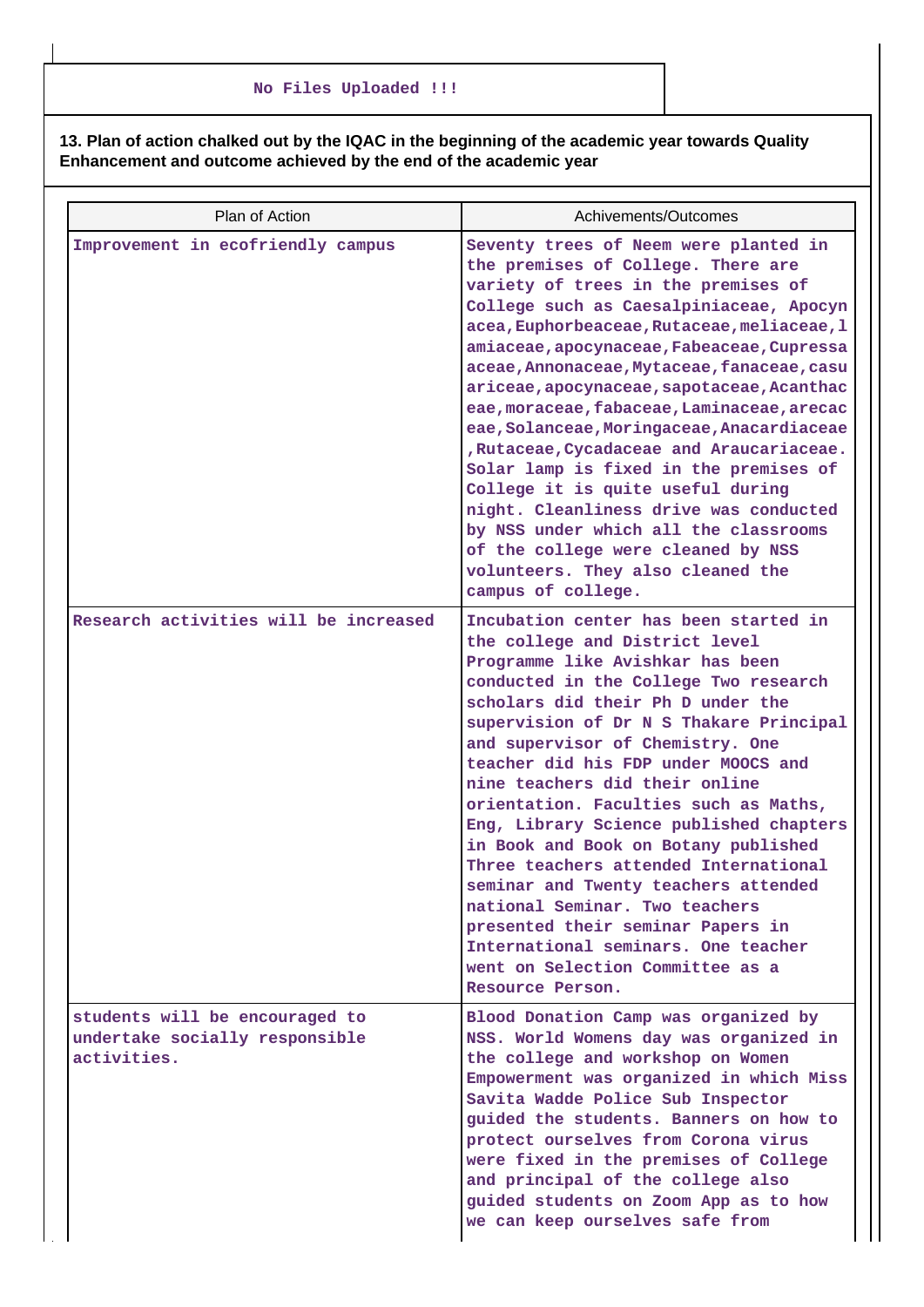|                                                                                                                                 | pandemic. Similarly on the occassion of<br>Mahatma Gandhis birth anniversary Rally<br>on Plastic Eradiction was taken by NSS<br>in the locality. Workshop on Disaster<br>management was also organized by NSS on<br>this occasion Shyam Sawai a social<br>worker guided NSS volunteers.                                                                                                                                  |
|---------------------------------------------------------------------------------------------------------------------------------|--------------------------------------------------------------------------------------------------------------------------------------------------------------------------------------------------------------------------------------------------------------------------------------------------------------------------------------------------------------------------------------------------------------------------|
| Gym will be started in the college for<br>students.                                                                             | Gym started in the college for<br>students.                                                                                                                                                                                                                                                                                                                                                                              |
| The college will conduct career<br>oriented programmes in the college                                                           | University level two workshops were<br>organized by the college on soft skill<br>development in which hundred students<br>participated respectively. Similarly<br>two workshops on Competitive Exam were<br>organized in which one hundred and<br>sixty nine students were present. One<br>workshop was organized on how<br>recruitment is done in State Bank Of<br>India in which thirty nine students<br>were present. |
| Academic Audit ( Internal) for<br>continuous academic upgradation.                                                              | Internal Academic Audit was done.                                                                                                                                                                                                                                                                                                                                                                                        |
| Academic Calendar needs to be prepared<br>before the beginning of the next<br>session and display it on the college<br>website. | Academic Calendar was prepared and<br>displayed it on the college website.                                                                                                                                                                                                                                                                                                                                               |
|                                                                                                                                 | No Files Uploaded !!!                                                                                                                                                                                                                                                                                                                                                                                                    |
|                                                                                                                                 |                                                                                                                                                                                                                                                                                                                                                                                                                          |
| 14. Whether AQAR was placed before statutory<br>body?                                                                           | <b>Yes</b>                                                                                                                                                                                                                                                                                                                                                                                                               |
|                                                                                                                                 |                                                                                                                                                                                                                                                                                                                                                                                                                          |
| Name of Statutory Body<br>College Development Committee                                                                         | <b>Meeting Date</b><br>13-Oct-2020                                                                                                                                                                                                                                                                                                                                                                                       |
| 15. Whether NAAC/or any other accredited<br>body(s) visited IQAC or interacted with it to<br>assess the functioning?            | <b>No</b>                                                                                                                                                                                                                                                                                                                                                                                                                |
| 16. Whether institutional data submitted to<br>AISHE:                                                                           | <b>No</b>                                                                                                                                                                                                                                                                                                                                                                                                                |
| 17. Does the Institution have Management<br><b>Information System?</b>                                                          | Yes                                                                                                                                                                                                                                                                                                                                                                                                                      |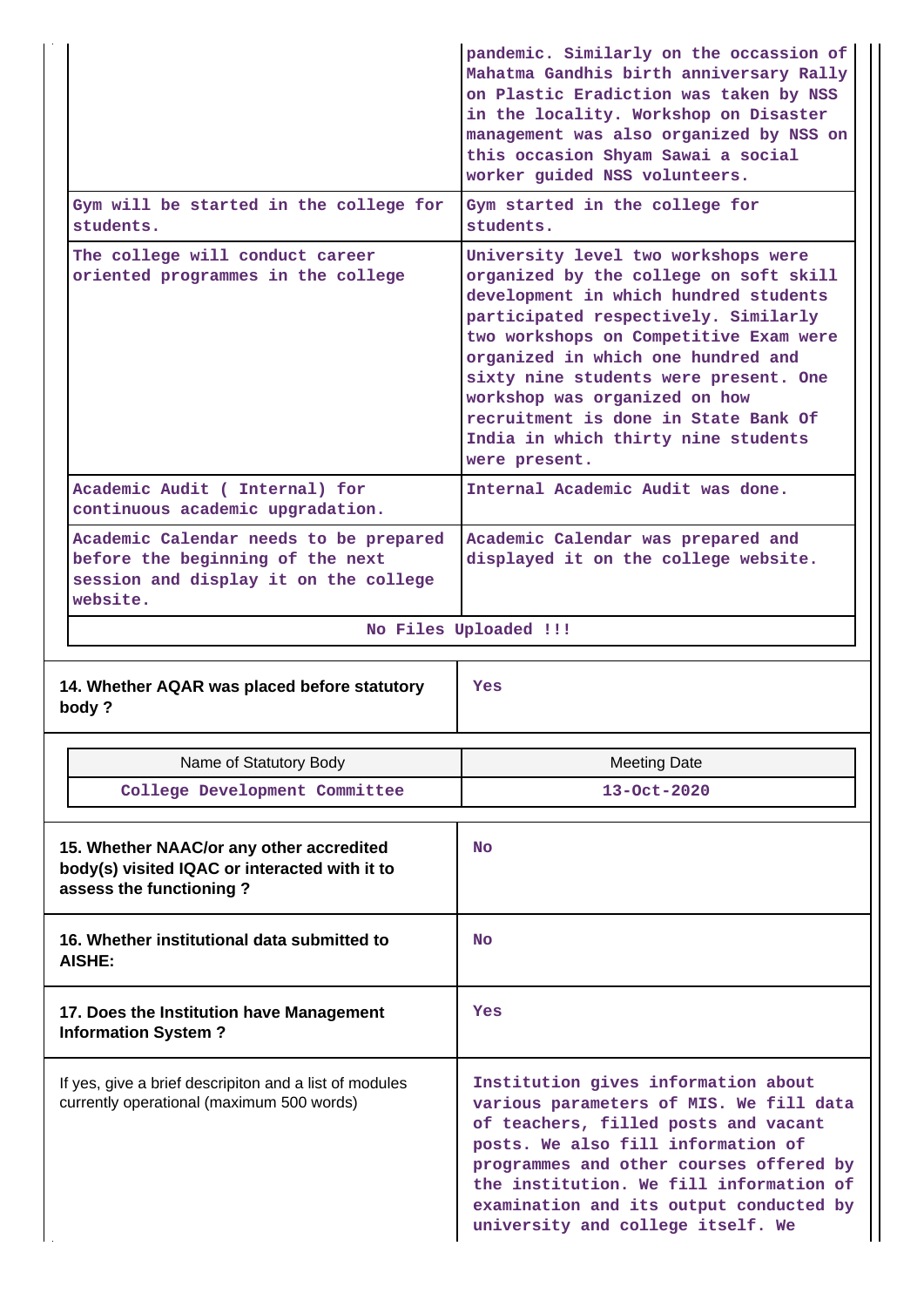**provide details of financial aspects of grants received and fund generated by the management and fiscal deficit to the government authority through MIS portal of Maharashtra government. The data is maintained in the college for better and effective decision making on matters related to institution. Communication of important information to stakeholders through college website and WhatsApp groups. formed by every mentor. Library is partly automated. Upgradation of the college website with special importance to MIS. Attendance system in college for better management of students lectures is available.**

# **Part B**

## **CRITERION I – CURRICULAR ASPECTS**

#### **1.1 – Curriculum Planning and Implementation**

 1.1.1 – Institution has the mechanism for well planned curriculum delivery and documentation. Explain in 500 words

 **Affiliated colleges don't have any role in Curriculum designing and development. Affiliated colleges have to implement the curriculum designed by the Board of Studies of the Parent University. In order to inculcate the values and syllabus content the college prepares planning in the beginning of the session. IQAC :- The college IQAC body in the beginning of the session chalks out a plan for effective curriculum delivery. Head of the department in the beginning of the session according to plan chalked out by the IQAC body prepares Departmental planning with other faculty members. Individual faculty members prepare their academic teaching plan for the completion of syllabus Time Table and work load. Review of Syllabus :- Monthly syllabus review is taken by the Principal of the institution through Feedback Committee. Faculty members whose syllabus lags behind are instructed to take extra lectures and complete the portion for particular month. Half Yearly Report of work done taken from the individual faculty members at the end of each semester. Syllabus completed and co-curricular and extra-curricular activities are monitored through this process. The Principal of the institution through review meeting organized in the classroom itself take the review of syllabus completion. Bridge Course :- A one-week Bridge Course is taken by every faculty member only for those students whose faculty in H Sc was different. Basic Subject Knowledge Test :- Basic Subject Knowledge Test is conducted in the beginning of the session for the entry year students. Slow learners and Fast learners are sorted judged by the performance of students in this test. After identifying slow and advanced learners they are given special attention accordingly. Co-curricular Activities:- Co-curricular activities like seminar, group discussion, projects, guest lecture, poster presentation are conducted for students to heighten their learning experience. ICT and Other Resources:- Every faculty member use ICT facility available in the college for effective curriculum delivery. LCD Projector, software's like ETNL are used in the college to heighten the learning experience of the students and Google Classroom is used in the college . Advance learners and slow learners are recommended websites and applications for better learning experience. Online Test and online Assignment of students are taken. Through group of What Sapp students are communicated about the issues related to curriculum. Video lectures are shown to students from**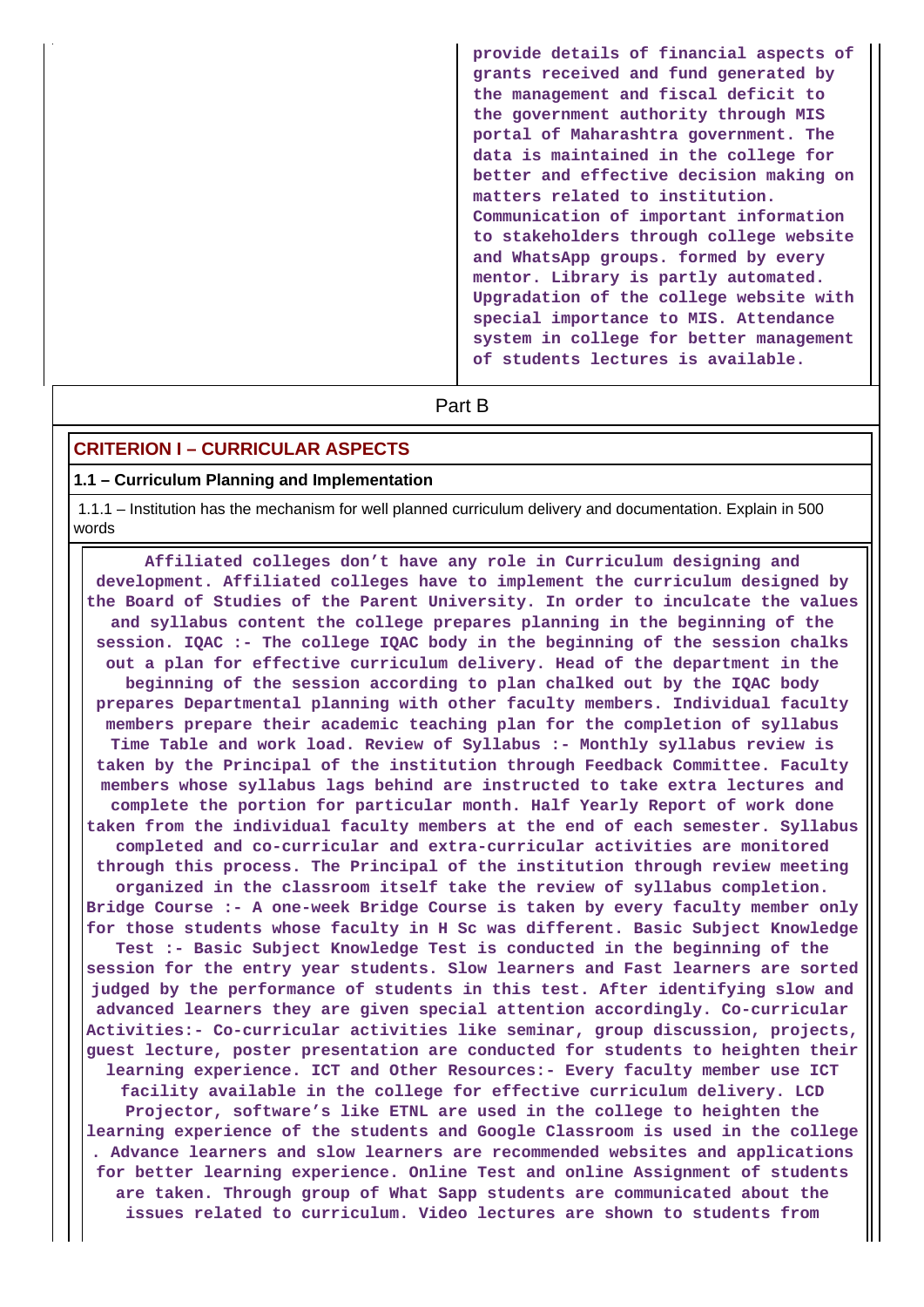**YouTube. College Website:- College website is used for communicating upcoming events of the college. Major activities are highlighted on the college website for inspiring students. Improvement through Feedback:- Feedback from students is regularly taken as to curriculum and in general. Having made the analysis of the Feedback. As an Action Taken Report the concerned employee is asked to correct the things pointed out by the stakeholders. Month-wise Test :- Month -wise Test is taken. Marks are shown to students, thereby they are improved.**

|                                                                                      | 1.1.2 - Certificate/ Diploma Courses introduced during the academic year                                                                                                 |                          |                   |                                                                 |                             |  |  |
|--------------------------------------------------------------------------------------|--------------------------------------------------------------------------------------------------------------------------------------------------------------------------|--------------------------|-------------------|-----------------------------------------------------------------|-----------------------------|--|--|
| Certificate                                                                          | Diploma Courses                                                                                                                                                          |                          | <b>Duration</b>   | Focus on employ<br>ability/entreprene<br>urship                 | <b>Skill</b><br>Development |  |  |
| Nil                                                                                  | Nil                                                                                                                                                                      | Nil                      | 00                | Nil                                                             | Nil                         |  |  |
| 1.2 - Academic Flexibility                                                           |                                                                                                                                                                          |                          |                   |                                                                 |                             |  |  |
|                                                                                      | 1.2.1 - New programmes/courses introduced during the academic year                                                                                                       |                          |                   |                                                                 |                             |  |  |
|                                                                                      | Programme/Course                                                                                                                                                         | Programme Specialization |                   | Dates of Introduction                                           |                             |  |  |
|                                                                                      | <b>Nill</b>                                                                                                                                                              |                          | Nil               |                                                                 | Nill                        |  |  |
| No file uploaded.                                                                    |                                                                                                                                                                          |                          |                   |                                                                 |                             |  |  |
|                                                                                      | 1.2.2 - Programmes in which Choice Based Credit System (CBCS)/Elective course system implemented at the<br>affiliated Colleges (if applicable) during the academic year. |                          |                   |                                                                 |                             |  |  |
|                                                                                      | Name of programmes adopting<br><b>CBCS</b>                                                                                                                               | Programme Specialization |                   | Date of implementation of<br><b>CBCS/Elective Course System</b> |                             |  |  |
|                                                                                      | <b>BA</b>                                                                                                                                                                | Nil                      |                   |                                                                 | 17/07/2019                  |  |  |
|                                                                                      | <b>BSC</b>                                                                                                                                                               |                          | Nil               |                                                                 | 17/07/2019                  |  |  |
| 1.2.3 - Students enrolled in Certificate/ Diploma Courses introduced during the year |                                                                                                                                                                          |                          |                   |                                                                 |                             |  |  |
|                                                                                      |                                                                                                                                                                          | Certificate              | Diploma Course    |                                                                 |                             |  |  |
|                                                                                      | <b>Number of Students</b>                                                                                                                                                |                          | Nil               | Nil                                                             |                             |  |  |
| 1.3 - Curriculum Enrichment                                                          |                                                                                                                                                                          |                          |                   |                                                                 |                             |  |  |
|                                                                                      | 1.3.1 – Value-added courses imparting transferable and life skills offered during the year                                                                               |                          |                   |                                                                 |                             |  |  |
|                                                                                      | <b>Value Added Courses</b>                                                                                                                                               | Date of Introduction     |                   | Number of Students Enrolled                                     |                             |  |  |
|                                                                                      | 0                                                                                                                                                                        |                          | Nill              | Nill                                                            |                             |  |  |
|                                                                                      |                                                                                                                                                                          |                          | No file uploaded. |                                                                 |                             |  |  |
|                                                                                      | 1.3.2 – Field Projects / Internships under taken during the year                                                                                                         |                          |                   |                                                                 |                             |  |  |
|                                                                                      | Project/Programme Title                                                                                                                                                  | Programme Specialization |                   | No. of students enrolled for Field<br>Projects / Internships    |                             |  |  |
|                                                                                      | <b>BA</b>                                                                                                                                                                |                          | Field Project     |                                                                 | 11                          |  |  |
|                                                                                      | <b>BCom</b>                                                                                                                                                              |                          | Field Project     |                                                                 | 34                          |  |  |
|                                                                                      | <b>BSC</b>                                                                                                                                                               |                          | Field Project     |                                                                 | 59                          |  |  |
|                                                                                      |                                                                                                                                                                          |                          | No file uploaded. |                                                                 |                             |  |  |
| 1.4 - Feedback System                                                                |                                                                                                                                                                          |                          |                   |                                                                 |                             |  |  |
|                                                                                      | 1.4.1 - Whether structured feedback received from all the stakeholders.                                                                                                  |                          |                   |                                                                 |                             |  |  |
| <b>Students</b>                                                                      |                                                                                                                                                                          |                          |                   | Yes                                                             |                             |  |  |
| <b>Teachers</b>                                                                      |                                                                                                                                                                          |                          | Yes               |                                                                 |                             |  |  |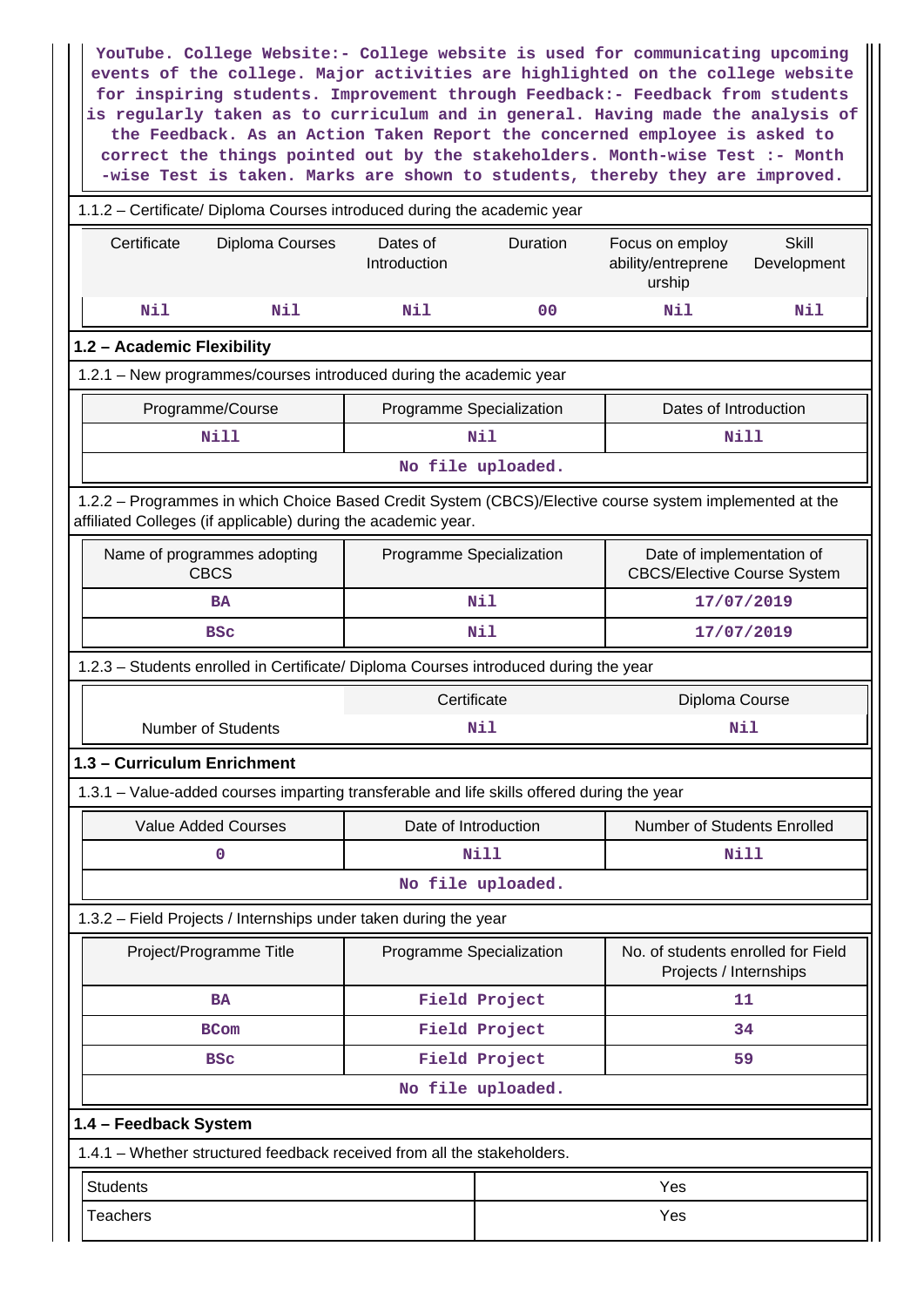| Employers | No  |
|-----------|-----|
| Alumni    | Yes |
| Parents   | Yes |

 1.4.2 – How the feedback obtained is being analyzed and utilized for overall development of the institution? (maximum 500 words)

## Feedback Obtained

**The feedback Committee gets the feedback form from different stakeholders like students, teachers, parents and alumni every year. In the academic session 2019-20 the feedback form was taken online in Google Form. However feedback form from Parents and Alumni was taken manually. Questions in the feedback form of teachers are asked on how should be their syllabus which particular contents should their syllabus have so that they may prove useful in building the career of students. By taking feedback from parents we come to know how much their wards took benefits of the overall education which they receive in college. The college tries to amend its ways if parents suggested through their feedback. If Alumni give some suggestions in their feedback the college tries to put them into practice. Feedback is taken from teachers on current syllabus. Analysis of Feedback: The data collected was sorted out and then analysed for preparing Report. The analysis was done parameter wise. The aspects pointed out by all the stakeholders are considered with special care and attention. received through the feedback are promptly communicated to all the teachers for improvement. Analysis Report put before College Development Committee ( CDC):- In the meeting of CDC the analysis report is placed for getting approval. Action Taken Report ( ATR):- Having got the approval from CDC suggestions received from students and teachers to include some contents in the syllabus are communicated to Board of Studies( BoS )of Parent University. Thus the Parent University included the contents in the syllabi of History, political science and Economics. But the institution is an affiliated to SGB Amravati University and it has to follow the syllabus designed by the Parent University.**

# **CRITERION II – TEACHING- LEARNING AND EVALUATION**

## **2.1 – Student Enrolment and Profile**

2.1.1 – Demand Ratio during the year

| <u>.</u>                                                      | Definance induction darning the year                         |                                                              |      |                                                                                                  |     |                                                                                                  |  |                                                             |
|---------------------------------------------------------------|--------------------------------------------------------------|--------------------------------------------------------------|------|--------------------------------------------------------------------------------------------------|-----|--------------------------------------------------------------------------------------------------|--|-------------------------------------------------------------|
| Name of the<br>Programme                                      |                                                              | Programme<br>Specialization                                  |      | Number of seats<br>available                                                                     |     | Number of<br>Application received                                                                |  | <b>Students Enrolled</b>                                    |
| <b>BA</b>                                                     |                                                              | Arts                                                         |      | 144                                                                                              | 133 |                                                                                                  |  | 133                                                         |
| <b>BCom</b>                                                   | Commerce                                                     |                                                              | 120  |                                                                                                  | 69  |                                                                                                  |  | 69                                                          |
| <b>BSC</b>                                                    | Science                                                      |                                                              |      | 120                                                                                              |     | 110                                                                                              |  | 110                                                         |
|                                                               |                                                              |                                                              |      | View File                                                                                        |     |                                                                                                  |  |                                                             |
| 2.2 - Catering to Student Diversity                           |                                                              |                                                              |      |                                                                                                  |     |                                                                                                  |  |                                                             |
| 2.2.1 - Student - Full time teacher ratio (current year data) |                                                              |                                                              |      |                                                                                                  |     |                                                                                                  |  |                                                             |
| Year                                                          | Number of<br>students enrolled<br>in the institution<br>(UG) | Number of<br>students enrolled<br>in the institution<br>(PG) |      | Number of<br>fulltime teachers<br>available in the<br>institution<br>teaching only UG<br>courses |     | Number of<br>fulltime teachers<br>available in the<br>institution<br>teaching only PG<br>courses |  | Number of<br>teachers<br>teaching both UG<br>and PG courses |
| 2019                                                          | 592                                                          |                                                              | Nill | 29                                                                                               |     | Nill                                                                                             |  | Nill                                                        |
| 2.3 - Teaching - Learning Process                             |                                                              |                                                              |      |                                                                                                  |     |                                                                                                  |  |                                                             |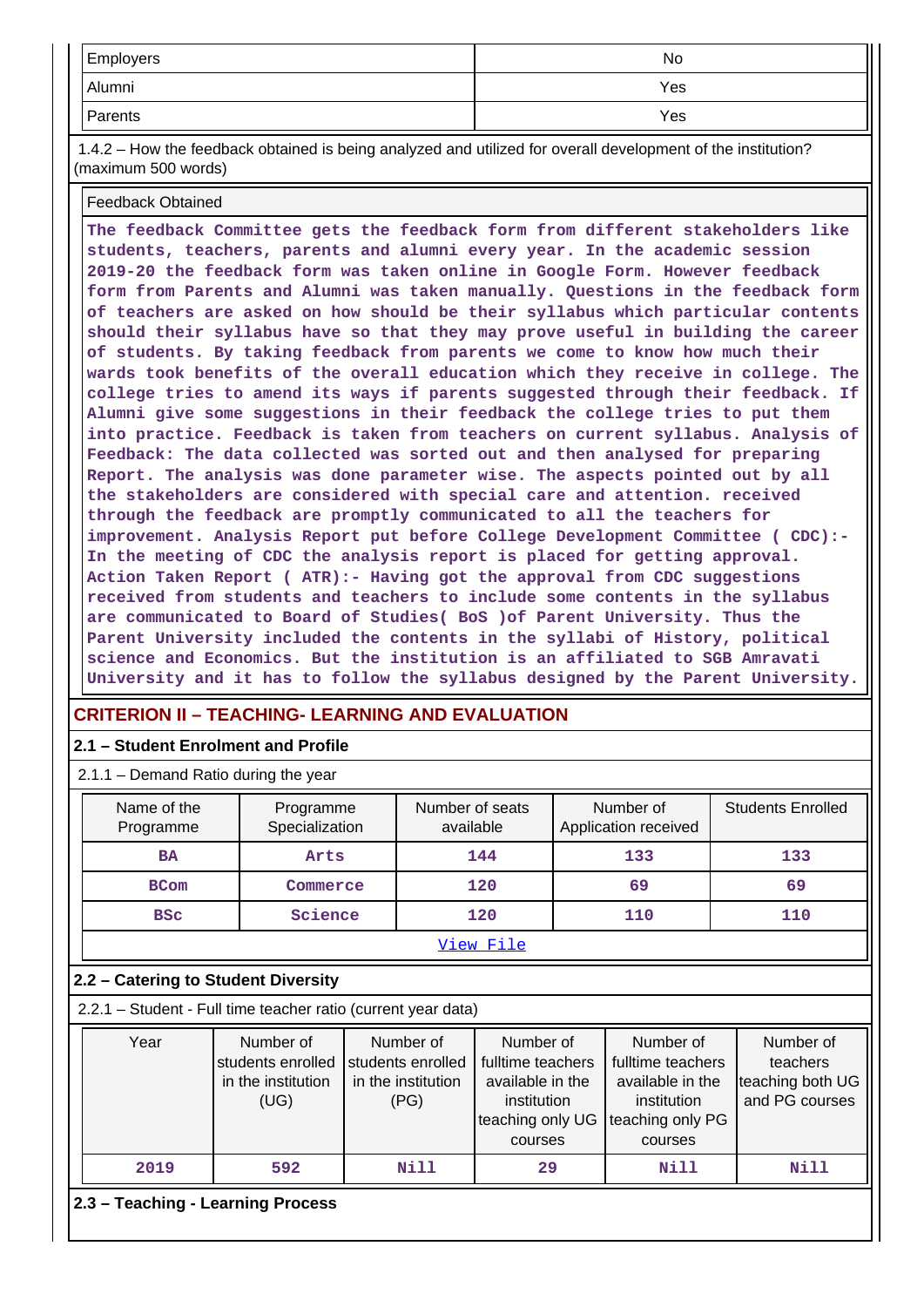2.3.1 – Percentage of teachers using ICT for effective teaching with Learning Management Systems (LMS), Elearning resources etc. (current year data)

| learning resources etc. (current year data)                                                                                                                                                                                                                                                                                                                                                                                                                                                                                                                                                                                                                                                                                                                                                                                                                                                                                                                                                                                                                                                                                                                                                                                                                                                                                                                                                                                                                                                                                                                                                                                                                                                                                                                                                                                                                                                                                                                      |                                                                                                                             |                         |     |                                                |                                        |             |                                                                |                                                                                       |                                                                                                                     |
|------------------------------------------------------------------------------------------------------------------------------------------------------------------------------------------------------------------------------------------------------------------------------------------------------------------------------------------------------------------------------------------------------------------------------------------------------------------------------------------------------------------------------------------------------------------------------------------------------------------------------------------------------------------------------------------------------------------------------------------------------------------------------------------------------------------------------------------------------------------------------------------------------------------------------------------------------------------------------------------------------------------------------------------------------------------------------------------------------------------------------------------------------------------------------------------------------------------------------------------------------------------------------------------------------------------------------------------------------------------------------------------------------------------------------------------------------------------------------------------------------------------------------------------------------------------------------------------------------------------------------------------------------------------------------------------------------------------------------------------------------------------------------------------------------------------------------------------------------------------------------------------------------------------------------------------------------------------|-----------------------------------------------------------------------------------------------------------------------------|-------------------------|-----|------------------------------------------------|----------------------------------------|-------------|----------------------------------------------------------------|---------------------------------------------------------------------------------------|---------------------------------------------------------------------------------------------------------------------|
| Number of<br><b>Teachers on Roll</b>                                                                                                                                                                                                                                                                                                                                                                                                                                                                                                                                                                                                                                                                                                                                                                                                                                                                                                                                                                                                                                                                                                                                                                                                                                                                                                                                                                                                                                                                                                                                                                                                                                                                                                                                                                                                                                                                                                                             | teachers using<br>ICT (LMS, e-<br>Resources)                                                                                | Number of               |     | <b>ICT Tools and</b><br>resources<br>available | Number of ICT<br>enabled<br>Classrooms |             | Numberof smart<br>classrooms                                   |                                                                                       | E-resources and<br>techniques used                                                                                  |
| 29                                                                                                                                                                                                                                                                                                                                                                                                                                                                                                                                                                                                                                                                                                                                                                                                                                                                                                                                                                                                                                                                                                                                                                                                                                                                                                                                                                                                                                                                                                                                                                                                                                                                                                                                                                                                                                                                                                                                                               |                                                                                                                             | 29                      |     | 5                                              | 5                                      |             |                                                                | <b>Nill</b>                                                                           | 5                                                                                                                   |
|                                                                                                                                                                                                                                                                                                                                                                                                                                                                                                                                                                                                                                                                                                                                                                                                                                                                                                                                                                                                                                                                                                                                                                                                                                                                                                                                                                                                                                                                                                                                                                                                                                                                                                                                                                                                                                                                                                                                                                  |                                                                                                                             |                         |     | View File of ICT Tools and resources           |                                        |             |                                                                |                                                                                       |                                                                                                                     |
|                                                                                                                                                                                                                                                                                                                                                                                                                                                                                                                                                                                                                                                                                                                                                                                                                                                                                                                                                                                                                                                                                                                                                                                                                                                                                                                                                                                                                                                                                                                                                                                                                                                                                                                                                                                                                                                                                                                                                                  |                                                                                                                             |                         |     | View File of E-resources and techniques used   |                                        |             |                                                                |                                                                                       |                                                                                                                     |
|                                                                                                                                                                                                                                                                                                                                                                                                                                                                                                                                                                                                                                                                                                                                                                                                                                                                                                                                                                                                                                                                                                                                                                                                                                                                                                                                                                                                                                                                                                                                                                                                                                                                                                                                                                                                                                                                                                                                                                  |                                                                                                                             |                         |     |                                                |                                        |             |                                                                |                                                                                       |                                                                                                                     |
| 2.3.2 - Students mentoring system available in the institution? Give details. (maximum 500 words)<br>Mentor Mentee Scheme is being run in the college All the teachers are involved in the process of mentoring<br>wherein minimum 20 to 25 students are allotted to one teacher to take care of their academic and psychological<br>well-being and also monitors class attendance and performance in co-curricular and extra-curricular activities.<br>Every mentor prepares a list of all the students allotted to him/her with details of name, class Contact number<br>and E Mail Id. Mentor provides advice to enhance the mentees overall development. Mentors provide personal<br>counselling, career counselling. The mentor also works for finding out hidden talent of the students in various<br>aspects so that they can be promoted to do various activities in the concerned area for their holistic development<br>.Mentor holds the monthly meeting with mentees in which issues are discussed like Seminar, Poster<br>Presentation, Group Discussion, Quiz Competition Field Visit etc. Whether students have submitted their<br>scholarship forms, whether they have filled or did not fill their exam forms. mentors give the phone calls if some<br>mentee leaves absent. If some student does not afford the fees of exam then the mentor pays his/her exam fees<br>and also help mentees financially in purchasing dress code. Lady mentor resolves the problems of girls related to<br>their health problems and even their domestic problems. Objectives of Mentor mentee scheme are as follows:-<br>Mentor Mentee Scheme are as follows: 1. To increase the performance of mentee in curricular, co-curricular and<br>extra-curricular activities. 2. To take care of students in academic field. 3. To increase attendance of the mentees<br>in the classroom. 4. To organize the monthly meeting with mentees to know their problems. |                                                                                                                             |                         |     |                                                |                                        |             |                                                                |                                                                                       |                                                                                                                     |
| Number of students enrolled in the<br>institution                                                                                                                                                                                                                                                                                                                                                                                                                                                                                                                                                                                                                                                                                                                                                                                                                                                                                                                                                                                                                                                                                                                                                                                                                                                                                                                                                                                                                                                                                                                                                                                                                                                                                                                                                                                                                                                                                                                |                                                                                                                             |                         |     | Number of fulltime teachers                    |                                        |             |                                                                |                                                                                       | Mentor: Mentee Ratio                                                                                                |
|                                                                                                                                                                                                                                                                                                                                                                                                                                                                                                                                                                                                                                                                                                                                                                                                                                                                                                                                                                                                                                                                                                                                                                                                                                                                                                                                                                                                                                                                                                                                                                                                                                                                                                                                                                                                                                                                                                                                                                  | 592                                                                                                                         |                         |     |                                                | 29                                     |             |                                                                |                                                                                       | 1:20                                                                                                                |
| 2.4 - Teacher Profile and Quality                                                                                                                                                                                                                                                                                                                                                                                                                                                                                                                                                                                                                                                                                                                                                                                                                                                                                                                                                                                                                                                                                                                                                                                                                                                                                                                                                                                                                                                                                                                                                                                                                                                                                                                                                                                                                                                                                                                                |                                                                                                                             |                         |     |                                                |                                        |             |                                                                |                                                                                       |                                                                                                                     |
| 2.4.1 – Number of full time teachers appointed during the year                                                                                                                                                                                                                                                                                                                                                                                                                                                                                                                                                                                                                                                                                                                                                                                                                                                                                                                                                                                                                                                                                                                                                                                                                                                                                                                                                                                                                                                                                                                                                                                                                                                                                                                                                                                                                                                                                                   |                                                                                                                             |                         |     |                                                |                                        |             |                                                                |                                                                                       |                                                                                                                     |
| No. of sanctioned<br>positions                                                                                                                                                                                                                                                                                                                                                                                                                                                                                                                                                                                                                                                                                                                                                                                                                                                                                                                                                                                                                                                                                                                                                                                                                                                                                                                                                                                                                                                                                                                                                                                                                                                                                                                                                                                                                                                                                                                                   |                                                                                                                             | No. of filled positions |     | Vacant positions                               |                                        |             | Positions filled during<br>the current year                    |                                                                                       | No. of faculty with<br>Ph.D                                                                                         |
| 31                                                                                                                                                                                                                                                                                                                                                                                                                                                                                                                                                                                                                                                                                                                                                                                                                                                                                                                                                                                                                                                                                                                                                                                                                                                                                                                                                                                                                                                                                                                                                                                                                                                                                                                                                                                                                                                                                                                                                               |                                                                                                                             | 25                      |     |                                                | 6                                      |             | 8                                                              |                                                                                       | 3                                                                                                                   |
| International level from Government, recognised bodies during the year )                                                                                                                                                                                                                                                                                                                                                                                                                                                                                                                                                                                                                                                                                                                                                                                                                                                                                                                                                                                                                                                                                                                                                                                                                                                                                                                                                                                                                                                                                                                                                                                                                                                                                                                                                                                                                                                                                         |                                                                                                                             |                         |     |                                                |                                        |             |                                                                |                                                                                       | 2.4.2 - Honours and recognition received by teachers (received awards, recognition, fellowships at State, National, |
|                                                                                                                                                                                                                                                                                                                                                                                                                                                                                                                                                                                                                                                                                                                                                                                                                                                                                                                                                                                                                                                                                                                                                                                                                                                                                                                                                                                                                                                                                                                                                                                                                                                                                                                                                                                                                                                                                                                                                                  | Year of Award<br>Name of full time teachers<br>receiving awards from<br>state level, national level,<br>international level |                         |     |                                                | Designation                            |             |                                                                | Name of the award,<br>fellowship, received from<br>Government or recognized<br>bodies |                                                                                                                     |
| <b>Nill</b>                                                                                                                                                                                                                                                                                                                                                                                                                                                                                                                                                                                                                                                                                                                                                                                                                                                                                                                                                                                                                                                                                                                                                                                                                                                                                                                                                                                                                                                                                                                                                                                                                                                                                                                                                                                                                                                                                                                                                      |                                                                                                                             |                         | Nil |                                                |                                        | <b>Nill</b> |                                                                |                                                                                       | Nil                                                                                                                 |
|                                                                                                                                                                                                                                                                                                                                                                                                                                                                                                                                                                                                                                                                                                                                                                                                                                                                                                                                                                                                                                                                                                                                                                                                                                                                                                                                                                                                                                                                                                                                                                                                                                                                                                                                                                                                                                                                                                                                                                  |                                                                                                                             |                         |     |                                                | No file uploaded.                      |             |                                                                |                                                                                       |                                                                                                                     |
| 2.5 - Evaluation Process and Reforms                                                                                                                                                                                                                                                                                                                                                                                                                                                                                                                                                                                                                                                                                                                                                                                                                                                                                                                                                                                                                                                                                                                                                                                                                                                                                                                                                                                                                                                                                                                                                                                                                                                                                                                                                                                                                                                                                                                             |                                                                                                                             |                         |     |                                                |                                        |             |                                                                |                                                                                       |                                                                                                                     |
| 2.5.1 – Number of days from the date of semester-end/ year- end examination till the declaration of results during<br>the year                                                                                                                                                                                                                                                                                                                                                                                                                                                                                                                                                                                                                                                                                                                                                                                                                                                                                                                                                                                                                                                                                                                                                                                                                                                                                                                                                                                                                                                                                                                                                                                                                                                                                                                                                                                                                                   |                                                                                                                             |                         |     |                                                |                                        |             |                                                                |                                                                                       |                                                                                                                     |
| Programme Name                                                                                                                                                                                                                                                                                                                                                                                                                                                                                                                                                                                                                                                                                                                                                                                                                                                                                                                                                                                                                                                                                                                                                                                                                                                                                                                                                                                                                                                                                                                                                                                                                                                                                                                                                                                                                                                                                                                                                   |                                                                                                                             | Programme Code          |     | Semester/year                                  |                                        |             | Last date of the last<br>semester-end/year-<br>end examination |                                                                                       | Date of declaration of<br>results of semester-<br>end/ year- end<br>examination                                     |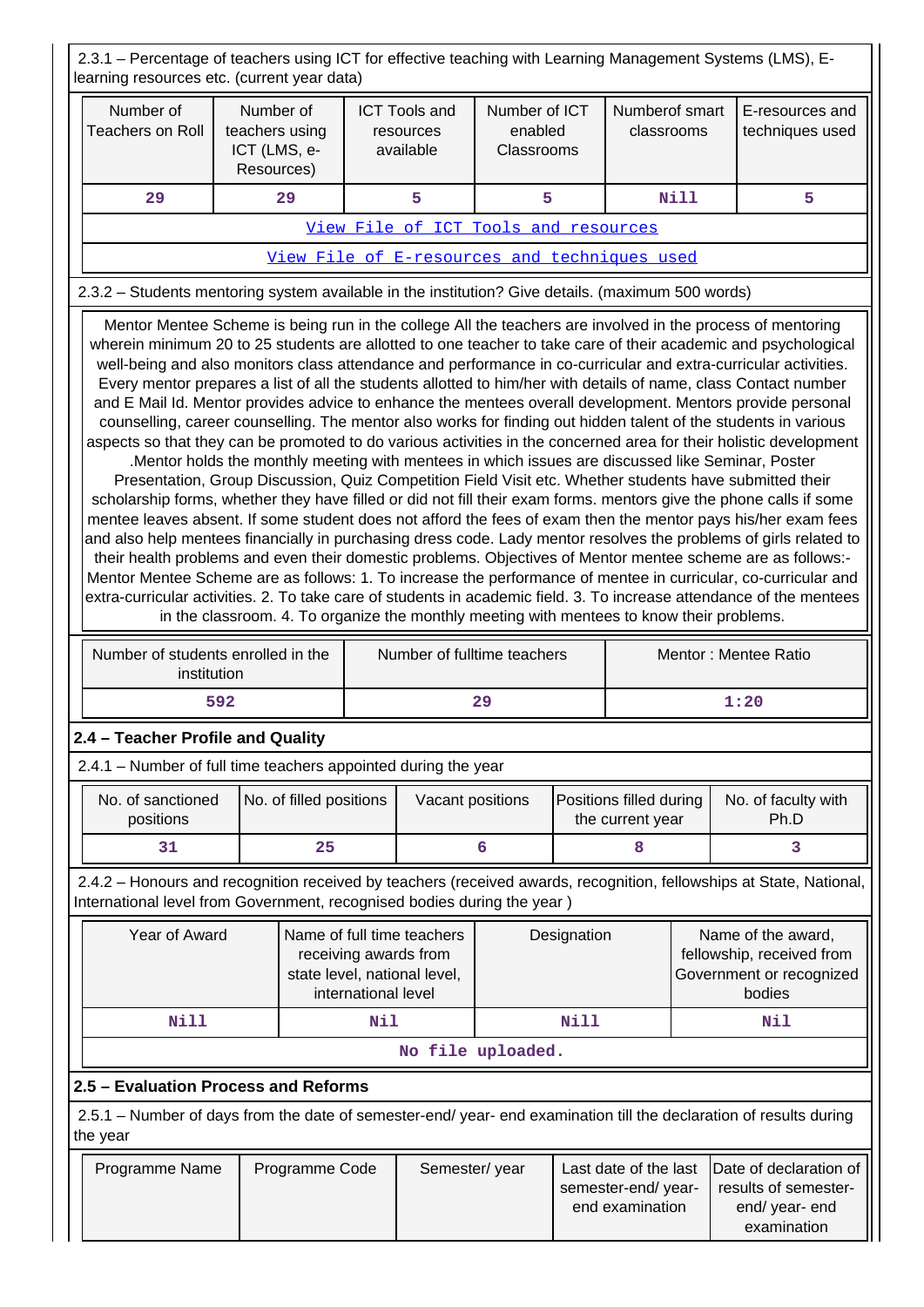| <b>BA</b>         | B A   | <b>SEM VI</b> | 31/10/2020 | 25/11/2020 |  |  |
|-------------------|-------|---------------|------------|------------|--|--|
| <b>BCom</b>       | B Com | <b>SEM VI</b> | 31/10/2020 | 26/11/2020 |  |  |
| <b>BSC</b>        | B Sc  | <b>SEM VI</b> | 31/10/2020 | 21/11/2020 |  |  |
| No file uploaded. |       |               |            |            |  |  |

2.5.2 – Reforms initiated on Continuous Internal Evaluation(CIE) system at the institutional level (250 words)

 **The college has initiated continuous internal evaluatin according to norms and guidelines of parent University. Examination Committee is separately constituted for conduction of all internal examination and continuous internal evaluation. One faculty member from each faculty is nominated on examination committee. The committee in the beginning of the session prepares plan of continuous internal evaluation and the same is circulated to every faculty members of every The college has initiated continuous internal evaluatin according to norms and guidelines of parent University. Examination Committee is separately constituted for conduction of all internal examination and continuous internal evaluation. One faculty member from each faculty is nominated on examination committee. The committee in the beginning of the session prepares plan of continuous internal evaluation and the same is circulated to every faculty members of every department. The same program is communicated to the students through website and Notice Board and in classroom. The internal examination committee monitors and conducts internal examinations in the college . For the Continuous Internal Evaluation, the college conducts tutorials, unit tests, departmental seminars, project works, practical examinations, home assignments, online test etc. The college has developed department wise criterion for assigning internal marks according to the guidelines of the parent university. At the commencement of every academic year, the students are made aware of the continuous internal evaluation mechanism which includes nature of question papers, marking scheme, various types of evaluation methods. The syllabus for the internal examination is communicated to the students in advance by the concerned subject teacher. Internal Examination Committee works to prevent malpractices in the examinations. Internal marks obtained in the examination are displayed on the departmental notice board. The answer sheets are shown to the students after evaluation for their information which provides transparency and accountability in the evaluation process. After the results are announced student can seek a revaluation of their answer sheets if needed. Tests results are shown in 10 days to the students. Students who are not satisfied with the results are given fair chance to reappear for examination. Those students who are absent on account of participation in extra-curricular activities like sports and NSS they are assigned separate time to complete their internal assessment. The benchmark of the evaluation includes attendance, tutorials, practicals, field projects, research projects, assignments/seminars/oral presentations and the score secured in the internal tests. The question papers for the internal examination are prepared in a uniform pattern and as per the guidelines of the University. Students grievances are taken care of and are redressed in a timely manner. Online internal marks are submitted to the university on the university internal examination portal. Mobile phone in the examination hall is strictly prohibited. Marks lists of the students are prepared after the evaluation 10 Toppers are sorted out from the Result of Unit Tests conducted by the subject teachers and meeting in the classroom is held with them in the presence of all the other students and they are told that they topped in the Test.**

 2.5.3 – Academic calendar prepared and adhered for conduct of Examination and other related matters (250 words)

 **The Parent University in the beginning of each academic session prepares academic calendar. The university takes care of every aspects of teaching,**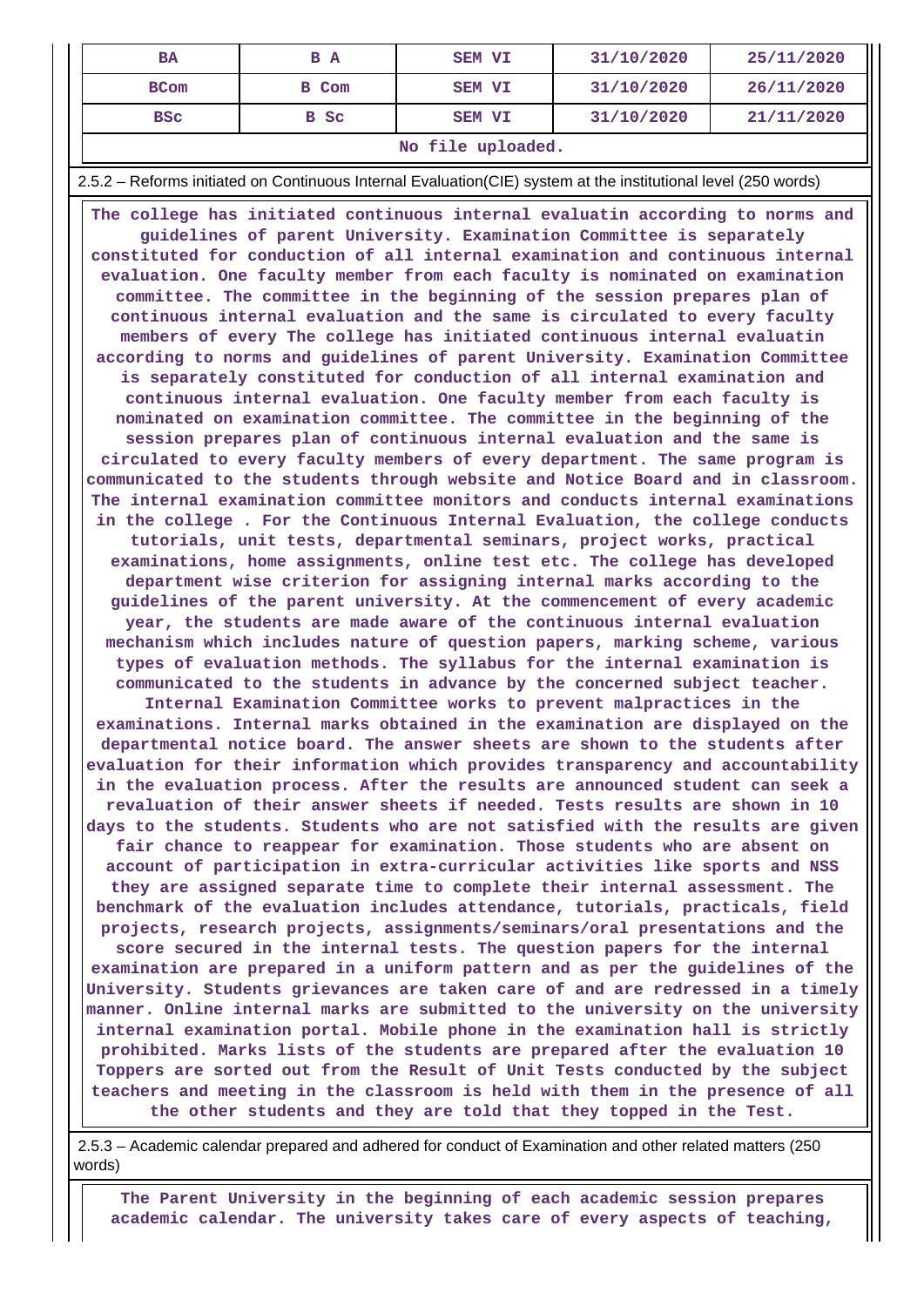**learning and evaluation process. In the same way the college prepares its own academic calendar and is circulated to the students in Prospectus, on college website and in classroom. The college strictly follows University academic calendar. Teaching days are given to every teacher in the beginning. Time fixed for internal examination, Terminal examination, University examination are given in the academic calendar. The Principal of the college addresses the newly admitted students to make them aware of various facilities, rules and regulations, and examination related activities Academic Plan Every teacher of the college prepares their own academic calendar for teaching learning and evaluation process. Every teacher allots sufficient time for the curricular and extra-curricular activities. Every teacher prepares their own teaching plan in tune with academic calendar of the University and institution and is strictly followed. Teachers organize Bridge course, group discussion, seminar presentation project work, excursion tour on the time assigned for particular activity. Department of library science and Physical education also have their own academic calendar. Library organizes book exhibition, competitive examination and aptitude test in the time of less academic activities. Sports department organize their sports activities in between two semester of the year. NSS organize its Special camp after examination vacation before beginning of the even semester. Internal assessment examinations are conducted on the time fixed by exam committee. Record submission, practical examination and Viva Voce are conducted on time given by the University. Examination Committee Examination committee in the beginning of the session prepares its schedule for conduction of continuous internal examination. Unit Tests are conducted in the first week of every month and result is declared after 10 days. Review of Syllabus Review of Completion of syllabus is taken by the incharge of faculty. Teachers submit monthly report through Daily Diary.The principal of the college regularly conducts departmental meetings to ensure the better functioning of the academic and examination related activities. It is mandatory for the students and the faculty to adhere to the academic calendar for the completion of academic activities. Teachers also maintain the diary which embodies departmental planning and Academic Calendar and review of syllabus is also taken in accordance with that.**

# **2.6 – Student Performance and Learning Outcomes**

 2.6.1 – Program outcomes, program specific outcomes and course outcomes for all programs offered by the institution are stated and displayed in website of the institution (to provide the weblink)

<http://www.mspkptmanora.ac.in/NAAC/Colllege%20Outcomes.pdf>

2.6.2 – Pass percentage of students

| Programme<br>Code | Programme<br>Name | Programme<br>Specialization | Number of<br>students<br>appeared in the<br>final year<br>examination | Number of<br>students passed<br>in final year<br>examination | Pass Percentage |  |  |
|-------------------|-------------------|-----------------------------|-----------------------------------------------------------------------|--------------------------------------------------------------|-----------------|--|--|
| <b>B</b> Sc III   | <b>BSC</b>        |                             | 59                                                                    | 59                                                           | 100             |  |  |
| <b>B</b> Com III  | <b>BCom</b>       |                             | 34                                                                    | 34                                                           | 100             |  |  |
| B. A. III         | <b>BA</b>         |                             | 37                                                                    | 37                                                           | 100             |  |  |
| No file uploaded. |                   |                             |                                                                       |                                                              |                 |  |  |

# **2.7 – Student Satisfaction Survey**

 2.7.1 – Student Satisfaction Survey (SSS) on overall institutional performance (Institution may design the questionnaire) (results and details be provided as weblink)

[http://www.mspkptmanora.ac.in/view\\_naac\\_2ndc.php?id=145](http://www.mspkptmanora.ac.in/view_naac_2ndc.php?id=145)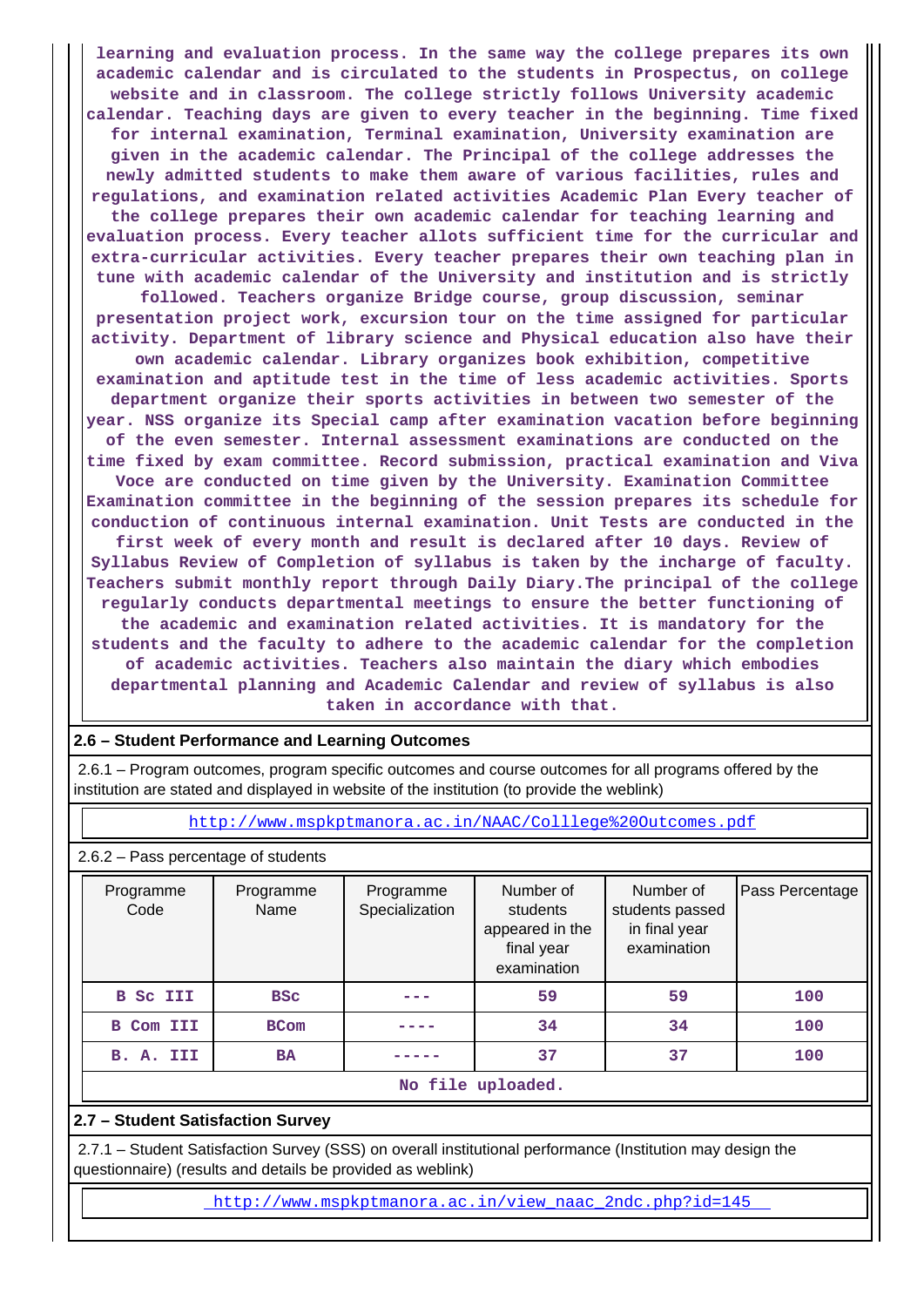| <b>CRITERION III - RESEARCH, INNOVATIONS AND EXTENSION</b>                                                                               |                                                                           |                                    |                               |                                    |            |                           |                                                |  |  |
|------------------------------------------------------------------------------------------------------------------------------------------|---------------------------------------------------------------------------|------------------------------------|-------------------------------|------------------------------------|------------|---------------------------|------------------------------------------------|--|--|
| 3.1 - Resource Mobilization for Research                                                                                                 |                                                                           |                                    |                               |                                    |            |                           |                                                |  |  |
| 3.1.1 - Research funds sanctioned and received from various agencies, industry and other organisations                                   |                                                                           |                                    |                               |                                    |            |                           |                                                |  |  |
| Nature of the Project                                                                                                                    | <b>Duration</b>                                                           |                                    | Name of the funding<br>agency |                                    |            | Total grant<br>sanctioned | Amount received<br>during the year             |  |  |
| <b>Nill</b>                                                                                                                              | 0                                                                         |                                    |                               | Nil<br>$\Omega$                    |            |                           | 0                                              |  |  |
|                                                                                                                                          |                                                                           |                                    |                               | No file uploaded.                  |            |                           |                                                |  |  |
| 3.2 - Innovation Ecosystem                                                                                                               |                                                                           |                                    |                               |                                    |            |                           |                                                |  |  |
| 3.2.1 - Workshops/Seminars Conducted on Intellectual Property Rights (IPR) and Industry-Academia Innovative<br>practices during the year |                                                                           |                                    |                               |                                    |            |                           |                                                |  |  |
| Title of workshop/seminar<br>Name of the Dept.<br>Date                                                                                   |                                                                           |                                    |                               |                                    |            |                           |                                                |  |  |
| Soft Skill Development<br>Workshop                                                                                                       |                                                                           |                                    | Committee                     | Soft Skill Development             |            |                           | 16/10/2019                                     |  |  |
| Soft Skill Development<br>Workshop                                                                                                       |                                                                           |                                    | Committee                     | Soft Skill Development             |            |                           | 25/02/2020                                     |  |  |
| Employment in Research<br>workshop                                                                                                       |                                                                           |                                    | Career Guidance Cell          |                                    |            | 22/07/2019                |                                                |  |  |
| Competitive Exam Workshop                                                                                                                |                                                                           |                                    |                               | Career Guidance Cell               |            |                           | 17/10/2019                                     |  |  |
| Competitive Exam Workshop                                                                                                                |                                                                           |                                    | Career Guidance Cell          |                                    | 11/12/2019 |                           |                                                |  |  |
| SBI Recruitments Workshop                                                                                                                | Career Guidance Cell                                                      |                                    |                               |                                    | 20/01/2020 |                           |                                                |  |  |
| <b>State Level Poster</b><br>Competition Workshop                                                                                        |                                                                           | Department of Science              |                               |                                    |            |                           | 28/02/2019                                     |  |  |
|                                                                                                                                          | Avishkar Workshop for<br>Teacher                                          |                                    |                               | Incubation Centre M.S.P<br>College |            |                           | 19/09/2019                                     |  |  |
| District Level Avishkar<br>Convention                                                                                                    |                                                                           | Incubation Centre M.S.P<br>College |                               |                                    |            | 09/01/2020                |                                                |  |  |
| Workshop on Innovation<br>Creativity                                                                                                     |                                                                           | Incubation Centre M.S.P<br>College |                               |                                    |            | 27/02/2020                |                                                |  |  |
| 3.2.2 - Awards for Innovation won by Institution/Teachers/Research scholars/Students during the year                                     |                                                                           |                                    |                               |                                    |            |                           |                                                |  |  |
| Title of the innovation                                                                                                                  | Name of Awardee                                                           |                                    | Awarding Agency               |                                    |            | Date of award<br>Category |                                                |  |  |
| University<br>Level Avishkar<br>Convention                                                                                               | 1. Shital V<br>Chipde 2. Miss<br>Shasti Thakare<br>3. Mustakim<br>Makwani |                                    | University                    | <b>SGBAU</b>                       |            | 14/01/2020                | Pure Science<br>and Commerce<br>and management |  |  |
| District<br>Level Avishkar<br>Convention                                                                                                 | 1. Shital V<br>Chipde 2. Miss<br>Shashi Thakare<br>3. Mustakim<br>Makwani |                                    | University                    | <b>SGBAU</b>                       |            | 09/01/2020                | Pure Science<br>and Commerce<br>and Management |  |  |
|                                                                                                                                          |                                                                           |                                    |                               | No file uploaded.                  |            |                           |                                                |  |  |
| 3.2.3 – No. of Incubation centre created, start-ups incubated on campus during the year                                                  |                                                                           |                                    |                               |                                    |            |                           |                                                |  |  |
| Incubation<br>Center                                                                                                                     | Name                                                                      |                                    | Sponsered By                  | Name of the<br>Start-up            |            | Nature of Start-<br>up    | Date of<br>Commencement                        |  |  |
| 01                                                                                                                                       | Incubation                                                                |                                    | Management                    | - -                                |            |                           | 02/09/2019                                     |  |  |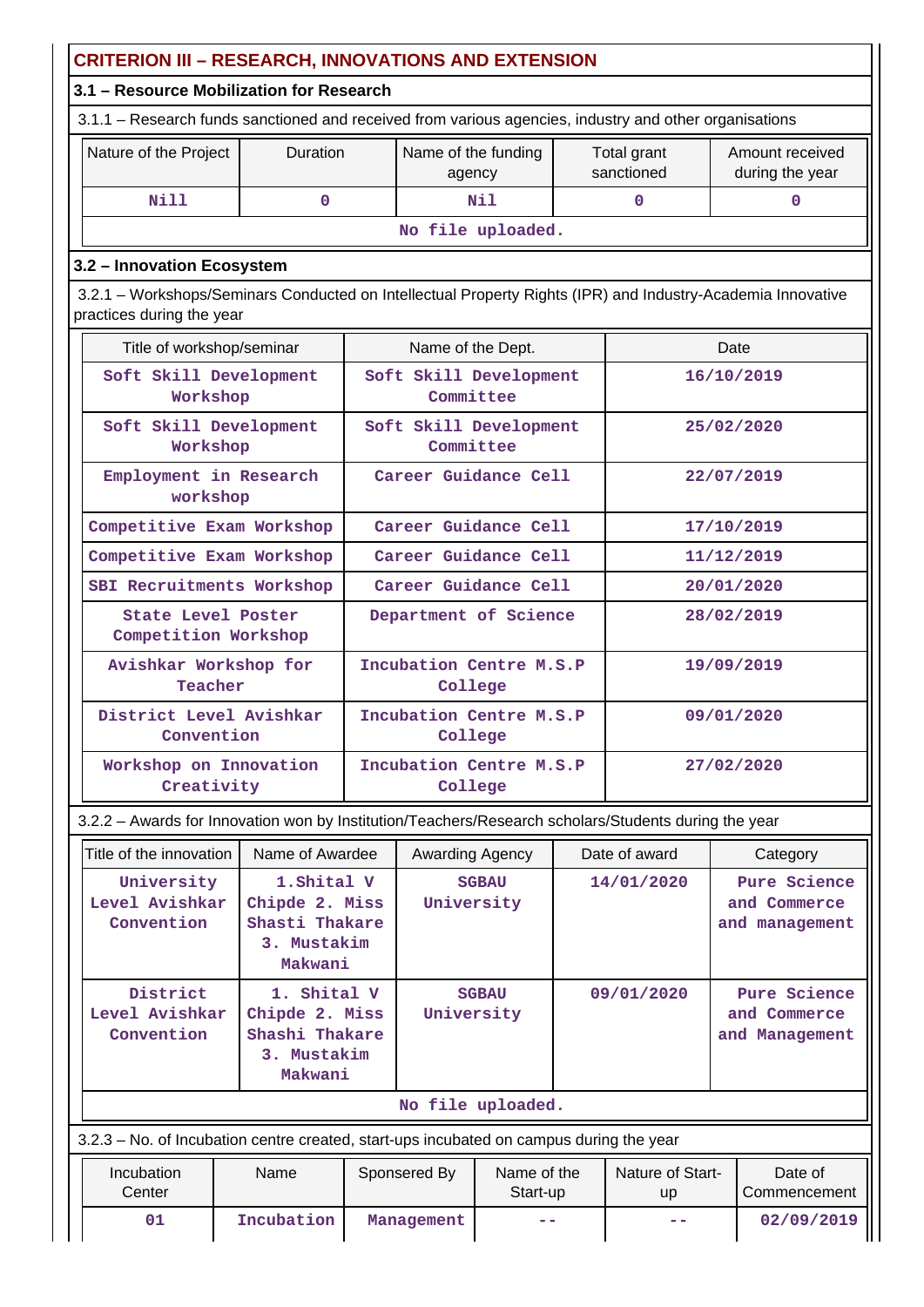|                                                                                                                                                                       |              | Center                 |                                    |                        |             |                       |                                                            |                                                                    |               |                                                                    |
|-----------------------------------------------------------------------------------------------------------------------------------------------------------------------|--------------|------------------------|------------------------------------|------------------------|-------------|-----------------------|------------------------------------------------------------|--------------------------------------------------------------------|---------------|--------------------------------------------------------------------|
|                                                                                                                                                                       |              |                        |                                    | No file uploaded.      |             |                       |                                                            |                                                                    |               |                                                                    |
| 3.3 - Research Publications and Awards                                                                                                                                |              |                        |                                    |                        |             |                       |                                                            |                                                                    |               |                                                                    |
| 3.3.1 - Incentive to the teachers who receive recognition/awards                                                                                                      |              |                        |                                    |                        |             |                       |                                                            |                                                                    |               |                                                                    |
|                                                                                                                                                                       | <b>State</b> |                        |                                    | National               |             |                       |                                                            |                                                                    | International |                                                                    |
|                                                                                                                                                                       | 0            |                        |                                    | 0                      |             |                       |                                                            |                                                                    | 0             |                                                                    |
| 3.3.2 - Ph. Ds awarded during the year (applicable for PG College, Research Center)                                                                                   |              |                        |                                    |                        |             |                       |                                                            |                                                                    |               |                                                                    |
|                                                                                                                                                                       |              | Name of the Department |                                    |                        |             |                       |                                                            | Number of PhD's Awarded                                            |               |                                                                    |
|                                                                                                                                                                       |              | Chemistry              |                                    |                        |             |                       |                                                            | 2                                                                  |               |                                                                    |
| 3.3.3 - Research Publications in the Journals notified on UGC website during the year                                                                                 |              |                        |                                    |                        |             |                       |                                                            |                                                                    |               |                                                                    |
| <b>Type</b>                                                                                                                                                           |              |                        | Department                         |                        |             |                       | Number of Publication<br>Average Impact Factor (if<br>any) |                                                                    |               |                                                                    |
|                                                                                                                                                                       |              |                        | No Data Entered/Not Applicable !!! |                        |             |                       |                                                            |                                                                    |               |                                                                    |
|                                                                                                                                                                       |              |                        |                                    |                        | View File   |                       |                                                            |                                                                    |               |                                                                    |
| 3.3.4 - Books and Chapters in edited Volumes / Books published, and papers in National/International Conference<br>Proceedings per Teacher during the year            |              |                        |                                    |                        |             |                       |                                                            |                                                                    |               |                                                                    |
| Number of Publication<br>Department                                                                                                                                   |              |                        |                                    |                        |             |                       |                                                            |                                                                    |               |                                                                    |
|                                                                                                                                                                       |              | Mathematics            |                                    |                        | 2           |                       |                                                            |                                                                    |               |                                                                    |
|                                                                                                                                                                       | English      |                        |                                    |                        |             |                       |                                                            | 1                                                                  |               |                                                                    |
|                                                                                                                                                                       | Botany       |                        |                                    |                        |             |                       |                                                            | $\mathbf{2}$                                                       |               |                                                                    |
|                                                                                                                                                                       |              | Library Science        |                                    |                        |             |                       |                                                            | 1                                                                  |               |                                                                    |
|                                                                                                                                                                       |              |                        |                                    | No file uploaded.      |             |                       |                                                            |                                                                    |               |                                                                    |
| 3.3.5 - Bibliometrics of the publications during the last Academic year based on average citation index in Scopus/<br>Web of Science or PubMed/ Indian Citation Index |              |                        |                                    |                        |             |                       |                                                            |                                                                    |               |                                                                    |
| Title of the<br>Paper                                                                                                                                                 |              | Name of<br>Author      | Title of journal                   | Year of<br>publication |             | <b>Citation Index</b> |                                                            | Institutional<br>affiliation as<br>mentioned in<br>the publication |               | Number of<br>citations<br>excluding self<br>citation               |
| Nil                                                                                                                                                                   |              | <b>Nil</b>             | Nil                                |                        | <b>Nill</b> | <b>Nill</b>           |                                                            | Nil                                                                |               | Nill                                                               |
|                                                                                                                                                                       |              |                        |                                    | No file uploaded.      |             |                       |                                                            |                                                                    |               |                                                                    |
| 3.3.6 - h-Index of the Institutional Publications during the year. (based on Scopus/ Web of science)                                                                  |              |                        |                                    |                        |             |                       |                                                            |                                                                    |               |                                                                    |
| Title of the<br>Paper                                                                                                                                                 |              | Name of<br>Author      | Title of journal                   | Year of<br>publication |             | h-index               |                                                            | Number of<br>citations<br>excluding self<br>citation               |               | Institutional<br>affiliation as<br>mentioned in<br>the publication |
| Nil                                                                                                                                                                   |              | Nil                    | Nil                                |                        | Nill        | Nill                  |                                                            | <b>Nill</b>                                                        |               | 00                                                                 |
|                                                                                                                                                                       |              |                        |                                    | No file uploaded.      |             |                       |                                                            |                                                                    |               |                                                                    |
| 3.3.7 - Faculty participation in Seminars/Conferences and Symposia during the year:                                                                                   |              |                        |                                    |                        |             |                       |                                                            |                                                                    |               |                                                                    |
| Number of Faculty                                                                                                                                                     |              |                        | International                      | National               |             |                       | <b>State</b>                                               |                                                                    |               | Local                                                              |
| Attended/Semi<br>nars/Workshops                                                                                                                                       |              |                        | 3                                  |                        | 20          |                       | 7                                                          |                                                                    | $\mathbf{2}$  |                                                                    |
| Presented                                                                                                                                                             |              |                        | $\overline{\mathbf{2}}$            |                        | <b>Nill</b> |                       | <b>Nill</b>                                                |                                                                    |               | <b>Nill</b>                                                        |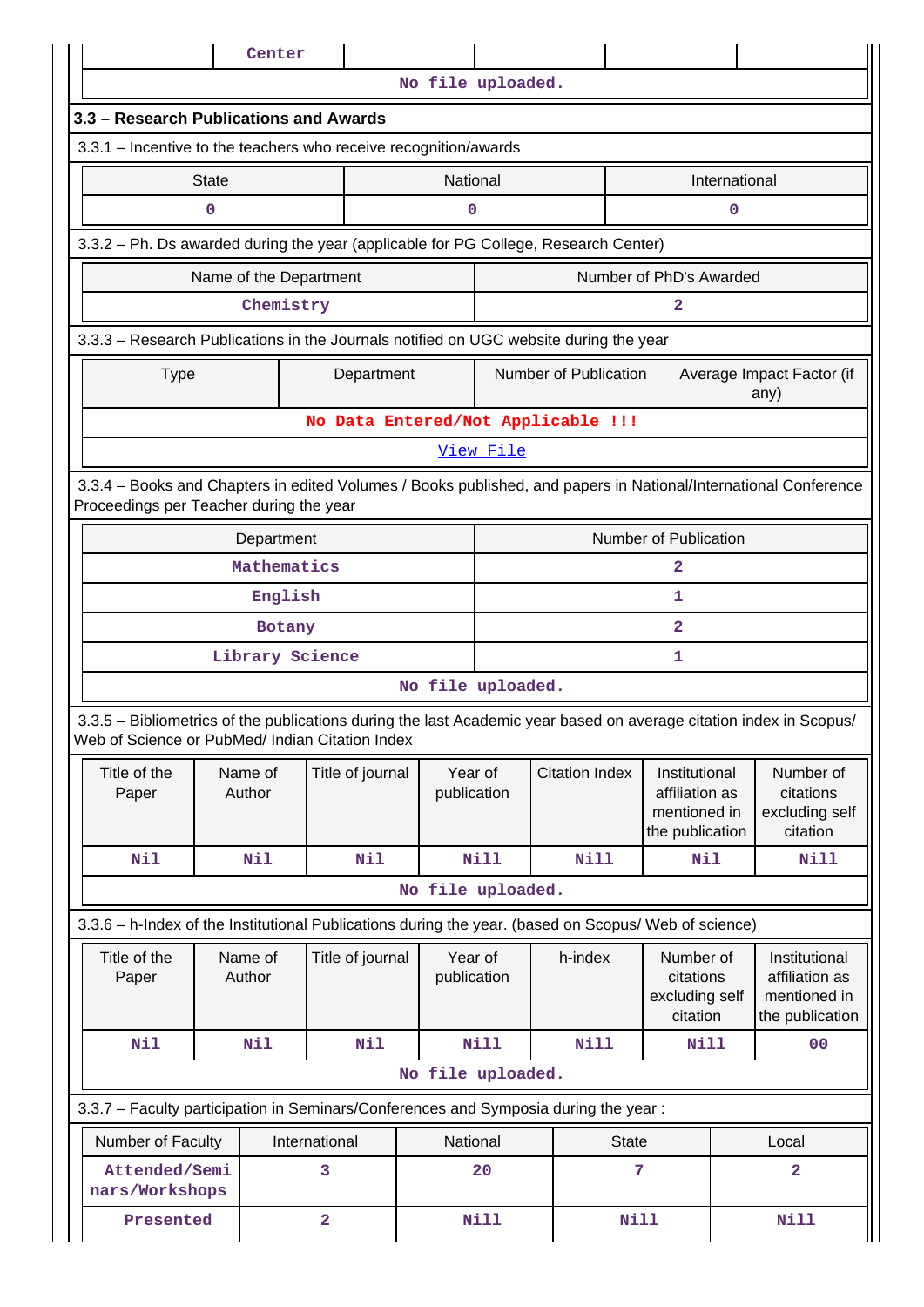| papers                                                                                                                                                                                                             |                                                 |                                                                                                                                                                                                                           |   |                                                          |                                                          |                                        |
|--------------------------------------------------------------------------------------------------------------------------------------------------------------------------------------------------------------------|-------------------------------------------------|---------------------------------------------------------------------------------------------------------------------------------------------------------------------------------------------------------------------------|---|----------------------------------------------------------|----------------------------------------------------------|----------------------------------------|
| Resource<br>persons                                                                                                                                                                                                | Nill                                            |                                                                                                                                                                                                                           | 1 | Nill                                                     |                                                          | <b>Nill</b>                            |
|                                                                                                                                                                                                                    |                                                 | No file uploaded.                                                                                                                                                                                                         |   |                                                          |                                                          |                                        |
| 3.4 - Extension Activities                                                                                                                                                                                         |                                                 |                                                                                                                                                                                                                           |   |                                                          |                                                          |                                        |
| 3.4.1 – Number of extension and outreach programmes conducted in collaboration with industry, community and<br>Non- Government Organisations through NSS/NCC/Red cross/Youth Red Cross (YRC) etc., during the year |                                                 |                                                                                                                                                                                                                           |   |                                                          |                                                          |                                        |
| Title of the activities                                                                                                                                                                                            | Organising unit/agency/<br>collaborating agency |                                                                                                                                                                                                                           |   | Number of teachers<br>participated in such<br>activities | Number of students<br>participated in such<br>activities |                                        |
| Street play at<br>college on<br>defacation free<br>village                                                                                                                                                         |                                                 | <b>NSS</b>                                                                                                                                                                                                                |   | 4                                                        |                                                          | 120                                    |
| Swachhta Abhiyan<br>(Cleanliness<br>Drive)                                                                                                                                                                         | NSS rural<br>Hospital Manora                    |                                                                                                                                                                                                                           | 3 |                                                          |                                                          | 110                                    |
| wachhta Abhiya (<br>Cleanliness Drive)                                                                                                                                                                             |                                                 | <b>NSS</b>                                                                                                                                                                                                                |   | 12                                                       |                                                          | 130                                    |
| International<br>Yoga Day                                                                                                                                                                                          |                                                 | NSS Unit in<br>collaboration with<br>Deptt of Physical<br>Education and<br>Patanjali<br>NSS Rural<br>Government Hospital<br>at the campus of<br>Rural Hospital<br>NSS at College<br>campus and<br>outskirts of<br>College |   | 3                                                        |                                                          | 150                                    |
| Swachhta Abhiyan<br>(Cleanness Drive                                                                                                                                                                               |                                                 |                                                                                                                                                                                                                           |   | $\overline{2}$<br>3                                      |                                                          | 120                                    |
| Sock Pits                                                                                                                                                                                                          |                                                 |                                                                                                                                                                                                                           |   |                                                          |                                                          | 60                                     |
| Programme on<br>Plastic eradication                                                                                                                                                                                | NSS Extension<br>Committee                      |                                                                                                                                                                                                                           |   | 3                                                        |                                                          | 100                                    |
| <b>Rare Seeds</b><br>Collection                                                                                                                                                                                    | Department of<br><b>Botany</b>                  |                                                                                                                                                                                                                           |   | 3                                                        |                                                          | 70                                     |
| Water Analysis                                                                                                                                                                                                     | Department of<br>Chemistry                      |                                                                                                                                                                                                                           |   | 4                                                        |                                                          | 80                                     |
|                                                                                                                                                                                                                    |                                                 | No file uploaded.                                                                                                                                                                                                         |   |                                                          |                                                          |                                        |
| 3.4.2 - Awards and recognition received for extension activities from Government and other recognized bodies<br>during the year                                                                                    |                                                 |                                                                                                                                                                                                                           |   |                                                          |                                                          |                                        |
| Name of the activity                                                                                                                                                                                               | Award/Recognition                               |                                                                                                                                                                                                                           |   | <b>Awarding Bodies</b>                                   |                                                          | Number of students<br><b>Benefited</b> |
| Awareness of<br>Plant and<br>Environment in the<br>High School Jr<br>College studeeents<br>of Manora                                                                                                               | Received<br>Certificate                         |                                                                                                                                                                                                                           |   | High School<br>Manora                                    |                                                          | 500                                    |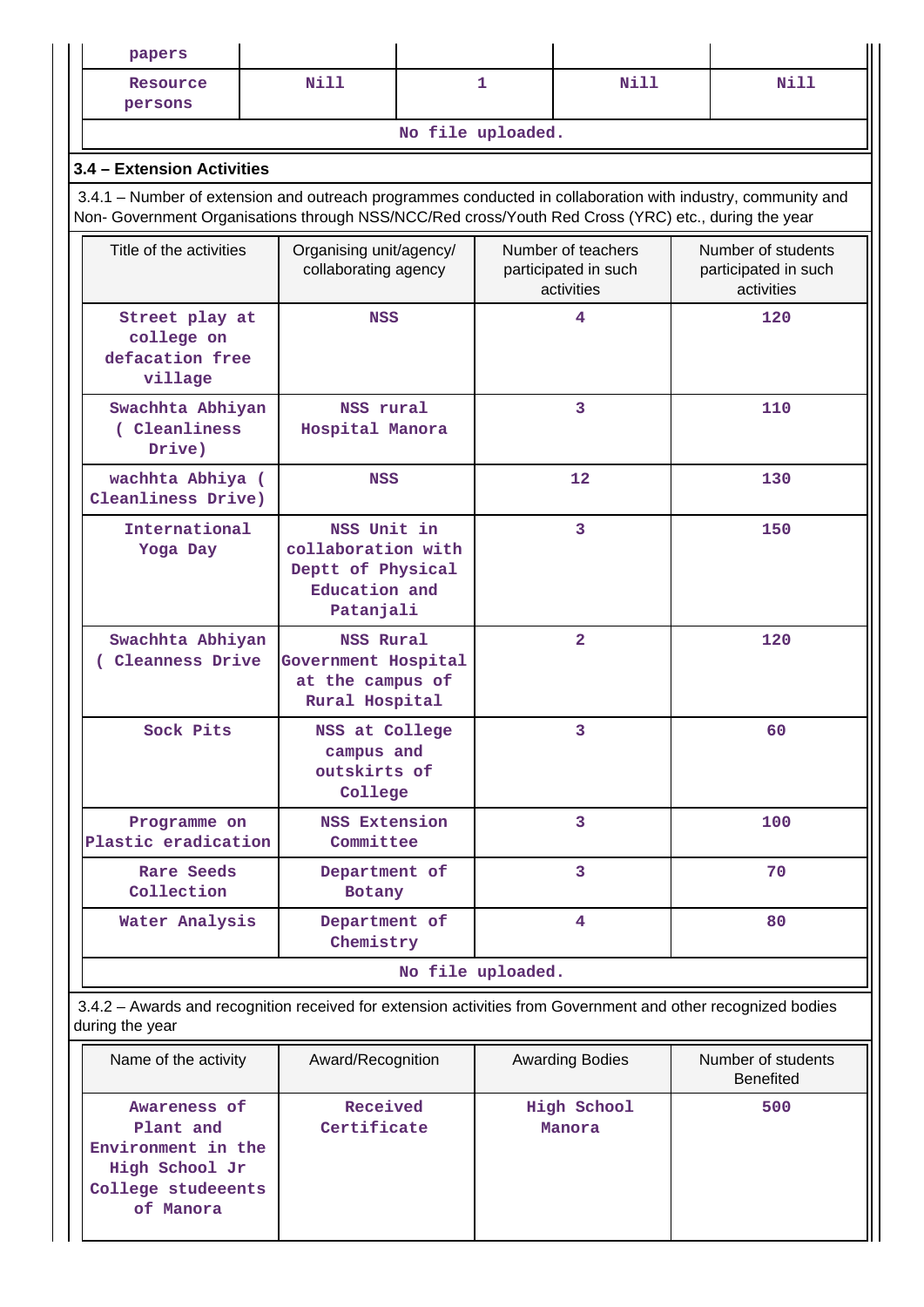| Vedic Mathematics                                                                                                                                                                                              |                                                                                        | Received<br>Recognition<br>Certificate             |                                                      |                                                                                 | High School of<br>Manora  |                            | 700                                                     |
|----------------------------------------------------------------------------------------------------------------------------------------------------------------------------------------------------------------|----------------------------------------------------------------------------------------|----------------------------------------------------|------------------------------------------------------|---------------------------------------------------------------------------------|---------------------------|----------------------------|---------------------------------------------------------|
| Awareness of<br>Solar Cell/LED                                                                                                                                                                                 |                                                                                        | Received<br>Recognition<br>Certificate             |                                                      |                                                                                 | High School<br>Manora     |                            | 500                                                     |
| Distribution of<br>grocery kit during<br>lockdown of<br>Covid-19.                                                                                                                                              |                                                                                        | Received<br>recognition<br>certificate             |                                                      | Sarpanch<br>Grampanchayat                                                       |                           |                            | 40                                                      |
| Awareness of<br>Covid 19                                                                                                                                                                                       | Received<br>recognition<br>certificate                                                 |                                                    |                                                      |                                                                                 | Sarpanch<br>Grampanchayat |                            | 140                                                     |
|                                                                                                                                                                                                                |                                                                                        |                                                    | No file uploaded.                                    |                                                                                 |                           |                            |                                                         |
| 3.4.3 - Students participating in extension activities with Government Organisations, Non-Government<br>Organisations and programmes such as Swachh Bharat, Aids Awareness, Gender Issue, etc. during the year |                                                                                        |                                                    |                                                      |                                                                                 |                           |                            |                                                         |
| Name of the scheme                                                                                                                                                                                             |                                                                                        | Organising unit/Agen<br>cy/collaborating<br>agency |                                                      | Name of the activity<br>Number of teachers<br>participated in such<br>activites |                           |                            | Number of students<br>participated in such<br>activites |
| International<br>Yoga Day                                                                                                                                                                                      | Conducted by<br>NSS and Sports<br>in<br>collaboration<br>with the Unit<br>of Patanjali |                                                    | Yoga Camp                                            |                                                                                 | 3                         |                            | 150                                                     |
| Swachh Bharat                                                                                                                                                                                                  |                                                                                        | <b>NSS</b>                                         | Cleannliness<br>Drive at<br>College Campus           |                                                                                 | 12                        |                            | 130                                                     |
| Swachh Bharat                                                                                                                                                                                                  |                                                                                        | <b>NSS Rural</b><br>Hospital Manora                | Cleanliness<br>at The campus<br>of Rural<br>Hospital |                                                                                 | $\overline{\mathbf{2}}$   |                            | 120                                                     |
| Swachh Bharat                                                                                                                                                                                                  |                                                                                        | <b>NSS</b>                                         | at Campus of<br>Rural Hospital                       | Cleanliness                                                                     | 3                         |                            | 110                                                     |
| Sock Pits                                                                                                                                                                                                      |                                                                                        | <b>NSS</b>                                         | College campus                                       | Sock Pits at                                                                    | 3                         |                            | 60                                                      |
| Street play<br>on defacation<br>free village                                                                                                                                                                   |                                                                                        | NSS                                                | at College<br>campus                                 | street play                                                                     | 4                         |                            | 120                                                     |
| Plastic<br>eradication<br>programme                                                                                                                                                                            |                                                                                        | <b>NSS Extension</b><br>department                 | erdication<br>programme at<br>college campus         | Plastic                                                                         | 3                         |                            | 100                                                     |
|                                                                                                                                                                                                                |                                                                                        |                                                    | No file uploaded.                                    |                                                                                 |                           |                            |                                                         |
| 3.5 - Collaborations                                                                                                                                                                                           |                                                                                        |                                                    |                                                      |                                                                                 |                           |                            |                                                         |
| 3.5.1 – Number of Collaborative activities for research, faculty exchange, student exchange during the year                                                                                                    |                                                                                        |                                                    |                                                      |                                                                                 |                           |                            |                                                         |
| Nature of activity<br>Nil                                                                                                                                                                                      |                                                                                        | Participant<br>0 <sub>0</sub>                      | Source of financial support<br>Nil                   |                                                                                 |                           | Duration<br>0 <sup>0</sup> |                                                         |
|                                                                                                                                                                                                                |                                                                                        |                                                    |                                                      |                                                                                 |                           |                            |                                                         |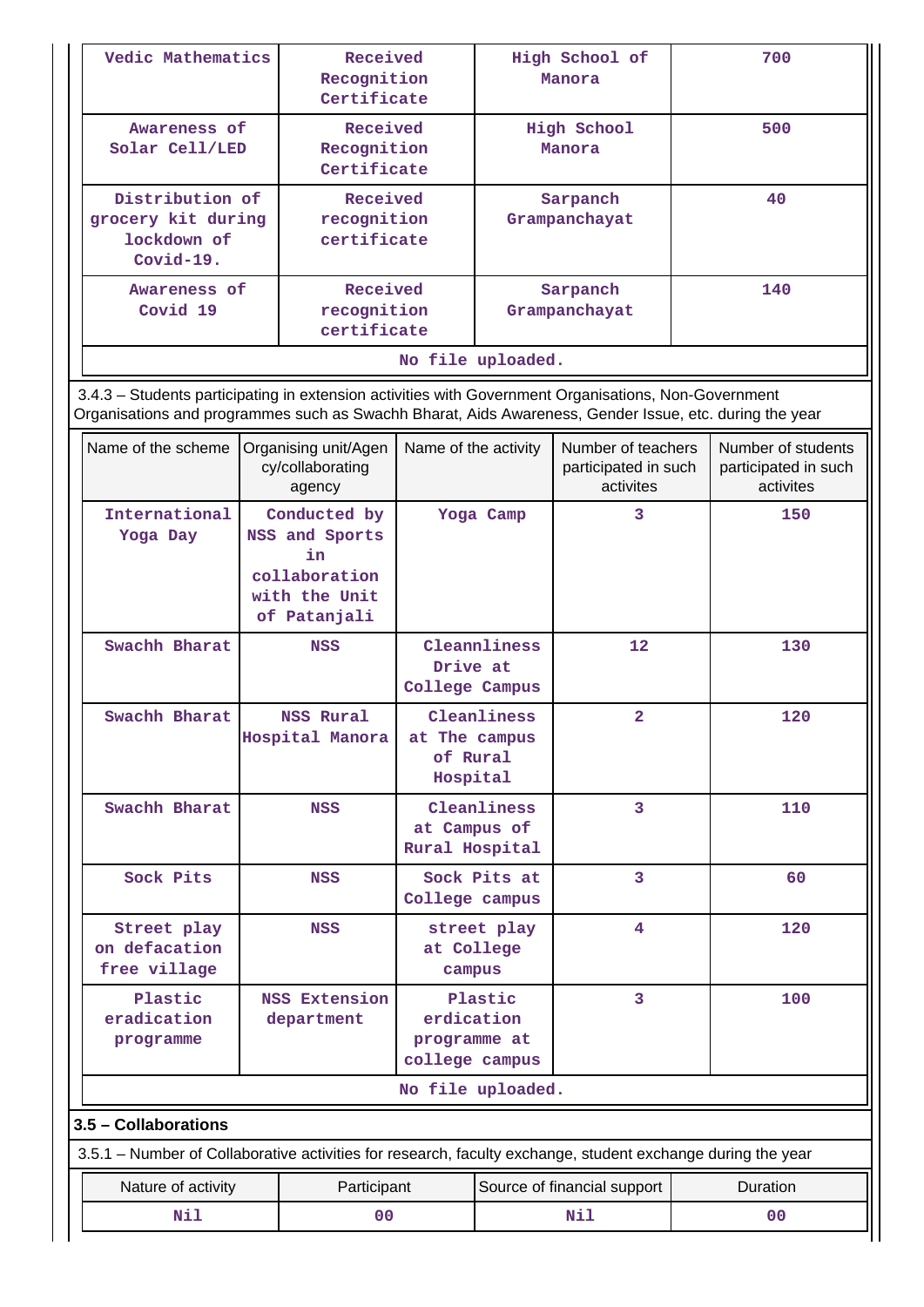|                                                                                                                                                          |                         |               |                                                                                                   | No file uploaded.                              |                    |             |                                                           |
|----------------------------------------------------------------------------------------------------------------------------------------------------------|-------------------------|---------------|---------------------------------------------------------------------------------------------------|------------------------------------------------|--------------------|-------------|-----------------------------------------------------------|
| 3.5.2 - Linkages with institutions/industries for internship, on-the- job training, project work, sharing of research<br>facilities etc. during the year |                         |               |                                                                                                   |                                                |                    |             |                                                           |
| Nature of linkage                                                                                                                                        | Title of the<br>linkage |               | Name of the<br>partnering<br>institution/<br>industry<br>/research lab<br>with contact<br>details | <b>Duration From</b>                           | <b>Duration To</b> |             | Participant                                               |
| Nil                                                                                                                                                      |                         | Nil           | Nil                                                                                               | Nill                                           |                    | Nill        | Nil                                                       |
|                                                                                                                                                          |                         |               |                                                                                                   | No file uploaded.                              |                    |             |                                                           |
| 3.5.3 - MoUs signed with institutions of national, international importance, other universities, industries, corporate<br>houses etc. during the year    |                         |               |                                                                                                   |                                                |                    |             |                                                           |
| Organisation                                                                                                                                             |                         |               | Date of MoU signed                                                                                | Purpose/Activities                             |                    |             | Number of<br>students/teachers<br>participated under MoUs |
| Tulsiramji Jadhao<br>Arts and Commerce<br>College Washim                                                                                                 |                         |               | Nill                                                                                              | Academic Exchange                              |                    |             | 20                                                        |
| Salunkabai Raut<br>Arts and Commerce<br>College                                                                                                          |                         |               | Nill                                                                                              | Academic Exchange                              |                    |             | 9                                                         |
|                                                                                                                                                          |                         |               |                                                                                                   | No file uploaded.                              |                    |             |                                                           |
| <b>CRITERION IV - INFRASTRUCTURE AND LEARNING RESOURCES</b>                                                                                              |                         |               |                                                                                                   |                                                |                    |             |                                                           |
| 4.1 - Physical Facilities                                                                                                                                |                         |               |                                                                                                   |                                                |                    |             |                                                           |
| 4.1.1 - Budget allocation, excluding salary for infrastructure augmentation during the year                                                              |                         |               |                                                                                                   |                                                |                    |             |                                                           |
| Budget allocated for infrastructure augmentation                                                                                                         |                         |               |                                                                                                   | Budget utilized for infrastructure development |                    |             |                                                           |
|                                                                                                                                                          |                         | 669042        |                                                                                                   | 608220                                         |                    |             |                                                           |
| 4.1.2 – Details of augmentation in infrastructure facilities during the year                                                                             |                         |               |                                                                                                   |                                                |                    |             |                                                           |
|                                                                                                                                                          | <b>Facilities</b>       |               |                                                                                                   | <b>Existing or Newly Added</b>                 |                    |             |                                                           |
|                                                                                                                                                          |                         | Campus Area   |                                                                                                   |                                                |                    | Existing    |                                                           |
|                                                                                                                                                          |                         | Class rooms   |                                                                                                   |                                                |                    | Existing    |                                                           |
|                                                                                                                                                          |                         | Laboratories  |                                                                                                   |                                                |                    | Existing    |                                                           |
|                                                                                                                                                          |                         | Seminar Halls |                                                                                                   |                                                |                    | Existing    |                                                           |
| during the year (rs. in lakhs)                                                                                                                           |                         |               | Value of the equipment purchased                                                                  |                                                |                    | Existing    |                                                           |
|                                                                                                                                                          |                         | Others        |                                                                                                   |                                                |                    | Newly Added |                                                           |
| purchased (Greater than 1-0 lakh)                                                                                                                        | during the current year |               | Number of important equipments                                                                    | Existing                                       |                    |             |                                                           |
|                                                                                                                                                          |                         |               | Classrooms with Wi-Fi OR LAN                                                                      | Existing                                       |                    |             |                                                           |
|                                                                                                                                                          |                         |               |                                                                                                   | View File                                      |                    |             |                                                           |
| 4.2 - Library as a Learning Resource                                                                                                                     |                         |               |                                                                                                   |                                                |                    |             |                                                           |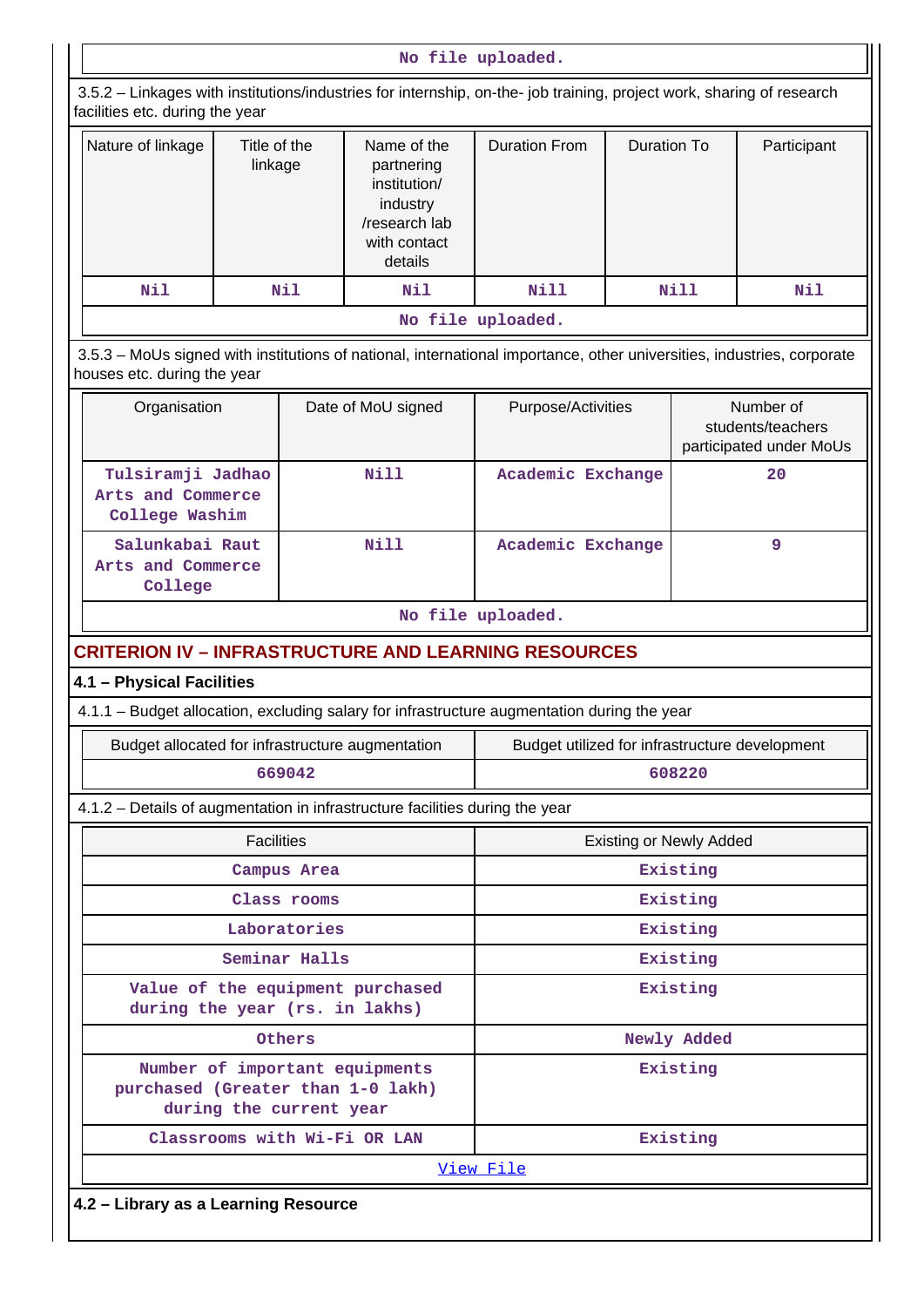| 4.2.1 - Library is automated {Integrated Library Management System (ILMS)}                                                                                                                                                                              |                                                |                 |          |                                             |                            |                         |                                          |                 |                                                   |               |
|---------------------------------------------------------------------------------------------------------------------------------------------------------------------------------------------------------------------------------------------------------|------------------------------------------------|-----------------|----------|---------------------------------------------|----------------------------|-------------------------|------------------------------------------|-----------------|---------------------------------------------------|---------------|
|                                                                                                                                                                                                                                                         | Name of the ILMS<br>software                   |                 |          | Nature of automation (fully<br>or patially) |                            |                         | Version                                  |                 | Year of automation                                |               |
|                                                                                                                                                                                                                                                         | Library Atomation<br>system software<br>(Soul) |                 |          | Partially                                   |                            |                         | 2.0                                      |                 | 2014                                              |               |
| 4.2.2 - Library Services                                                                                                                                                                                                                                |                                                |                 |          |                                             |                            |                         |                                          |                 |                                                   |               |
| Library<br>Service Type                                                                                                                                                                                                                                 |                                                |                 | Existing |                                             | Newly Added                |                         |                                          | Total           |                                                   |               |
| Text<br><b>Books</b>                                                                                                                                                                                                                                    |                                                | 4621            |          | 791826                                      |                            | 350                     | 68350                                    | 4971            |                                                   | 860176        |
| Reference<br><b>Books</b>                                                                                                                                                                                                                               |                                                | 305             |          | 122812                                      |                            | 102                     | 138412                                   | 407             |                                                   | 261224        |
| e-Books                                                                                                                                                                                                                                                 |                                                | 80409           |          | 5900                                        |                            | <b>Nill</b>             | <b>Nill</b>                              | 80409           |                                                   | 5900          |
| Journals                                                                                                                                                                                                                                                |                                                | 20              |          | 30780                                       |                            | $\overline{\mathbf{4}}$ | 3000                                     |                 | 24                                                | 33780         |
| $e-$<br>Journals                                                                                                                                                                                                                                        |                                                | 3828            |          | 5900                                        |                            | Nill                    | <b>Nill</b>                              | 3828            |                                                   | 5900          |
| Digital<br>Database                                                                                                                                                                                                                                     |                                                | <b>Nill</b>     |          | <b>Nill</b>                                 |                            | <b>Nill</b>             | <b>Nill</b>                              | <b>Nill</b>     |                                                   | <b>Nill</b>   |
| CD &<br>Video                                                                                                                                                                                                                                           | 15                                             |                 |          | 30000                                       |                            | 5                       | 2000                                     | 20              |                                                   | 32000         |
| Weeding<br>(hard &<br>soft)                                                                                                                                                                                                                             |                                                | 12              |          | 1774                                        |                            | 4                       | 1400                                     | 16              |                                                   | 3174          |
| Others(s<br>pecify)                                                                                                                                                                                                                                     |                                                | 424             |          | 15330                                       |                            | <b>Nill</b>             | <b>Nill</b>                              | 424             |                                                   | 15330         |
|                                                                                                                                                                                                                                                         |                                                |                 |          |                                             | No file uploaded.          |                         |                                          |                 |                                                   |               |
| 4.2.3 - E-content developed by teachers such as: e-PG- Pathshala, CEC (under e-PG- Pathshala CEC (Under<br>Graduate) SWAYAM other MOOCs platform NPTEL/NMEICT/any other Government initiatives & institutional<br>(Learning Management System (LMS) etc |                                                |                 |          |                                             |                            |                         |                                          |                 |                                                   |               |
|                                                                                                                                                                                                                                                         | Name of the Teacher                            |                 |          | Name of the Module                          |                            |                         | Platform on which module<br>is developed |                 | Date of launching e-<br>content                   |               |
|                                                                                                                                                                                                                                                         |                                                |                 |          |                                             |                            |                         | No Data Entered/Not Applicable !!!       |                 |                                                   |               |
|                                                                                                                                                                                                                                                         |                                                |                 |          |                                             | No file uploaded.          |                         |                                          |                 |                                                   |               |
| 4.3 - IT Infrastructure                                                                                                                                                                                                                                 |                                                |                 |          |                                             |                            |                         |                                          |                 |                                                   |               |
| 4.3.1 - Technology Upgradation (overall)                                                                                                                                                                                                                |                                                |                 |          |                                             |                            |                         |                                          |                 |                                                   |               |
| <b>Type</b>                                                                                                                                                                                                                                             | <b>Total Co</b><br>mputers                     | Computer<br>Lab |          | Internet                                    | <b>Browsing</b><br>centers | Computer<br>Centers     | Office                                   | Departme<br>nts | Available<br><b>Bandwidt</b><br>h (MBPS/<br>GBPS) | <b>Others</b> |
| Existin<br>g                                                                                                                                                                                                                                            | 47                                             | 3               |          | 1                                           | 1                          | $\overline{0}$          | $7\phantom{.}7$                          | $\mathbf{0}$    | $\overline{\mathbf{2}}$                           | $\mathbf 0$   |
| Added                                                                                                                                                                                                                                                   | $\mathbf 0$                                    | $\mathbf{0}$    |          | $\mathbf 0$                                 | $\mathbf 0$                | $\mathbf 0$             | $\mathbf{0}$                             | $\mathbf{0}$    | $\mathbf{0}$                                      | $\mathbf 0$   |
| Total                                                                                                                                                                                                                                                   | 47                                             | 3               |          | 1                                           | 1                          | $\pmb{0}$               | 7                                        | $\mathbf 0$     | $\overline{\mathbf{2}}$                           | $\mathbf 0$   |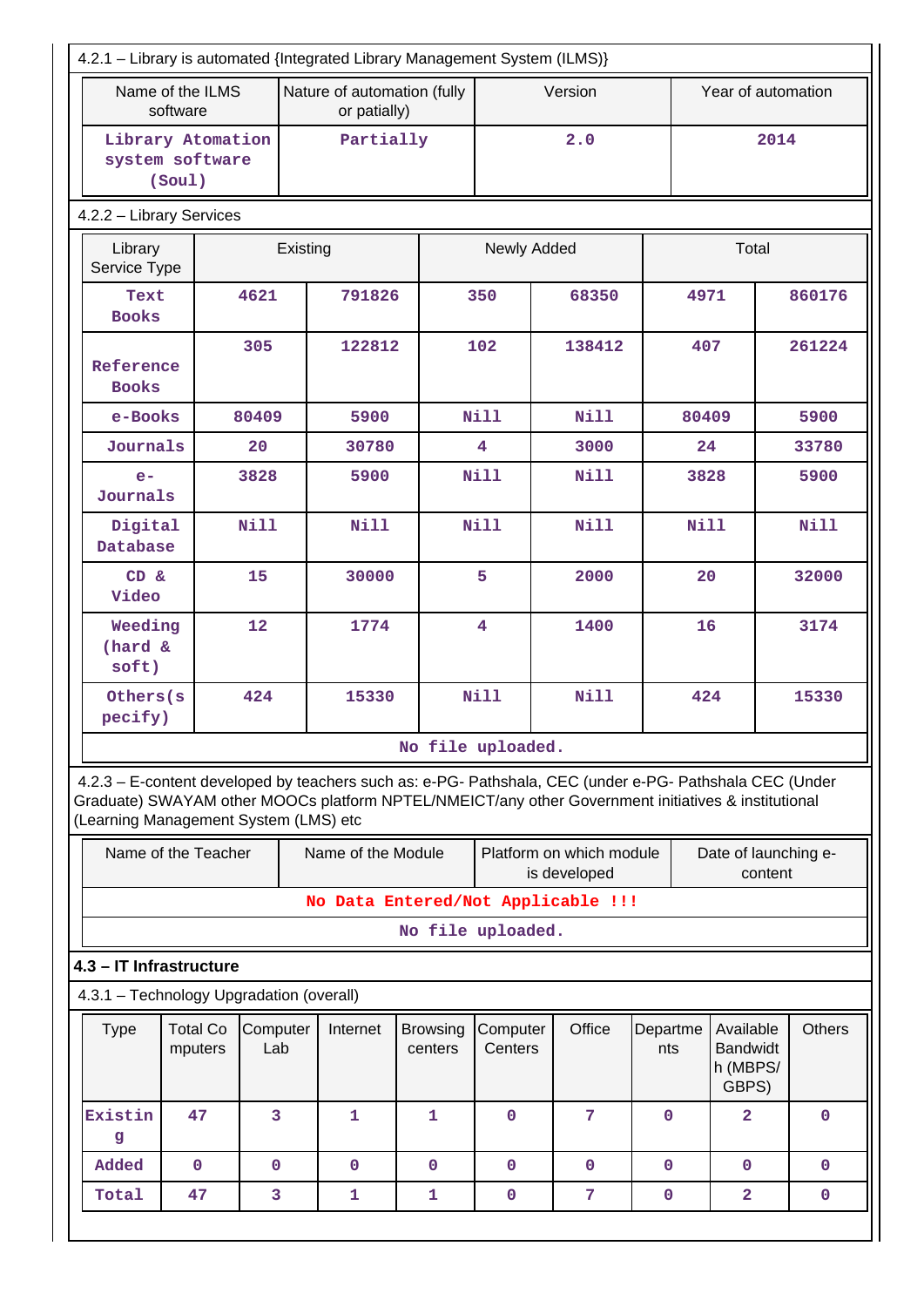4.3.2 – Bandwidth available of internet connection in the Institution (Leased line)

**2 MBPS/ GBPS**

4.3.3 – Facility for e-content

Name of the e-content development facility Frovide the link of the videos and media centre and recording facility

### **Nill** Nill

## **4.4 – Maintenance of Campus Infrastructure**

 4.4.1 – Expenditure incurred on maintenance of physical facilities and academic support facilities, excluding salary component, during the year

| Assigned Budget on<br>academic facilities | Expenditure incurred on<br>maintenance of academic<br><b>facilities</b> | Assigned budget on<br>physical facilities | Expenditure incurredon<br>maintenance of physical<br>facilites |
|-------------------------------------------|-------------------------------------------------------------------------|-------------------------------------------|----------------------------------------------------------------|
| 1559191                                   | 1417447                                                                 | 423496                                    | 384997                                                         |

 4.4.2 – Procedures and policies for maintaining and utilizing physical, academic and support facilities - laboratory, library, sports complex, computers, classrooms etc. (maximum 500 words) (information to be available in institutional Website, provide link)

 **There are established system and procedure for maintaining and utilizing physical, academic and support facilities. Procedure Various committees for maintaining and utilizing physical, academic and support facilities have been formed. Every committee in the beginning of the session presents its action plan to the Principal. Every activity is organized in proper coordination after thorough discussion with the Principal of the institution. Various classrooms are allotted to the class according to the strength and need of the class. There is a co-ordination in organizing various programs in auditorium hall. Auditorium hall is used for various cultural activities presentation and others. Physical infrastructure is sufficient and is according to the norms of statutory body. PHYSICAL FACILITIES The physical facilities including Laboratories, Classrooms, Auditorium, playground, Seminar hall, Gym and Computers are made available for the students those who are admitted in the college. Laboratories: There are 09 laboratories in the college, Science building is separately constructed with attached laboratory and classrooms .Instruments and chemicals and other facilities are available in the laboratories. The college has Zoology laboratory, Physics, and chemistry laboratory. Computer lab is Separate and language lab is separate. Practical sessions are conducted in their respective laboratories. Language lab is used for conducting Communication skills classes. Laboratory assistant maintain the stock register and equipment and laboratory attendant maintain daily practical equipment and cleanliness Main instruments are mended by hiring private agency. Budget is allocated in every year for upkeep and purchase of instruments in laboratory. Class rooms: The College has 13 Class Rooms with green boards. Maintenance of furniture (Broken, repairing, coloring,) by hiring local workers. Furniture committee frequently monitors furniture requirements. Classrooms are maintained (Coloring, light, fan and repairing) by maintenance committee through local workers. Classrooms are cleaned by peons on daily basis. Computers All the stakeholders have equal opportunity to use those facilities as per the rules and the policies of the institution. The computer laboratory connected in LAN is open for the students, the office computers which are also connected through the LAN is consisting of the all the required software making work easier and are restricted to use only by the appointed office staff. The library computers are connected with LAN and internet and also they are loaded with the library software. Departments and the staff can use the computer system with internet in library. The maintenance of computers**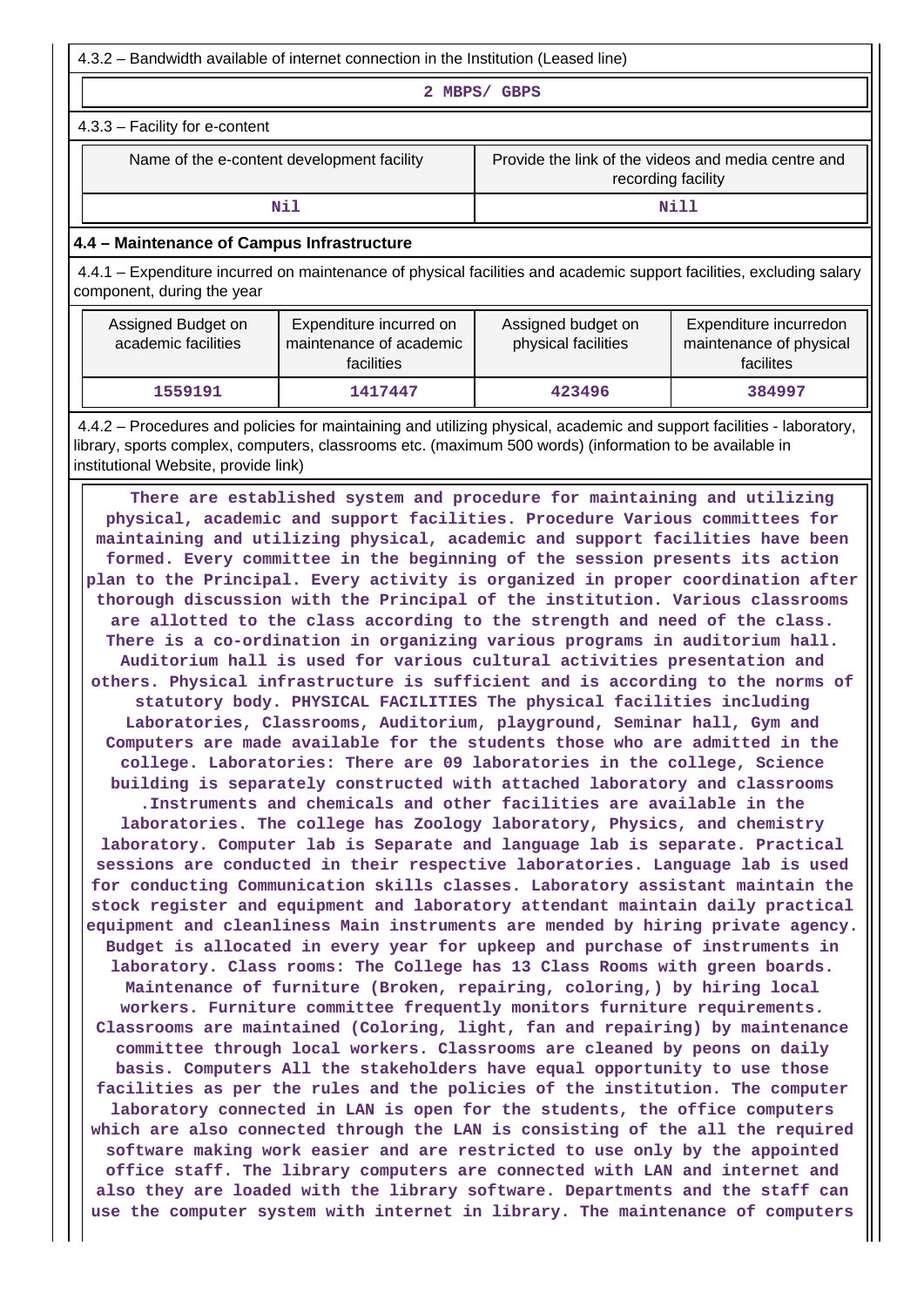**is looked after by computer maintenance committee with the help of local expert. Drinking water The college has R.O. drinking water facility for staff and students. The maintenance is done on regular basis by the supporting staff. Parking The institution has two separate parking space. Security guards are on duty in the parking areas. Generator The college has a generator facility to provide uninterrupted power supply to office. Toilet The college has separate toilet for male staff, female staff, girl students and boy students. The cleanliness is done by the contracted sweeper. Canteen Canteen has cafeteria for Staff as well as Students. This facility is available during college hours.**

[http://www.mspkptmanora.ac.in/view\\_naac\\_2ndc.php?id=150](http://www.mspkptmanora.ac.in/view_naac_2ndc.php?id=150)

# **CRITERION V – STUDENT SUPPORT AND PROGRESSION**

# **5.1 – Student Support**

5.1.1 – Scholarships and Financial Support

|                                         | Name/Title of the scheme                                                                                                   | Number of students | <b>Amount in Rupees</b> |
|-----------------------------------------|----------------------------------------------------------------------------------------------------------------------------|--------------------|-------------------------|
| Financial Support<br>from institution   | Financial Support<br>Scheme                                                                                                | 36                 | 21000                   |
| Financial Support<br>from Other Sources |                                                                                                                            |                    |                         |
| a) National                             | Government of<br>India Post Matric,<br>central Sector<br>Scheme, Post Matric<br>Scholarship for<br>minorities<br>students. | 445                | 2103983                 |
| b) International                        | 0 <sup>0</sup>                                                                                                             | Nill               | 0                       |
|                                         |                                                                                                                            | View File          |                         |

 5.1.2 – Number of capability enhancement and development schemes such as Soft skill development, Remedial coaching, Language lab, Bridge courses, Yoga, Meditation, Personal Counselling and Mentoring etc.,

| Name of the capability<br>enhancement scheme | Date of implemetation | Number of students<br>enrolled | Agencies involved                                                         |  |  |  |  |
|----------------------------------------------|-----------------------|--------------------------------|---------------------------------------------------------------------------|--|--|--|--|
| Yoga                                         | 21/06/2019            | 150                            | Physical<br>Department of<br>College and Waman<br>Maharaj School<br>Kolar |  |  |  |  |
| <b>Bridge Course</b>                         | 01/07/2019            | 304                            | College itself                                                            |  |  |  |  |
| Soft Skill<br>Development                    | 16/10/2019            | 50                             | SGB Amravati<br>University                                                |  |  |  |  |
| Personal<br>Counselling and<br>Mentoring     | 01/07/2019            | 304                            | College itself                                                            |  |  |  |  |
| No file uploaded.                            |                       |                                |                                                                           |  |  |  |  |

 5.1.3 – Students benefited by guidance for competitive examinations and career counselling offered by the institution during the year

| Year | Name of the | Number of    | Number of   | Number of      | Number of        |
|------|-------------|--------------|-------------|----------------|------------------|
|      | scheme      | benefited    | benefited   | students who   | studentsp placed |
|      |             | students for | students by | have passedin  |                  |
|      |             | competitive  | career      | the comp. exam |                  |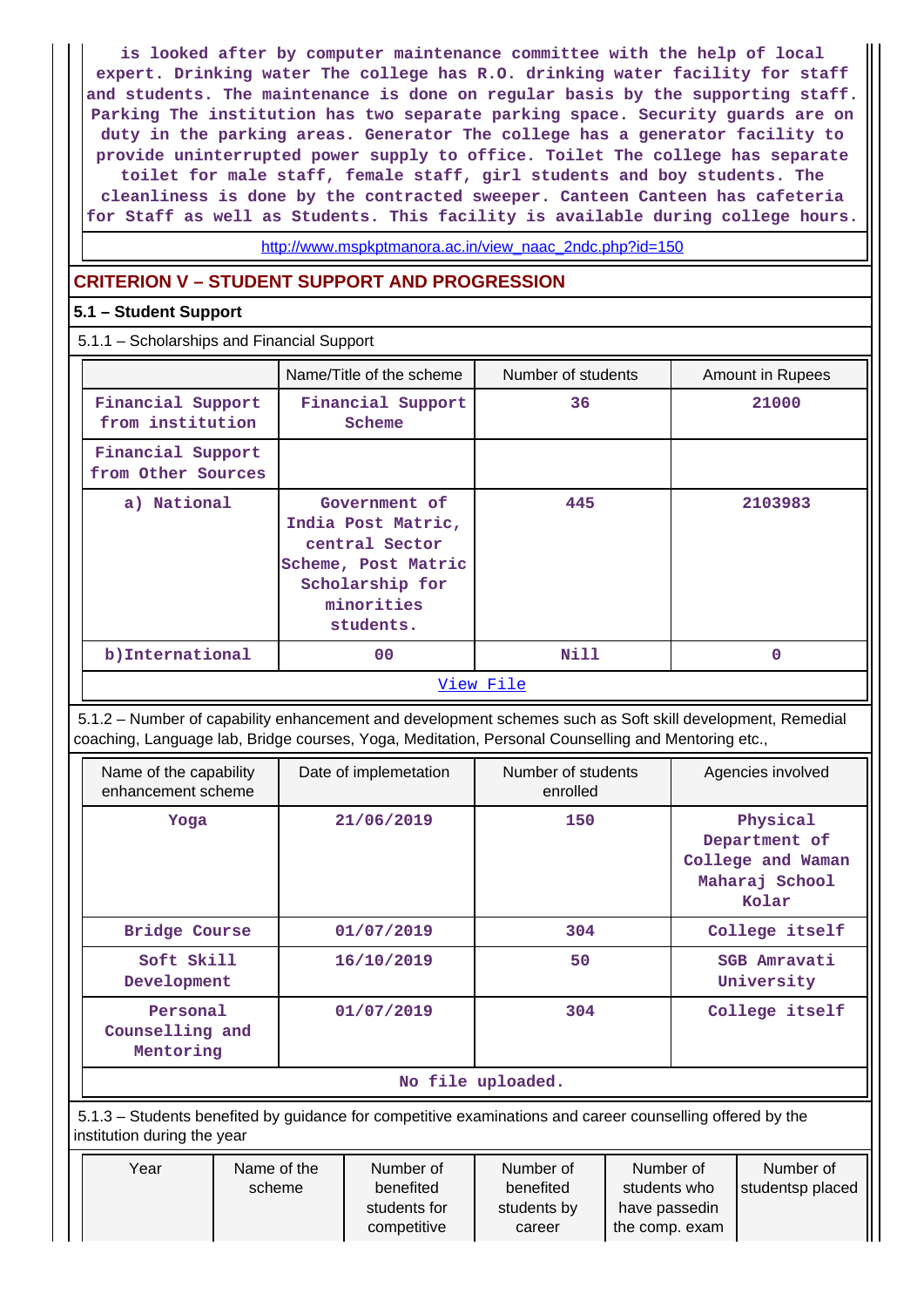|                           |                                                                                                                               | examination                    | counseling<br>activities |                                                                                                                |             |
|---------------------------|-------------------------------------------------------------------------------------------------------------------------------|--------------------------------|--------------------------|----------------------------------------------------------------------------------------------------------------|-------------|
| 2019                      | Workshop<br>on Career<br>Counselling<br>( Opportunit<br>ies in<br>Defence<br>Sector                                           | Nill                           | 65                       | <b>Nill</b>                                                                                                    | <b>Nill</b> |
| 2019                      | Workshop<br>on<br>Competitive<br>Exam                                                                                         | <b>Nill</b>                    | 114                      | <b>Nill</b>                                                                                                    | <b>Nill</b> |
| 2019                      | Workshop<br>on<br>Competitive<br><b>Exam</b>                                                                                  | <b>Nill</b>                    | 65                       | <b>Nill</b>                                                                                                    | <b>Nill</b> |
| 2020                      | Workshop<br>on the<br>Career<br>Counselling<br>Recruitment<br>in SBI)                                                         | <b>Nill</b>                    | 39                       | <b>Nill</b>                                                                                                    | <b>Nill</b> |
| 2020                      | Taluka<br><b>Level</b><br>general<br>knowledge<br>Test on<br>Chhatrapati<br>Shivaji<br>Maharaj on<br>his birth<br>anniversary | 600                            | Nill                     | <b>Nill</b>                                                                                                    | <b>Nill</b> |
| 2020                      | General<br>Aptitude<br>Test<br>Sarasvati<br>College<br>Shegaon                                                                | 46                             | <b>Nill</b>              | <b>Nill</b>                                                                                                    | <b>Nill</b> |
| 2020                      | Test by<br>Lakshya<br>Academy and<br>MSP College                                                                              | 400                            | <b>Nill</b>              | <b>Nill</b>                                                                                                    | <b>Nill</b> |
|                           |                                                                                                                               |                                | No file uploaded.        |                                                                                                                |             |
|                           | harassment and ragging cases during the year                                                                                  |                                |                          | 5.1.4 - Institutional mechanism for transparency, timely redressal of student grievances, Prevention of sexual |             |
|                           | Total grievances received                                                                                                     | Number of grievances redressed |                          | Avg. number of days for grievance<br>redressal                                                                 |             |
|                           | 57                                                                                                                            |                                | 57                       |                                                                                                                | 60          |
| 5.2 - Student Progression |                                                                                                                               |                                |                          |                                                                                                                |             |
|                           | 5.2.1 - Details of campus placement during the year                                                                           |                                |                          |                                                                                                                |             |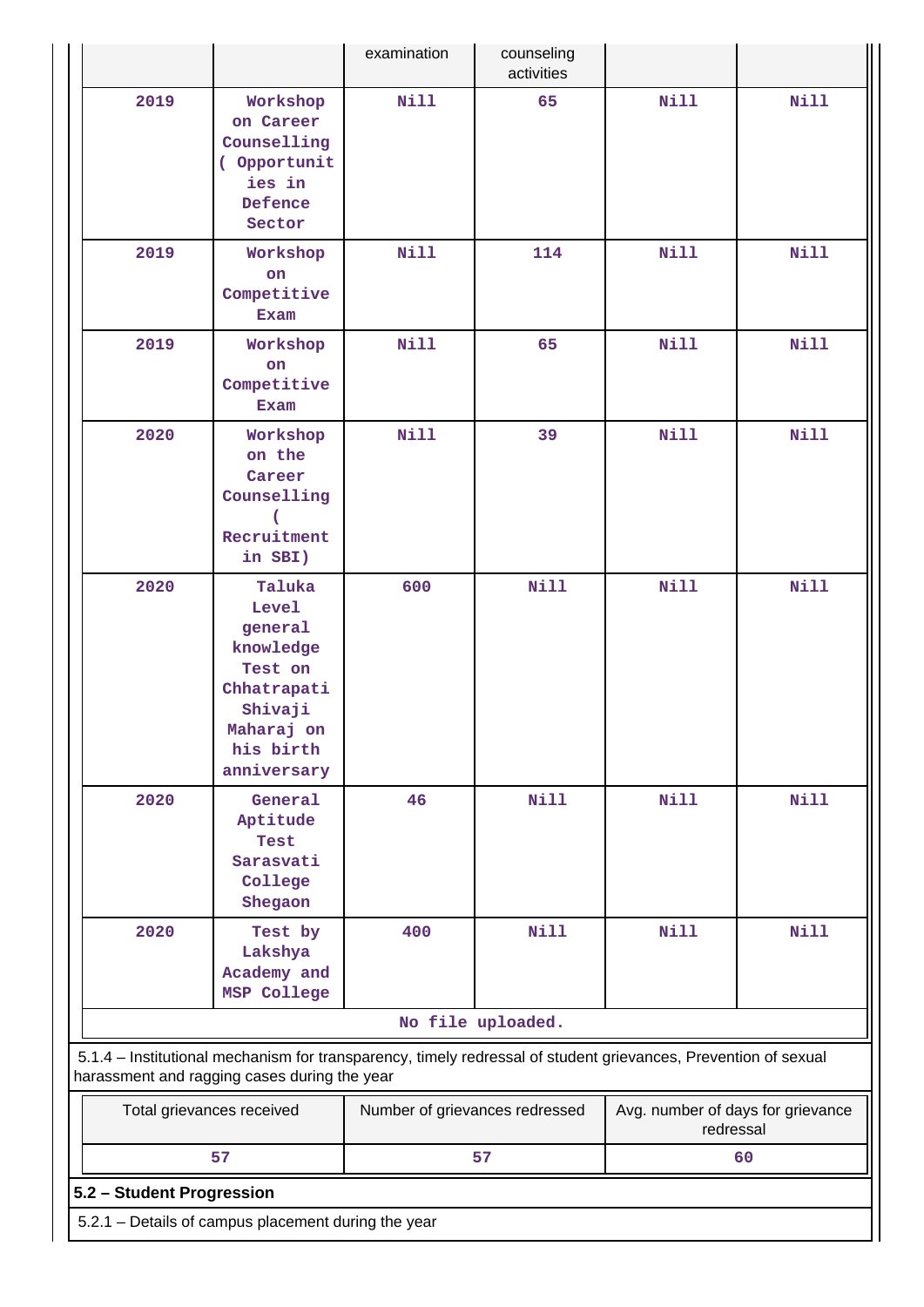|                                                                                                                                                                                        | On campus                                                   |                                    | Off campus                         |                                                                                                                                             |                                     |  |
|----------------------------------------------------------------------------------------------------------------------------------------------------------------------------------------|-------------------------------------------------------------|------------------------------------|------------------------------------|---------------------------------------------------------------------------------------------------------------------------------------------|-------------------------------------|--|
| Nameof<br>organizations<br>visited                                                                                                                                                     | Number of<br>students<br>participated                       | Number of<br>stduents placed       | Nameof<br>organizations<br>visited | Number of<br>students<br>participated                                                                                                       | Number of<br>stduents placed        |  |
|                                                                                                                                                                                        |                                                             | No Data Entered/Not Applicable !!! |                                    |                                                                                                                                             |                                     |  |
|                                                                                                                                                                                        |                                                             |                                    | No file uploaded.                  |                                                                                                                                             |                                     |  |
| 5.2.2 - Student progression to higher education in percentage during the year                                                                                                          |                                                             |                                    |                                    |                                                                                                                                             |                                     |  |
| Year                                                                                                                                                                                   | Number of<br>students<br>enrolling into<br>higher education | Programme<br>graduated from        | Depratment<br>graduated from       | Name of<br>institution joined                                                                                                               | Name of<br>programme<br>admitted to |  |
| 2019                                                                                                                                                                                   | 5                                                           | B. Com                             | B. Com                             | Saraswati<br>Social Work<br>College<br>Washim,<br>Innani<br>College<br>karanja Lad,<br>Mungsaji<br>maharaj Maha<br>vidyalaya<br>Darvha      | M.Comm, M<br>SW                     |  |
| 2019                                                                                                                                                                                   | 11                                                          | B.Sc                               | <b>B</b> Sc                        | <b>SSKR</b><br>College<br>Karanja (<br>Lad), SGB<br>Amravati<br>University, G<br>S Gawande<br>College<br>Umerkhed, M<br>M College<br>Darwha | M Sc                                |  |
| 2019                                                                                                                                                                                   | 8                                                           | B A                                | B A                                | <b>VMV</b><br>Amravati,<br>Dhabekar<br>College<br>Karanja Lad,<br>Sarswati<br>social Work<br>College<br>Washim                              | MA, MSw                             |  |
|                                                                                                                                                                                        |                                                             |                                    | View File                          |                                                                                                                                             |                                     |  |
| 5.2.3 - Students qualifying in state/ national/ international level examinations during the year<br>(eg:NET/SET/SLET/GATE/GMAT/CAT/GRE/TOFEL/Civil Services/State Government Services) |                                                             |                                    |                                    |                                                                                                                                             |                                     |  |
|                                                                                                                                                                                        | Items                                                       |                                    |                                    | Number of students selected/ qualifying                                                                                                     |                                     |  |
|                                                                                                                                                                                        |                                                             | No Data Entered/Not Applicable !!! |                                    |                                                                                                                                             |                                     |  |
|                                                                                                                                                                                        |                                                             |                                    | No file uploaded.                  |                                                                                                                                             |                                     |  |
| 5.2.4 - Sports and cultural activities / competitions organised at the institution level during the year                                                                               |                                                             |                                    |                                    |                                                                                                                                             |                                     |  |
|                                                                                                                                                                                        | Activity                                                    | Level                              |                                    | Number of Participants                                                                                                                      |                                     |  |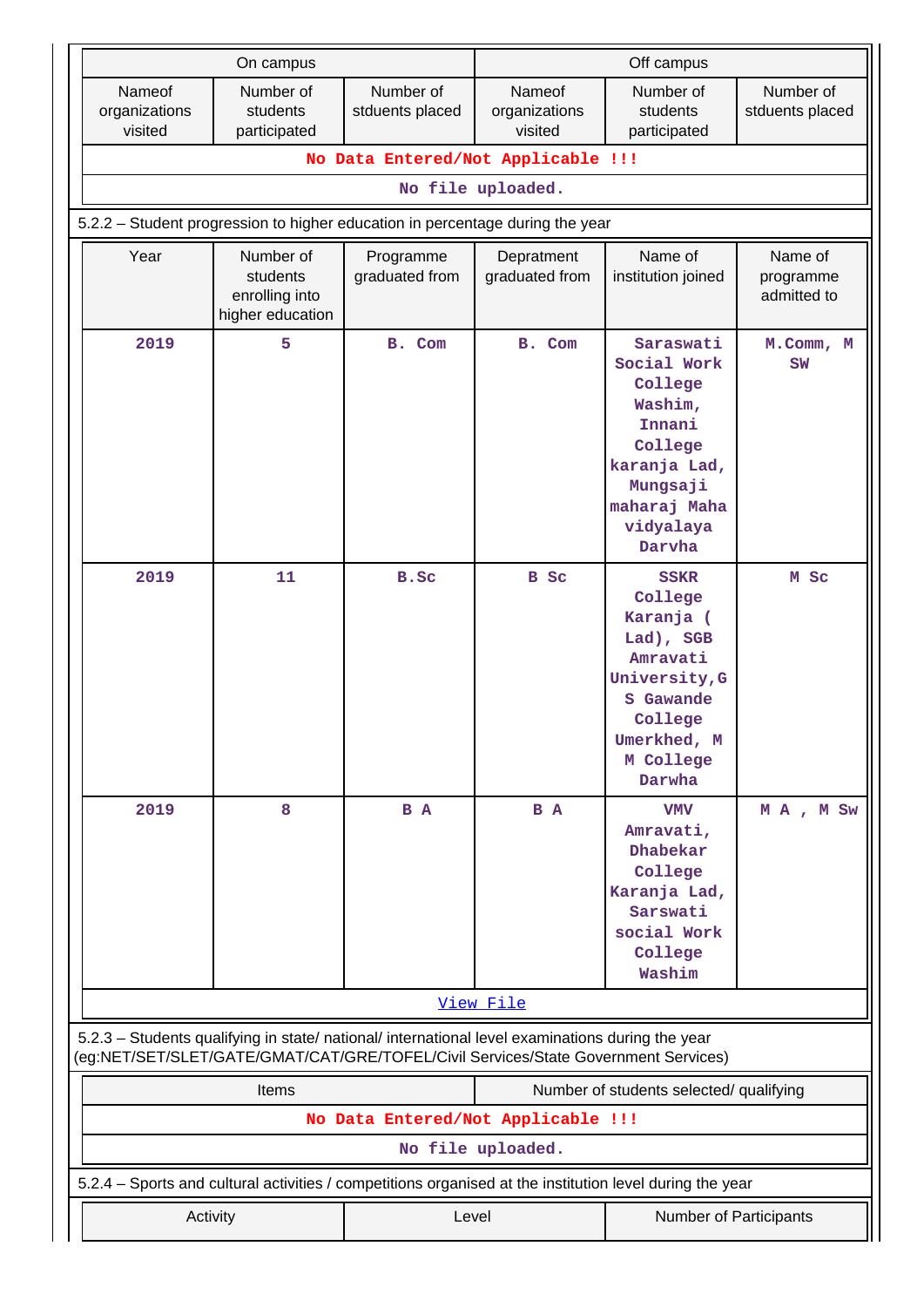| Elocution Competition                    | State Level         | 28  |  |  |  |
|------------------------------------------|---------------------|-----|--|--|--|
| Honoring meritorious<br>students         | Institutional Level | 92  |  |  |  |
| <b>Teachers Day</b>                      | Institutional Level | 35  |  |  |  |
| Cotinuous reading                        | Institutional Level | 84  |  |  |  |
| Discourse on the lives<br>of Great souls | Institutional Level | 550 |  |  |  |
| Exam on Gandhis<br>thoughts and Gramgita | College Level       | 29  |  |  |  |
| Playright                                | College Level       | 29  |  |  |  |
| Essay Competition                        | University Level    | 28  |  |  |  |
| No file uploaded.                        |                     |     |  |  |  |

# **5.3 – Student Participation and Activities**

 5.3.1 – Number of awards/medals for outstanding performance in sports/cultural activities at national/international level (award for a team event should be counted as one)

| Year                               | Name of the<br>award/medal | National/<br>Internaional | Number of<br>awards for<br>Sports | Number of<br>awards for<br>Cultural | Student ID<br>number | Name of the<br>student |  |  |  |
|------------------------------------|----------------------------|---------------------------|-----------------------------------|-------------------------------------|----------------------|------------------------|--|--|--|
| No Data Entered/Not Applicable !!! |                            |                           |                                   |                                     |                      |                        |  |  |  |
| No file uploaded.                  |                            |                           |                                   |                                     |                      |                        |  |  |  |

 5.3.2 – Activity of Student Council & representation of students on academic & administrative bodies/committees of the institution (maximum 500 words)

 **Response: Student Council Response: Student Council The college has a student's council as per the Maharashtra Public University Act, 2016 The council is constituted as per above. The institute believes in giving the equal opportunity to the students in supporting the authorities and the college faculty in running the events of the college. For this the college provides them a platform with opportunities to participate in the various academic and administrative bodies. President and Secretary of the student council are nominated on the college development committee. In the session 2019-20 Govt. restricted the elections of student council. Objectives and functions of Students Council: Organization of Cultural activities, Sports Events. Participation in organization of Workshop, conferences organized by the college. Active participation in NSS Camp, Extension activity of the college, Plantation drive, Cleanliness drive etc. Subject Association All the departments of our college form their subject associations and constitute the body of active students. These students play vital role in organizing programs of their subject like seminars, workshops, study tour, visits, departmental extension activities etc. and acquire knowledge and develop their skill of demonstration. This practice gives them experience of academic as well as administrative experience. Internal committees The college has twenty six internal committees in which two active students are nominated by the Principal and committee convener. The objective and role of the committee is clearly stated at the time of committee formation. The aim of nomination of students in the committees is to understand working of college. The different committees of college like College Development Committee N.S.S. Committee, Cultural committee, Games And Sports Committee, Library Advisory Committee, College Magazine Committee, Student Grievance Committee Discipline Committee, Women Anti–Harassment Committee, Student Guidance And Placement Cell Maintenance Committee IQAC, Research Incubation centre Scholarship committee, Extension**

**committee Study Tour committee Furniture committee, Student Development cell**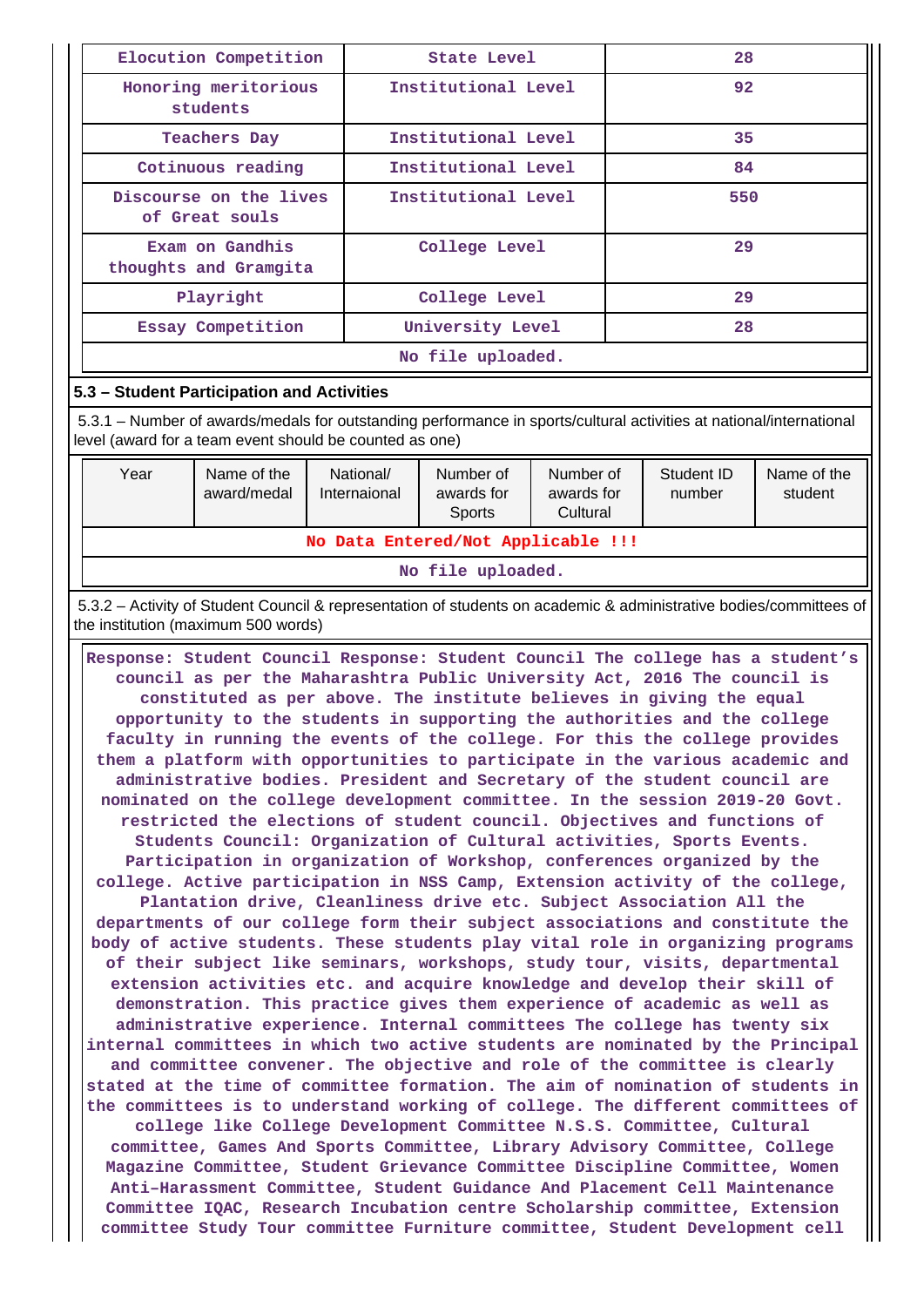**Student Alumni Association The college has a student's council as per the Maharashtra Public University Act, 2016 The council is constituted as per above. The institute believes in giving the equal opportunity to the students in supporting the authorities and the college faculty in running the events of the college. For this the college provides them a platform with opportunities to participate in the various academic and administrative bodies. President and Secretary of the student council are nominated on the college development committee. In the session 2019-20 Govt. restricted the elections of student council. Objectives and functions of Students Council: Organization of Cultural activities, Sports Events. Participation in organization of Workshop, conferences organized by the college. Active participation in NSS Camp, Extension activity of the college, Plantation drive, Cleanliness drive etc. Subject Association All the departments of our college form their subject associations and constitute the body of active students. These students play vital role in organizing programs of their subject like seminars, workshops, study tour, visits, departmental extension activities etc. and acquire knowledge and develop their skill of demonstration. This practice gives them experience of academic as well as administrative experience. Internal committees The college has twenty**

#### **5.4 – Alumni Engagement**

5.4.1 – Whether the institution has registered Alumni Association?

 **Yes**

 **YES The Alumni Association of M.S.P. Arts, Science and K.P.T. Commerce College Manora is duly registered under the Societies Registration Act 1860 Registration No.106/2019, 19/07/2019. The association is functional since 2015. The institute endeavors to establish a rapport between the institution and its alumni. The association meets in regular intervals and works for widening its contact with ex-students. This association also works like an advisory body to link to all the stakeholders. Employed Alumni of the college visit occasionally and share their views. The alumni members take part in the celebrations of college events such as Annual Gathering, Republic Day and Independence Day, various workshops of different subjects etc. Composition of Alumni Association Sr. No. Name of Alumni Designation 1 Mr. Pankaj Gawande President 2 Mr. Jitendra Kale Secretary 3 Miss Ashwini Hande Treasurer 4 Mr. Shantanu Ingole Member 5 Miss Nikita Thakare Member 6 Miss Mayuri Hande Member 7 Mr. kishor Bidwal Member 8 Mr. Vijay Chaturkar Member 9 Miss Devyani Deshamukh Member 10 Mr. Sachin Thombare Member 11 Prathmesh Manorkar Member Financial Support The association has received Rs.1,00,100/- contribution in the form of donation and membership fees from the Alumni of the institution. The separate bank account for the Alumni Association is opened and maintained. The Alumni Association of the college donated Rs.20,000/- to purchase LCD Projector for effective teaching learning. The alumni association of the college also extend financial help for prize given to scholar students of college. Non-Financial Support: Feedback from Alumni The institution takes feedback from the Alumni to improve the quality in the teaching learning process and other progressive aspects. All former faculty members contribute from time to time to improve of the institution. Interactive Session The Alumni members are invited by Alumni Committee functioning in the college to guide the student at large. The present students are inspired by their precious guidance. Yoga for Self Development Yoga workshops for self-development are arranged in the college and NSS camp with the help of alumni Association. Social Awareness Programmes The Alumni Association works at rural areas in various ways such as performing Cleanliness Drive Campaign, Awareness for Defecation free village Movement, Environmental issues etc. to generate awareness in social issue through the participation in extra-curricular activities of the institution. Representation of Alumni Alumni of the college are given fair representation on academic and administrative**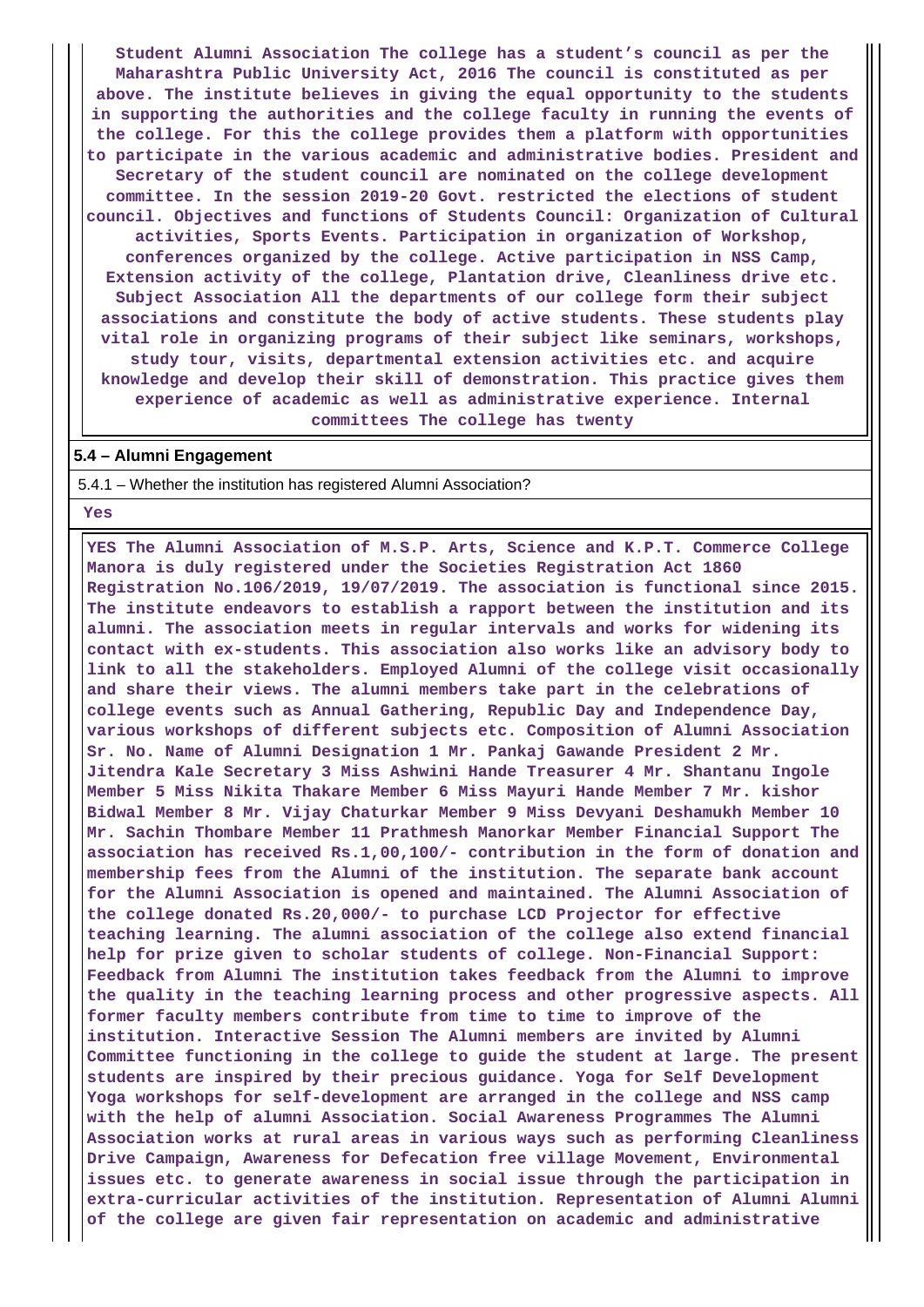**bodies of the college. They are nominated on college development committee, on Internal quality Assurance Cell and Anti Ragging and sexual harassment committee. Activity in collaboration of college The college organizes elocution completion and Tehsil Level Competitive examination on the occasion of Chhtrapati Shivaji Maharaj birth anniversary in collaboration with Alumni association. Convocation ceremony, National Science Day, Blood donation camp organizes with collaboration and Topper students of the college are felicitated and given prizes by alumni. Support for NSS Village Adoption The alumni members help to the NSS unit for adoption of village for its annual NSS Camps. They even help to a great extent in special camp for accomplishing development**

5.4.2 – No. of enrolled Alumni:

**45**

5.4.3 – Alumni contribution during the year (in Rupees) :

**100100**

5.4.4 – Meetings/activities organized by Alumni Association :

 **The College has Alumni Association registered by Charity Commissioner and works actively. It conducted Tehsil Level general knowledge Test on the life of Chhatrapati shivaji maharaj on 19 Feb 2020. It also conducted Blood Donation camp in collaboration of NSS on 15 Aug 2019. it also held 02 meetings of Alumni and discussed on various issues.**

# **CRITERION VI – GOVERNANCE, LEADERSHIP AND MANAGEMENT**

## **6.1 – Institutional Vision and Leadership**

 6.1.1 – Mention two practices of decentralization and participative management during the last year (maximum 500 words)

 **6.1.1 Mention two practices of decentralization and participative management during the last year (maximum 500 words) The Principal is the head of the institution who takes the lead role in decentralizing the work by forming various committees in tune with the governing body. The head of the institution is Chairman of the governing Body while the functioning handled by the Principal. Two meetings of College Development Committee are held in an academic session. Principal seeks opinions of College Development Committee members for short term and long term decisions keeping in mind the mission and vision statement of college. The various heads of the committees are provided full authority to work according to competency to achieve the goal of institution. The college promotes the culture of participative management. Participative management levels are: Management, Principal, Faculty Nonteaching Staff and students. The college constitutes various committees for the smooth functioning of day to day activities. There are 26 committees functioning in the college. Transparency is maintained by sharing the information on college website for ready reference of all the stakeholders of the college as well as the citizens. There is student representative on every committee. The faculty is involved in planning and organizing co-curricular and extra-curricular activities.**

6.1.2 – Does the institution have a Management Information System (MIS)?

# *Yes* **6.2 – Strategy Development and Deployment** 6.2.1 – Quality improvement strategies adopted by the institution for each of the following (with in 100 words each): Strategy Type **Details**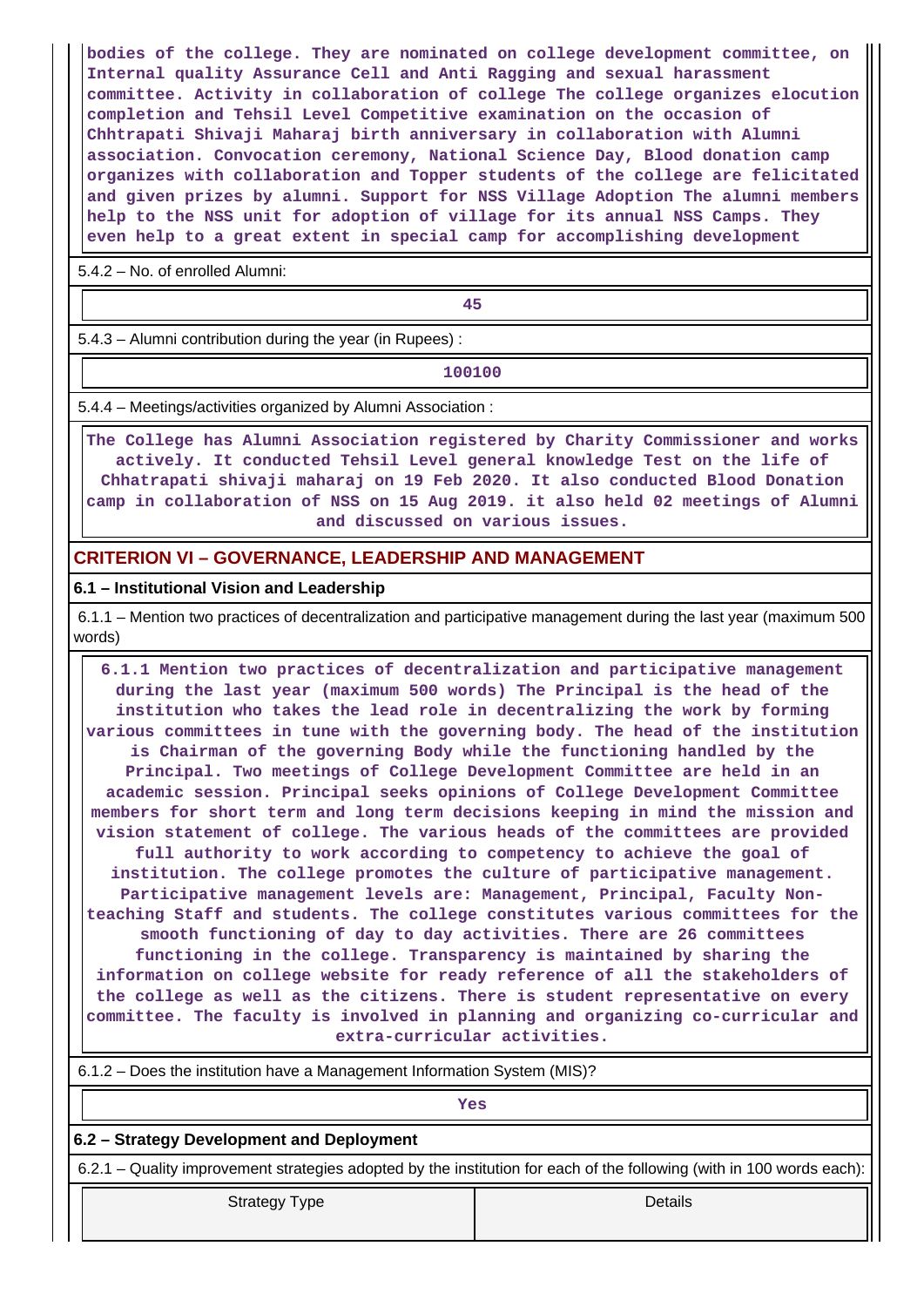| Curriculum Development     | · Regular internal subject wise<br>seminars, poster presentations and<br>Group discussions. . Number of<br>demonstration experiments was increased<br>. Feedback on Curriculum from student,<br>Alumni and staff and send to the parent<br>University, some of them were accepted<br>by authority. . Teachers are encouraged<br>to participate in seminars, conferences<br>and workshops on curriculum development<br>by other colleges                                                                                                                                                                                                                                                                                                                                                                                                                                                                                                                                                                                                                       |
|----------------------------|---------------------------------------------------------------------------------------------------------------------------------------------------------------------------------------------------------------------------------------------------------------------------------------------------------------------------------------------------------------------------------------------------------------------------------------------------------------------------------------------------------------------------------------------------------------------------------------------------------------------------------------------------------------------------------------------------------------------------------------------------------------------------------------------------------------------------------------------------------------------------------------------------------------------------------------------------------------------------------------------------------------------------------------------------------------|
| Teaching and Learning      | · Submission and implementation of<br>teaching plan . Guest Lectures .<br>Conducting GD, Seminar, Study tour,<br>excursion field visit . Use of ICT in<br>teaching and learning and case study<br>and interactive methods are applied. .<br>Motivating the students for research<br>activities like research projects (only<br>for final yr students), seminar poster<br>presentation competitions. . E-learning<br>through N-list and educational websites<br>like science.edu, eslkidslab.com,<br>kingdict.com, kubbu.com are used. .<br>Video lectures are shown to students<br>from you tube. . Projects are given to<br>final year students. Teachers use E-<br>sources like Google Classroom, WhatsApp<br>group of students, Zoom App for online<br>teaching, Video Lectures of You Tubers.<br>Lectures are also taken on Power Point.                                                                                                                                                                                                                  |
| Examination and Evaluation | The College has set up the<br>Examination Committee to keep an eye on<br>the whole examination process and to<br>make effective implementation of the<br>evaluation reforms initiate by the<br>college. Therefore, the following<br>execises are strictly done. 1. The<br>examination committee prepares the<br>schedule of the unit tests and common<br>test exam and it circulated among the<br>students one week before. Time Table of<br>exam is sent on the whatsApp group of<br>students as well as on the notice Board<br>of college. Subject teacher prepares<br>the question paper and submits to the<br>exam committee. When the exam is over<br>the subject teacher has to submit the<br>resultsheet to the exam committee and<br>marks are shown to students. Answer<br>copies are given to students for<br>checking. The examination schedule<br>include following content - . Date of<br>college exam . Date of internal<br>assignments exam (University) .<br>Submission of subject's result . Date<br>of Declaration of result . Date of oral |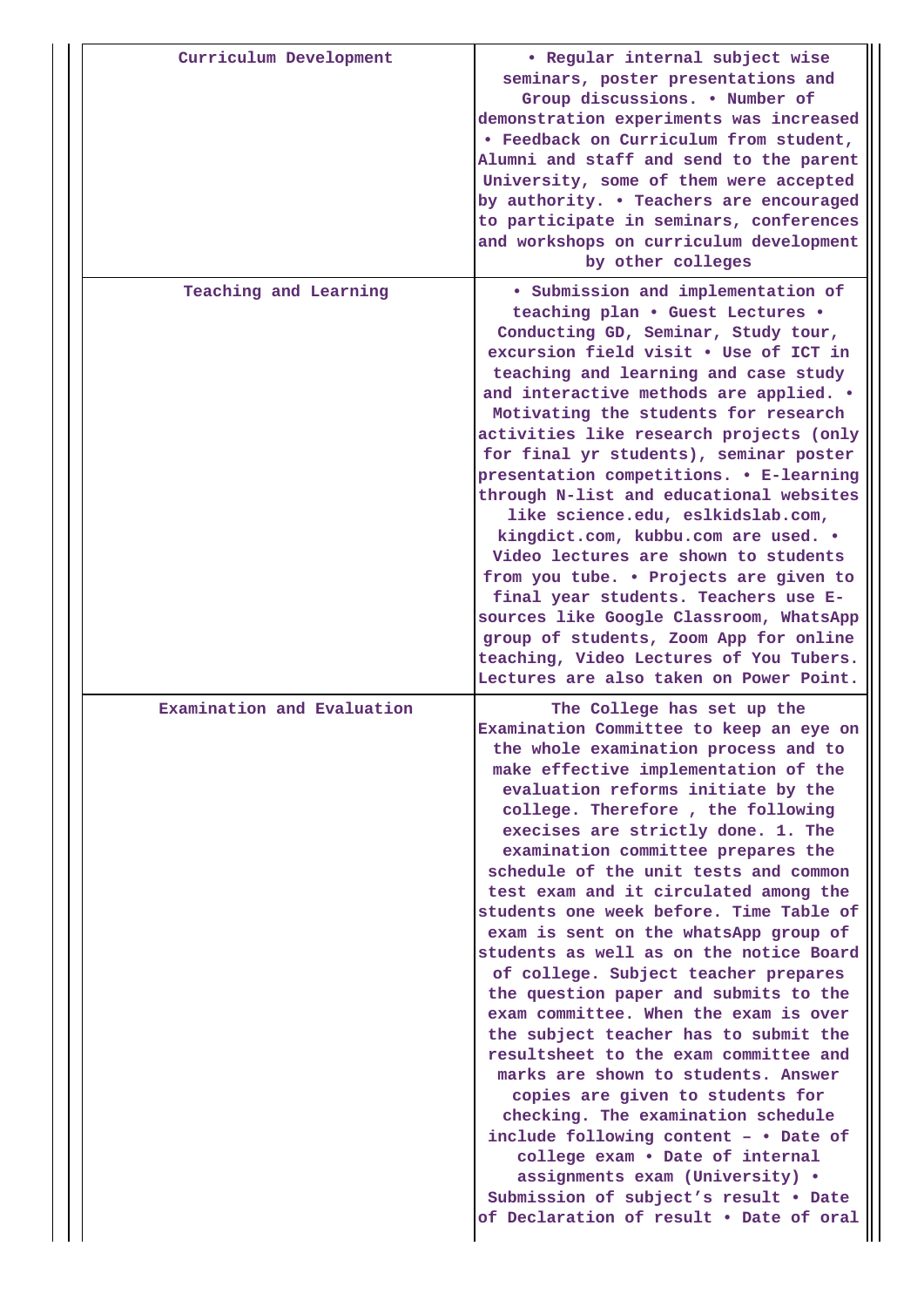|                                                               | exam . Date of practical exam . Date of<br>submission of internal assessment .<br>Declaration of result of internal<br>assessment . Redress about the<br>Examination . Redress submission to the<br>examination committee. . Basic<br>Knowledge test for entry year students.<br>· Unit Tests, College Examination. .<br>Seminars, GD's and Projects.                                                                                                                                                                                                                                                                                                                                                                                                                                                                                                                                                                                                                                                                                                                                                                                                                                                                             |
|---------------------------------------------------------------|-----------------------------------------------------------------------------------------------------------------------------------------------------------------------------------------------------------------------------------------------------------------------------------------------------------------------------------------------------------------------------------------------------------------------------------------------------------------------------------------------------------------------------------------------------------------------------------------------------------------------------------------------------------------------------------------------------------------------------------------------------------------------------------------------------------------------------------------------------------------------------------------------------------------------------------------------------------------------------------------------------------------------------------------------------------------------------------------------------------------------------------------------------------------------------------------------------------------------------------|
| Research and Development                                      | College has research committee which<br>motivates the teachers students for<br>research: • To encourage the non- Ph.D.<br>teachers for Ph.D. . College offers the<br>funding to teachers to research local<br>social scientific issues. . To make<br>teacher publish at least 02 research<br>papers in international and UGC<br>approved research journal. . To present<br>at least 02 research papers in<br>National/International conference. •<br>The final year students are encouraged<br>to select project themes which aim at<br>focusing and resolving issues of the<br>society or which have social economic<br>relevance. . To organize University<br>level Seminar Poster presentation<br>competition for students. . For this<br>research and development college<br>organized 02 workshops for teachers .<br>Workshop on research paper publication<br>and ethics. The college organized<br>workshop on SBI Recruitment on<br>20.01.2020. State level Poster<br>Competition was organized by Department<br>of Science on Science Day. Avishkar<br>District Level workshop was organized<br>in the college by Incubation Committee<br>on 09.01.2020. Workshop on Innovation<br>Creativity was organized on 27.02.2020 |
|                                                               | by Incubation Committee. There are 09<br>teachers having Ph D degree. Total 08<br>departments conducted workshops.                                                                                                                                                                                                                                                                                                                                                                                                                                                                                                                                                                                                                                                                                                                                                                                                                                                                                                                                                                                                                                                                                                                |
| Library, ICT and Physical<br>Infrastructure / Instrumentation | Library . Use of advanced technology<br>is encouraged to make library services<br>more effective and convenient. . Total<br>area of the Library 162.5 sq.meter .<br>Total Seating capacity 150 . Reading<br>Hall Females 11 X 14 . Reading Hall for<br>Staff 20 X 17 . Reading Hall Common 50<br>x 35 . Boys Lavatory 16x12 . Internet<br>Counter 11 x 07 . No. Text Books 4971 .<br>No. Of Reference Book 295 . Journals :<br>18 . INFLIBNET Facilities Available .<br>Internet Facilities Available (100<br>mbps) . Suggestion Box in Library .<br>Career Counseling and Competitive Exam<br>Cell . Extra BT Card ICT All the                                                                                                                                                                                                                                                                                                                                                                                                                                                                                                                                                                                                   |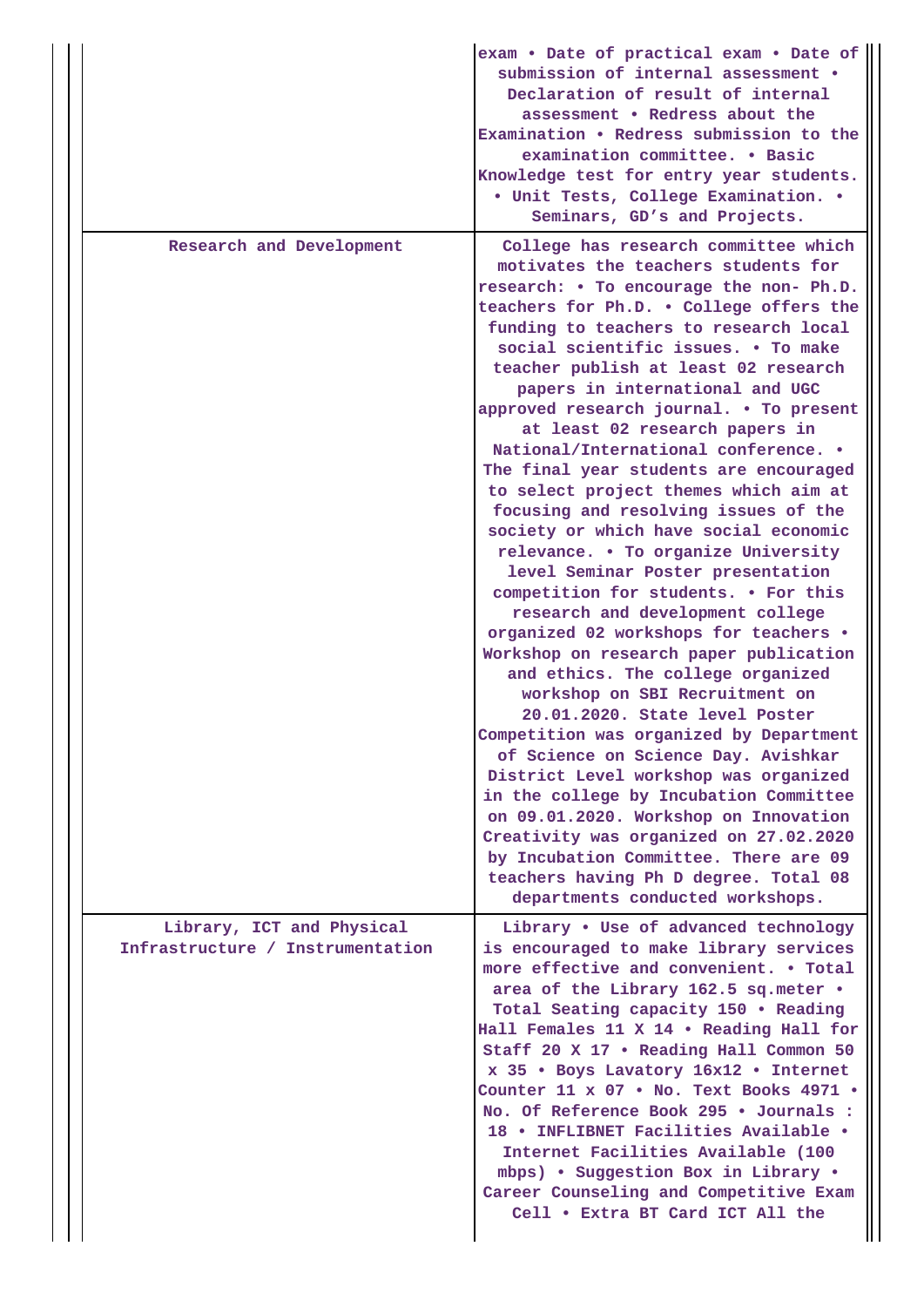|                                      | required equipments as per the syllabus<br>are purchased and made available to the<br>students . Google Classroom . Power<br>Point Presentation . Vedio Lectures<br>from YouTube . Videos made by teacher .<br>Correspondence through email, whatsapp<br>• ICT supported teaching • Computer lab<br>Library with internet facility .<br>Administrative office atomization .<br>Library atomization Physical<br>Infrastructure In addition to the<br>instruments prescribed by University,<br>advanced equipment are purchased for<br>promoting research . Ladies Toilet Up<br>gradation . Black boards replaced by<br>Green Boards . Women's Hostel available<br>in the College Campus . Garden<br>Development . Upgradation of<br>Playgrounds . Upgradation of<br>Laboratories                                             |
|--------------------------------------|-----------------------------------------------------------------------------------------------------------------------------------------------------------------------------------------------------------------------------------------------------------------------------------------------------------------------------------------------------------------------------------------------------------------------------------------------------------------------------------------------------------------------------------------------------------------------------------------------------------------------------------------------------------------------------------------------------------------------------------------------------------------------------------------------------------------------------|
| Human Resource Management            | . Workshop sponsored by SGBAU<br>Amravati on Soft Skill Development. In<br>the Academic Session 2019-20 two<br>workshops on Soft Skill development<br>were organized in the college by Soft<br>Skill Development Committee in which 50<br>students attended in each workshop.<br>First workshop on soft skill<br>development was organized between<br>16.10.2019 to 19.10.2019 and the second<br>workshop on soft skill development was<br>organized between 25.02.2020 to<br>28.02.2020. in this workshops 20<br>trainers were invited to train<br>students. • The staff is encouraged for<br>developing the new ideas in teaching,<br>research extension. . The faculty and<br>staff recruitment is done on the basis<br>of merit as per the qualification<br>prescribed by UGC and Maharashtra State<br>Government Rule. |
| Industry Interaction / Collaboration | <b>No</b>                                                                                                                                                                                                                                                                                                                                                                                                                                                                                                                                                                                                                                                                                                                                                                                                                   |
| Admission of Students                | The college ensures publicity and<br>transparency in the admission process<br>in the following ways. The college<br>posts the notice on the College Website<br>mspkptmanora.ac.in. College prospectus<br>is available in the college which gives<br>exhaustive information about the<br>admission process. College Admission<br>Committee follows all the rules set up<br>by the university and the state<br>government of maharashtra with regards<br>to number of admissions. Online<br>Admissions are given as per the rules<br>of Sant Gadge Baba Amravati University,<br>Amravati Govt. of Maharashtra. Spot                                                                                                                                                                                                           |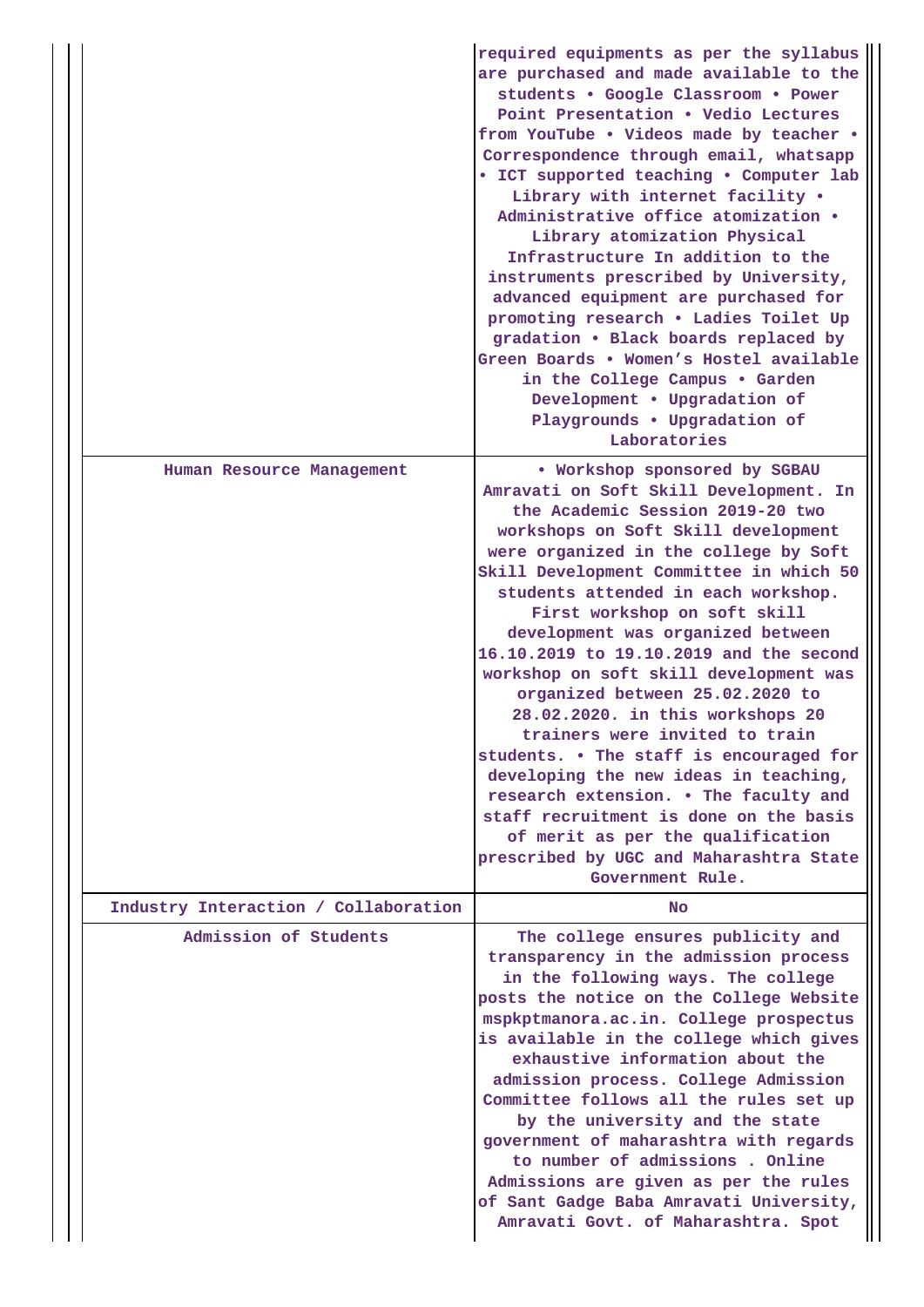**admissions are given to students in B.A., B.Com. and B.Sc. entry year. Students Counselling is done at the time of admission. Financial Support provided to needy Students.**

 6.2.2 – Implementation of e-governance in areas of operations: E-governace area **Details** Planning and Development  $\qquad$  Dr. Jagdish Arora (Infocity **Gandinagar Gujarat) (7923268201) Administration Campus ERP dotcom (7249419040, 9168717686)** Finance and Accounts **Campus ERP** dotcom (7249419040, **9168717686) Student Admission and Support Campus ERP dotcom (7249419040, 9168717686) and Rudra Web Solutions (9890605139) and University Examination** Rudra Web Solutions (9890605139) **6.3 – Faculty Empowerment Strategies** 6.3.1 – Teachers provided with financial support to attend conferences / workshops and towards membership fee of professional bodies during the year Year | Name of Teacher | Name of conference/ workshop attended for which financial support provided Name of the professional body for which membership fee is provided Amount of support  **2020 Dr Sharda N Padghane Biostatistics -- 600 2020 Mr Shivdas R Aher International Conference on Recent Trends and Research in Engineering and Science -- 1000 2020 Dr Rahul R Kajalkar Biostatistics -- 600 No file uploaded.**

 6.3.2 – Number of professional development / administrative training programmes organized by the College for teaching and non teaching staff during the year

| Year | Title of the<br>professional<br>development<br>programme<br>organised for<br>teaching staff | Title of the<br>administrative<br>training<br>programme<br>organised for<br>non-teaching<br>staff | From date  | To Date    | Number of<br>participants<br>(Teaching<br>staff) | Number of<br>participants<br>(non-teaching<br>staff) |
|------|---------------------------------------------------------------------------------------------|---------------------------------------------------------------------------------------------------|------------|------------|--------------------------------------------------|------------------------------------------------------|
| 2020 | Office a<br>tomization                                                                      | Workshop<br>for Non<br>Teaching<br>Staff on<br>Office ato<br>mization                             | 16/01/2020 | 16/01/2020 | <b>Nill</b>                                      | 8                                                    |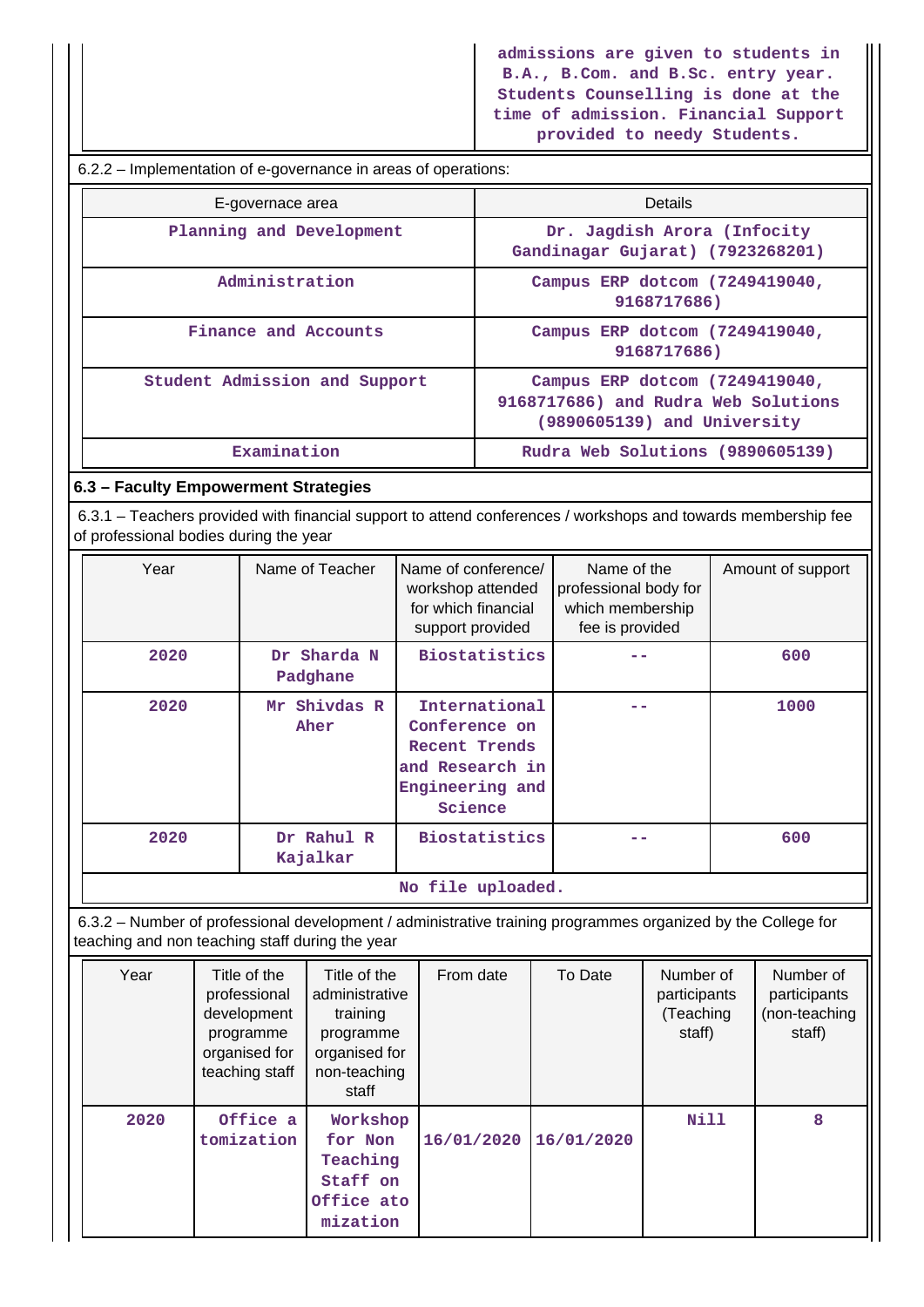### **No file uploaded.**

| 6.3.3 – No. of teachers attending professional development programmes, viz., Orientation Programme, Refresher<br>Course, Short Term Course, Faculty Development Programmes during the year |                                    |                  |                   |                                                              |            |                                                                                                 |                 |                  |  |
|--------------------------------------------------------------------------------------------------------------------------------------------------------------------------------------------|------------------------------------|------------------|-------------------|--------------------------------------------------------------|------------|-------------------------------------------------------------------------------------------------|-----------------|------------------|--|
| Title of the<br>professional<br>development<br>programme                                                                                                                                   | Number of teachers<br>who attended | From Date        |                   |                                                              | To date    |                                                                                                 | Duration        |                  |  |
| Orientation (<br>Virtual)                                                                                                                                                                  | 9                                  |                  |                   | 04/06/2020                                                   | 01/07/2020 |                                                                                                 |                 | 28               |  |
| Faculty<br>Development<br>Programme (<br>FDP)                                                                                                                                              | $\mathbf{1}$                       |                  |                   | 08/06/2020                                                   | 14/06/2020 |                                                                                                 |                 | 07               |  |
|                                                                                                                                                                                            |                                    |                  | No file uploaded. |                                                              |            |                                                                                                 |                 |                  |  |
| 6.3.4 – Faculty and Staff recruitment (no. for permanent recruitment):                                                                                                                     |                                    |                  |                   |                                                              |            |                                                                                                 |                 |                  |  |
|                                                                                                                                                                                            | Teaching                           |                  |                   |                                                              |            | Non-teaching                                                                                    |                 |                  |  |
| Permanent                                                                                                                                                                                  |                                    | <b>Full Time</b> |                   |                                                              | Permanent  |                                                                                                 |                 | <b>Full Time</b> |  |
| 8                                                                                                                                                                                          |                                    | 5                |                   |                                                              | 1          |                                                                                                 | Nill            |                  |  |
| 6.3.5 - Welfare schemes for                                                                                                                                                                |                                    |                  |                   |                                                              |            |                                                                                                 |                 |                  |  |
| Teaching                                                                                                                                                                                   |                                    |                  | Non-teaching      |                                                              |            |                                                                                                 | <b>Students</b> |                  |  |
| Leave, Group Insurance,<br>Encouragement for Ph.D.<br>DCPS, Loans, Deliver<br>Guest lecture, Attaint                                                                                       |                                    |                  |                   | Leave, GPF, Group<br>Insurance, loans,<br>Internet facility. |            | Gov. Scholarship, Basic<br>medical facility,<br>Counseling cell, Minority<br>scholarship career |                 |                  |  |

**Internet facility. scheme, Institutional scholarship, Extra BT cards, Free book set, Merit Scholarship.**

# **6.4 – Financial Management and Resource Mobilization**

**for various coerces.**

6.4.1 – Institution conducts internal and external financial audits regularly (with in 100 words each)

 **6.4.1 Institution conducts internal and external financial audits regularly (with in 100 words each) The financial resources of the college are managed in a very effective and foolproof manner. For the effective use of financial resources, the annual budget is prepared as per requirement of the various sections/departments. Proper accounts are maintained by college through cash book, ledger and voucher file. Each and every transaction is supported by the vouchers. The disbursals of the funds for the needs/purposes are strictly monitored by audit committee and principal. All the collections are deposited in the bank. Duly authorized persons can operate through the bank. All expenditure recurring and nonrecurring are incurred through checks. The college follows a transparent audit practice. The internal audit is done by the college audit committee. It inspects the income and expenditure from different sources. All financial matters are supervised by the concerning committee and accounts of the college are subjected to audit by the external authorized charted accountant per year.**

 6.4.2 – Funds / Grants received from management, non-government bodies, individuals, philanthropies during the year(not covered in Criterion III)

Name of the non government | Funds/ Grnats received in Rs. | Purpose

**guidance, Parent teacher**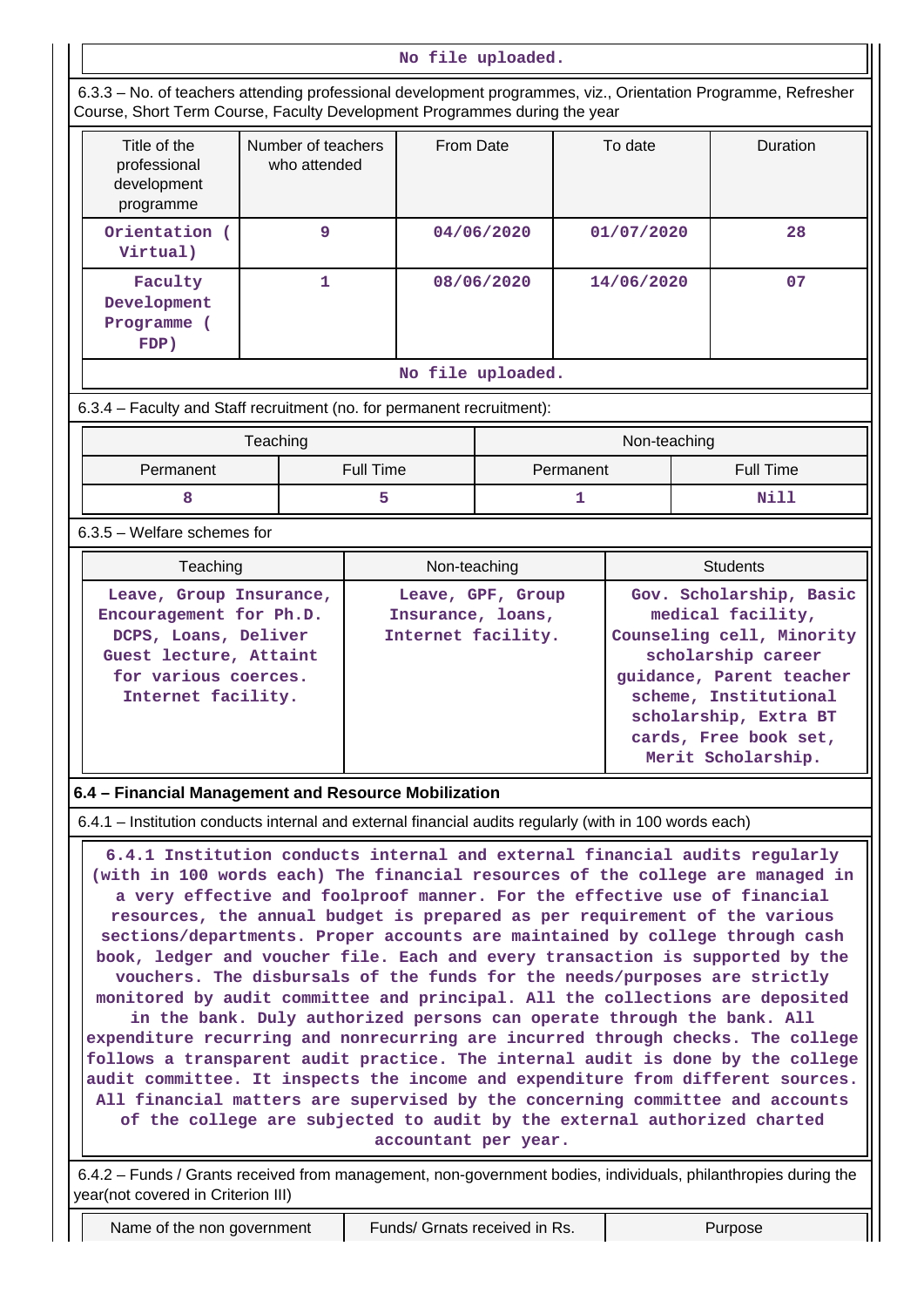| funding agencies /individuals                                                                                        |                                                                            |                 |                          |  |                               |                           |  |  |  |  |
|----------------------------------------------------------------------------------------------------------------------|----------------------------------------------------------------------------|-----------------|--------------------------|--|-------------------------------|---------------------------|--|--|--|--|
| N11                                                                                                                  |                                                                            |                 | $\mathbf 0$              |  |                               | $\mathbf 0$               |  |  |  |  |
|                                                                                                                      |                                                                            |                 | No file uploaded.        |  |                               |                           |  |  |  |  |
| 6.4.3 - Total corpus fund generated                                                                                  |                                                                            |                 |                          |  |                               |                           |  |  |  |  |
| 5950                                                                                                                 |                                                                            |                 |                          |  |                               |                           |  |  |  |  |
| 6.5 - Internal Quality Assurance System                                                                              |                                                                            |                 |                          |  |                               |                           |  |  |  |  |
| 6.5.1 - Whether Academic and Administrative Audit (AAA) has been done?                                               |                                                                            |                 |                          |  |                               |                           |  |  |  |  |
| <b>Audit Type</b>                                                                                                    | External                                                                   |                 |                          |  | Internal                      |                           |  |  |  |  |
|                                                                                                                      | Yes/No                                                                     | Agency          |                          |  | Yes/No                        | Authority                 |  |  |  |  |
| Academic                                                                                                             | Yes                                                                        |                 | Yes                      |  | Yes                           | Dr. A. S.<br>Nile         |  |  |  |  |
| Administrative                                                                                                       | <b>No</b>                                                                  |                 | <b>No</b>                |  | Yes                           | Principal                 |  |  |  |  |
| 6.5.2 – Activities and support from the Parent – Teacher Association (at least three)                                |                                                                            |                 |                          |  |                               |                           |  |  |  |  |
| 6.5.3 – Development programmes for support staff (at least three)                                                    | and extra-curricular activities. 3) Feedback is collected from parents on  | various issues. |                          |  |                               |                           |  |  |  |  |
|                                                                                                                      |                                                                            | Nil             |                          |  |                               |                           |  |  |  |  |
| 6.5.4 – Post Accreditation initiative(s) (mention at least three)                                                    |                                                                            |                 |                          |  |                               |                           |  |  |  |  |
|                                                                                                                      | 1. Fully atomization of library 2. Institutional Infrastructure 3. MoU and |                 | linkages with industries |  |                               |                           |  |  |  |  |
| 6.5.5 - Internal Quality Assurance System Details                                                                    |                                                                            |                 |                          |  |                               |                           |  |  |  |  |
|                                                                                                                      | a) Submission of Data for AISHE portal                                     |                 |                          |  | Yes                           |                           |  |  |  |  |
|                                                                                                                      | b) Participation in NIRF                                                   |                 |                          |  | Yes                           |                           |  |  |  |  |
|                                                                                                                      | c)ISO certification                                                        |                 |                          |  | No                            |                           |  |  |  |  |
|                                                                                                                      | d)NBA or any other quality audit                                           |                 |                          |  | No                            |                           |  |  |  |  |
| 6.5.6 - Number of Quality Initiatives undertaken during the year                                                     |                                                                            |                 |                          |  |                               |                           |  |  |  |  |
| Year                                                                                                                 | Name of quality<br>initiative by IQAC   conducting IQAC                    | Date of         | <b>Duration From</b>     |  | <b>Duration To</b>            | Number of<br>participants |  |  |  |  |
|                                                                                                                      | No Data Entered/Not Applicable !!!                                         |                 |                          |  |                               |                           |  |  |  |  |
|                                                                                                                      |                                                                            |                 | View File                |  |                               |                           |  |  |  |  |
| <b>CRITERION VII - INSTITUTIONAL VALUES AND BEST PRACTICES</b>                                                       |                                                                            |                 |                          |  |                               |                           |  |  |  |  |
| 7.1 - Institutional Values and Social Responsibilities                                                               |                                                                            |                 |                          |  |                               |                           |  |  |  |  |
| 7.1.1 – Gender Equity (Number of gender equity promotion programmes organized by the institution during the<br>year) |                                                                            |                 |                          |  |                               |                           |  |  |  |  |
| Title of the<br>programme                                                                                            | Period from                                                                | Period To       |                          |  | <b>Number of Participants</b> |                           |  |  |  |  |
|                                                                                                                      |                                                                            |                 |                          |  | Female                        | Male                      |  |  |  |  |
| Malnutrition                                                                                                         | 03/02/2020                                                                 |                 | 03/02/2020               |  | 192                           | 93                        |  |  |  |  |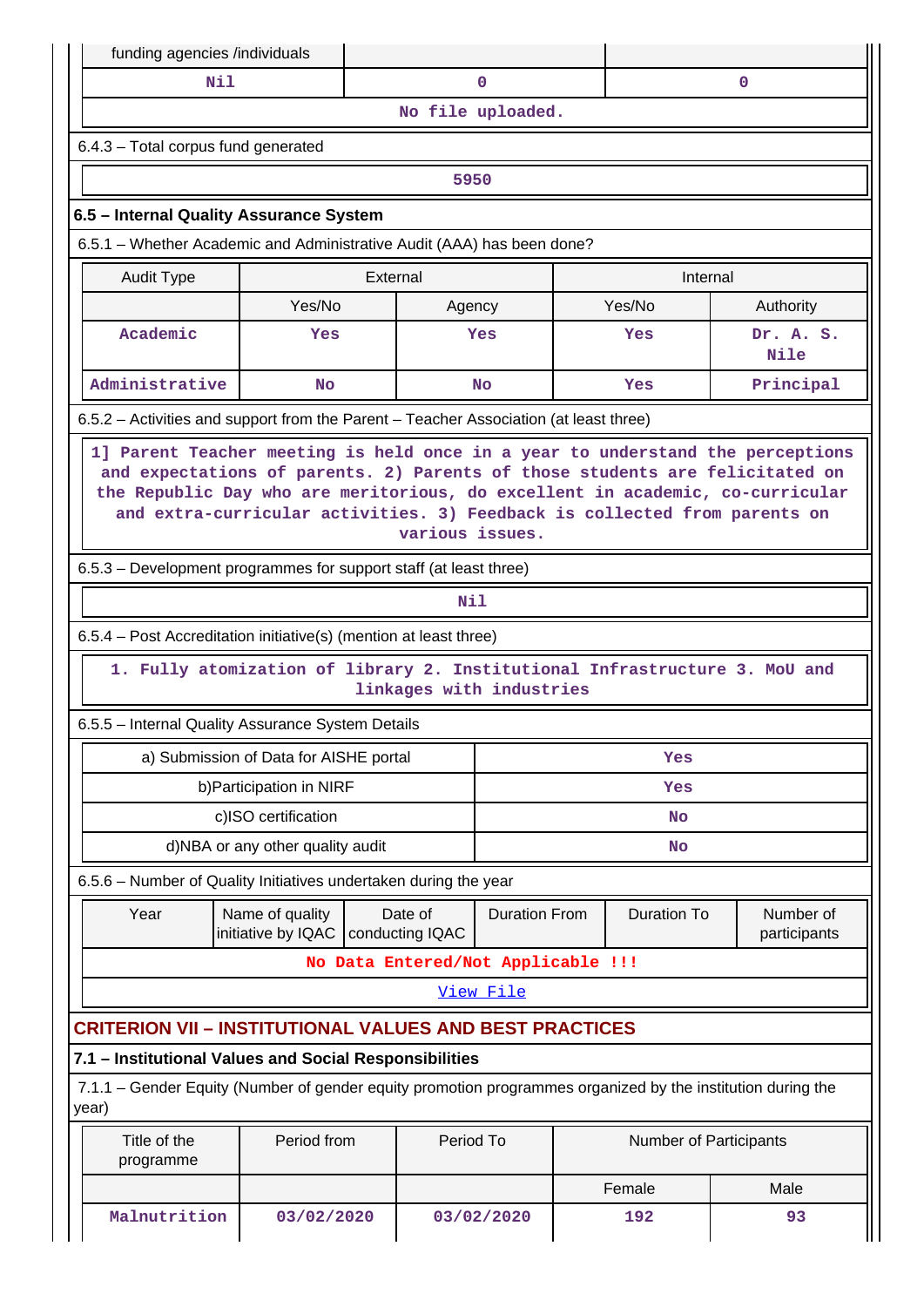| <b>Awareness</b><br>Workshop                                                                 |                                                                                             |                                                                                                   |                   |                |            |                             |                              |                                                                                                         |                                                     |  |
|----------------------------------------------------------------------------------------------|---------------------------------------------------------------------------------------------|---------------------------------------------------------------------------------------------------|-------------------|----------------|------------|-----------------------------|------------------------------|---------------------------------------------------------------------------------------------------------|-----------------------------------------------------|--|
| Workshop on<br>sexual<br>Harassment of<br>woman at<br>workplace                              |                                                                                             | 28/02/2020                                                                                        |                   |                | 28/02/2020 |                             | 185                          |                                                                                                         | 80                                                  |  |
| Health and<br>Nutrition<br>awareness<br>Workshop                                             |                                                                                             | 06/09/2019                                                                                        |                   |                | 06/09/2019 | 115                         |                              |                                                                                                         | 35                                                  |  |
| <b>Blood</b><br>Checking Camp                                                                |                                                                                             | 14/02/2020                                                                                        |                   |                | 14/02/2020 |                             | 155                          |                                                                                                         | 95                                                  |  |
| 7.1.2 - Environmental Consciousness and Sustainability/Alternate Energy initiatives such as: |                                                                                             |                                                                                                   |                   |                |            |                             |                              |                                                                                                         |                                                     |  |
|                                                                                              | Percentage of power requirement of the University met by the renewable energy sources       |                                                                                                   |                   |                |            |                             |                              |                                                                                                         |                                                     |  |
|                                                                                              |                                                                                             |                                                                                                   |                   | 86.83          |            |                             |                              |                                                                                                         |                                                     |  |
| 7.1.3 - Differently abled (Divyangjan) friendliness                                          |                                                                                             |                                                                                                   |                   |                |            |                             |                              |                                                                                                         |                                                     |  |
|                                                                                              | Item facilities                                                                             |                                                                                                   |                   | Yes/No         |            |                             |                              | Number of beneficiaries                                                                                 |                                                     |  |
|                                                                                              | Physical facilities                                                                         |                                                                                                   |                   |                | Yes        |                             |                              | 1.                                                                                                      |                                                     |  |
|                                                                                              | Provision for lift                                                                          |                                                                                                   |                   |                | No         | <b>Nill</b><br>$\mathbf{1}$ |                              |                                                                                                         |                                                     |  |
|                                                                                              | Ramp/Rails<br><b>Braille</b>                                                                |                                                                                                   | Yes<br><b>Yes</b> |                |            |                             | Nill                         |                                                                                                         |                                                     |  |
|                                                                                              | Software/facilities                                                                         |                                                                                                   |                   |                |            |                             |                              |                                                                                                         |                                                     |  |
|                                                                                              | <b>Rest Rooms</b>                                                                           |                                                                                                   | <b>Yes</b>        |                |            |                             |                              | <b>Nill</b>                                                                                             |                                                     |  |
|                                                                                              | Scribes for examination                                                                     |                                                                                                   | Yes               |                |            |                             | <b>Nill</b>                  |                                                                                                         |                                                     |  |
|                                                                                              | Special skill<br>development for<br>differently abled<br>students                           |                                                                                                   | <b>No</b>         |                |            | <b>Nill</b>                 |                              |                                                                                                         |                                                     |  |
|                                                                                              | Any other similar<br>facility                                                               |                                                                                                   | <b>No</b>         |                |            |                             |                              | <b>Nill</b>                                                                                             |                                                     |  |
| 7.1.4 - Inclusion and Situatedness                                                           |                                                                                             |                                                                                                   |                   |                |            |                             |                              |                                                                                                         |                                                     |  |
| Year                                                                                         | Number of<br>initiatives to<br>address<br>locational<br>advantages<br>and disadva<br>ntages | Number of<br>initiatives<br>taken to<br>engage with<br>and<br>contribute to<br>local<br>community |                   | Date           | Duration   | Name of<br>initiative       |                              | <b>Issues</b><br>addressed                                                                              | Number of<br>participating<br>students<br>and staff |  |
| 2019                                                                                         | $\mathbf{1}$                                                                                | 1                                                                                                 |                   | 06/10/2<br>019 | 01         |                             | Snake<br>bite Mana<br>gement | To<br>create<br>awareness<br>about the<br>snake bio<br>diversity<br>and snake<br>bite mana<br>gement to | 18                                                  |  |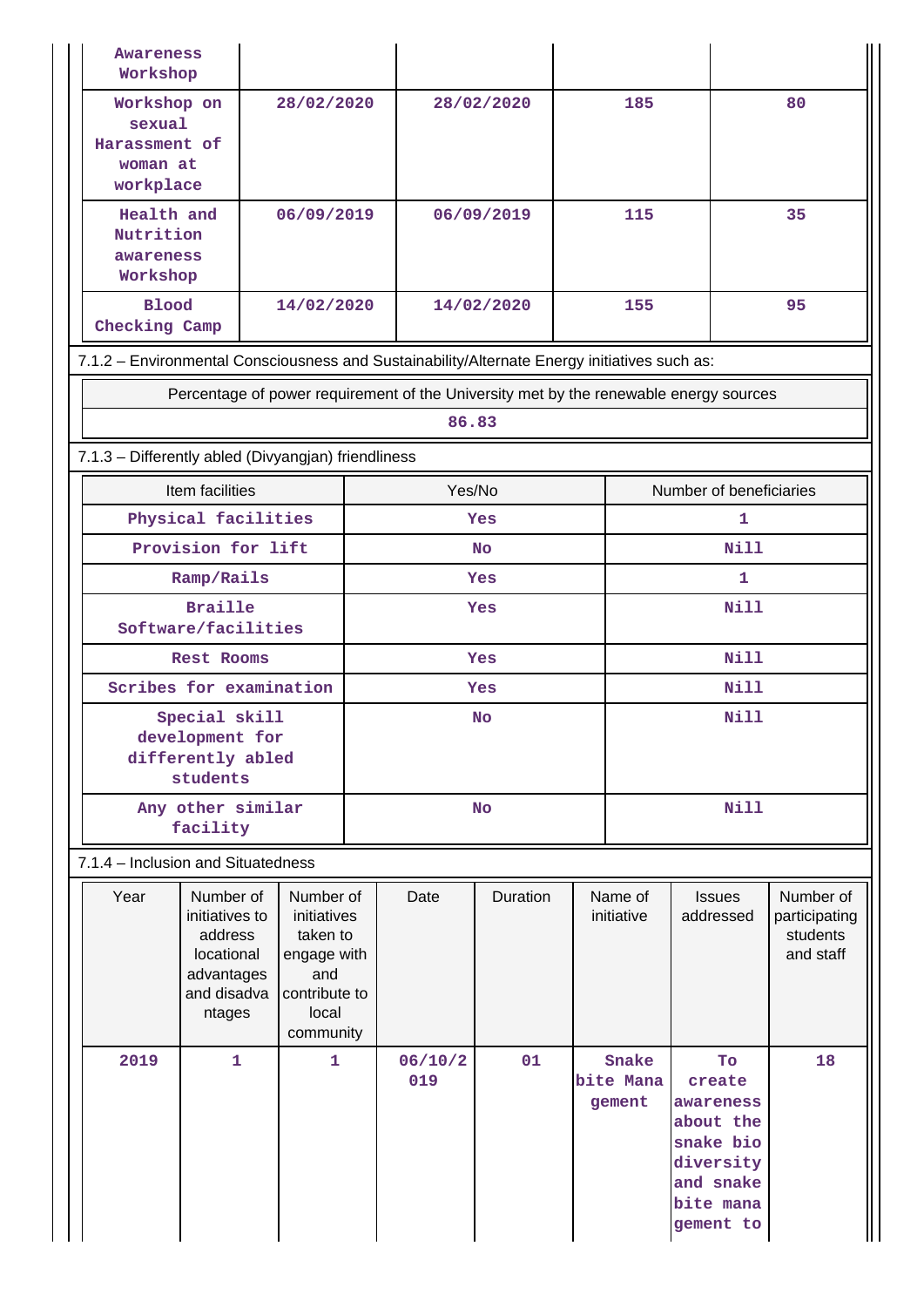|                                                                                                                               |                |                |                     |                   |                                                  |                                                | protect<br>hundreds<br>of lives<br>in and<br>around<br>the Areas                                                                                                                                                                                                                                                                                                                                                                                                     |                |
|-------------------------------------------------------------------------------------------------------------------------------|----------------|----------------|---------------------|-------------------|--------------------------------------------------|------------------------------------------------|----------------------------------------------------------------------------------------------------------------------------------------------------------------------------------------------------------------------------------------------------------------------------------------------------------------------------------------------------------------------------------------------------------------------------------------------------------------------|----------------|
| 2020                                                                                                                          | $\overline{2}$ | $\overline{2}$ | 08/01/2<br>020      | 01                |                                                  | Workshop<br>on Sustai<br>nable Agr<br>iculture | To make<br>aware the<br>local sta<br>keholders<br>towards<br>organic<br>farming<br>and<br>adverse<br>impact of<br>chemicals<br>, fertili<br>zers and<br>pesticide<br>s.                                                                                                                                                                                                                                                                                              | 125            |
| 2020                                                                                                                          | $\mathbf{1}$   | $\mathbf{1}$   | 03/12/2<br>019      | 01                |                                                  | e to<br>Cancer<br>Patients                     | Financial Financial<br>Assistanc assistanc<br>e was<br>provided<br>to 03<br>cancer<br>patients                                                                                                                                                                                                                                                                                                                                                                       | $\overline{2}$ |
| 2020                                                                                                                          | $\mathbf{1}$   | $\mathbf{1}$   | 01/01/2<br>020      | 01                | Financial<br>Aid to<br>fire<br>caught<br>village |                                                | Finacial<br>Aid to<br>villagers<br>of Rs<br>15000                                                                                                                                                                                                                                                                                                                                                                                                                    | $\overline{2}$ |
|                                                                                                                               |                |                |                     | No file uploaded. |                                                  |                                                |                                                                                                                                                                                                                                                                                                                                                                                                                                                                      |                |
|                                                                                                                               |                |                |                     |                   |                                                  |                                                |                                                                                                                                                                                                                                                                                                                                                                                                                                                                      |                |
| 7.1.5 - Human Values and Professional Ethics Code of conduct (handbooks) for various stakeholders<br>Title<br>Code of Conduct |                |                | Date of publication | 15/08/2019        |                                                  |                                                | Follow up(max 100 words)<br>Follow up of code of<br>conduct Head of the<br>institution and core<br>committee of the college<br>taken follow up of the<br>code of conduct which<br>imparts sound and<br>effective, very first<br>regarding students as<br>they told in sound<br>conversation with the<br>authority that they were<br>happy to follow all rule<br>and regulation and are<br>very concern about their<br>conduct in campus,<br>uniform, dress code etc. |                |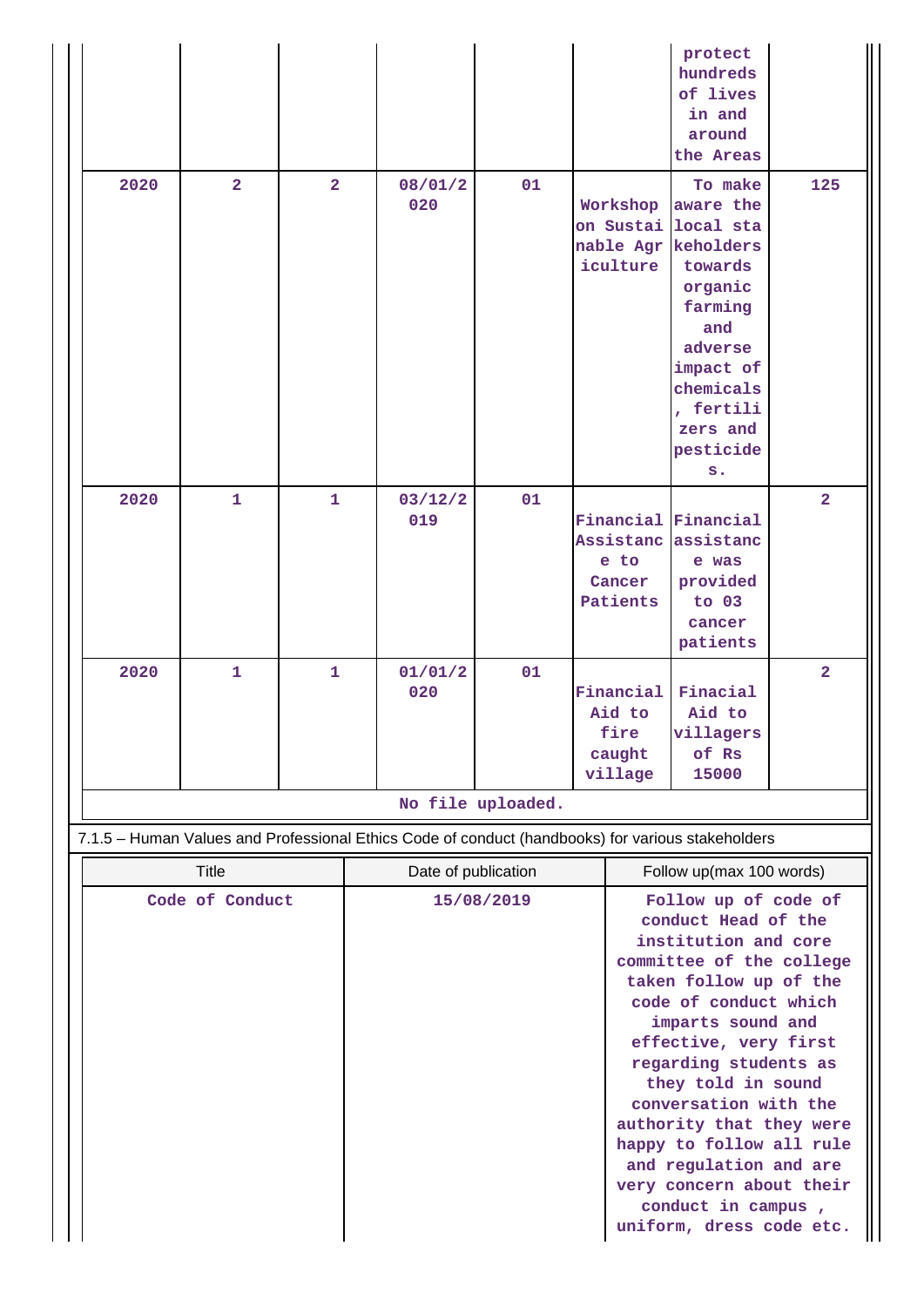|  | Especially the            |
|--|---------------------------|
|  | stakeholders are very     |
|  | comfortable and happy for |
|  | their dress code along    |
|  | with identity card too.   |
|  | On the other hand         |
|  | teachers were well fine   |
|  | tuned with UGC            |
|  | recommendation code for   |
|  | them along with college   |
|  | code of conduct. All      |
|  | stakeholders are sound in |
|  | every regards of this     |
|  | code of conduct and       |
|  | participating well like   |
|  | in green practice,        |
|  | cleanliness, anti ragging |
|  | for the dignity of        |
|  | college.                  |

7.1.6 – Activities conducted for promotion of universal Values and Ethics

| Activity                                                                                                                                                                        | <b>Duration From</b> | <b>Duration To</b> | Number of participants |  |  |
|---------------------------------------------------------------------------------------------------------------------------------------------------------------------------------|----------------------|--------------------|------------------------|--|--|
| 1. Independence<br>Day-Patriotic song,<br>Book set<br>distribution                                                                                                              | 15/08/2020           | 15/08/2020         | 572                    |  |  |
| 2) Republic Day-<br>patriotic song,<br>Felicitation of<br>meritorious<br>students and their<br>mentors, Parents of<br>excellent students<br>and excellent<br>students in sports | 26/01/2020           | 26/01/2020         | 510                    |  |  |
| 3. 3) Matrusaptah<br>Celebration-to<br>inculcate the<br>values of self-<br>esteem, pride,<br>petriotism and<br>faith towards the<br>nation                                      | 01/01/2020           | 12/01/2020         | 480                    |  |  |
| 4. Distribution<br>of usable Cloths at<br>Melghat to tribals                                                                                                                    | 23/10/2020           | 23/10/2020         | 25                     |  |  |
| 5. Visit to old<br>age home                                                                                                                                                     | 30/01/2020           | 30/01/2020         | 62                     |  |  |
| 6 International<br>Yoga day                                                                                                                                                     | 21/06/2020           | 21/06/2020         | 436                    |  |  |
| 7. Blood Donation<br>Camp held at<br>college                                                                                                                                    | 15/08/2019           | 15/08/2019         | 45                     |  |  |
| 8. Distribution                                                                                                                                                                 | 23/10/2019           | 23/10/2019         | 600                    |  |  |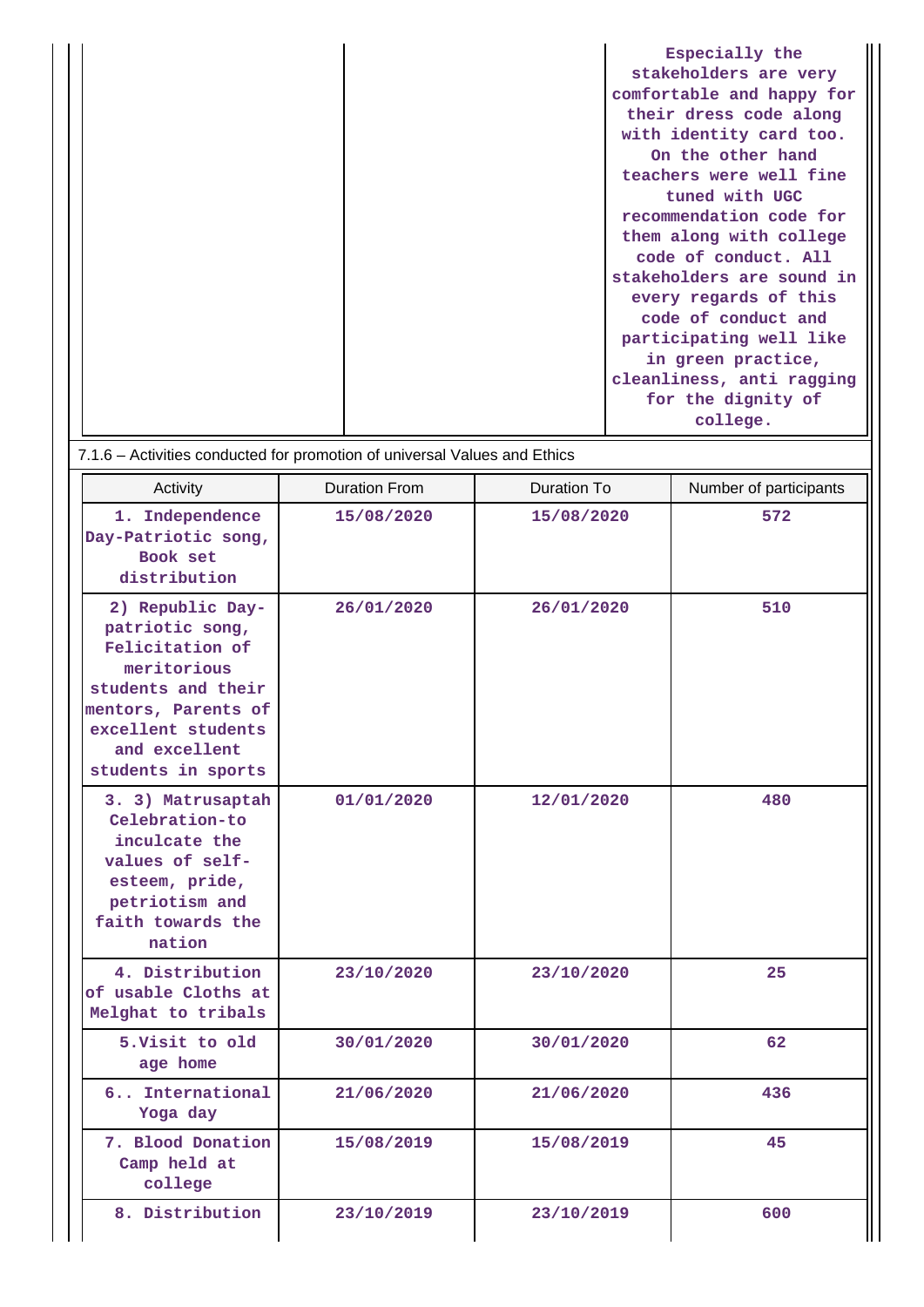**No file uploaded.**

7.1.7 – Initiatives taken by the institution to make the campus eco-friendly (at least five)

 **1. No vehicle Day on Saturday 2. Plastic free campus. 3. Celebration of Ozone day 4. Office automation software. 5. Solar panel water recharging pits 6. Plantation.**

### **7.2 – Best Practices**

7.2.1 – Describe at least two institutional best practices

 **Describe at least two institutional best practices Upload details of two best practices successfully implemented by the institution as per NAAC format in your institution website, provide the link Best Practice-1 Title: Step Forward Towards Economically Deprived In Society Through Social Responsibility Fund (SRF) Objectives: 1. Whole hearted interaction with community. 2. To set up example of help and kindness among students. 3. Active participation with emotion and kind heartiness for society and peoples. 4. Inculcate self satisfaction and peace as global harmony in society. The context: The idea of this novel practice had come in light after the deep internal boggling of mind and heart of the staff. College is always initiating and promoting the education in communities regularly. This type of promotion and campaign in the area leads a good presence and participation in the form of admission in college but after some time it has been noticed that good students but having poor economical condition are fail to join the college. It was the matter to rethink the situation and solution to cope up with the plight. After keen analysis we got the key of problem told by students that they do not have enough money to pursue the education even for travel as bus ticket or pass. So college has decided to provide them some funds to poor students for their bus pass in this regard. On the hand our local stakeholders are used to come in college for economical help for cancer patients, deprived, and for other basic need and help like just after the fire and burned village or arsons of poor communities. Very same in this regard nearby the college a poor community hamlet had caught fired in the year of 2019-20. Many of households have been burned out even daily domestic stuffs too. So college staff collectively thought to help these people at any cost. So finally after the healthy discussion of staff i.e. teaching, non teaching and administration unanimously decided that to develop a welfare or social service funds and then it is decided to open an account as "Social Responsibility Funds" in bank and this account is handled by the Principal and students guidance committee cocoordinator. It has been decided to deposit some rupees (1200/-) per member of college for this novel idea to serve our society and stakeholders in this regards. The practice:- So after the discussion and keen analysis with staff members, all teaching and non teaching staffs were decided to deposit 1200 rupees by each in Social Responsibility Fund in bank yearly in the months of July from monthly emoluments. Evidence of Success:- So in this regard the collage had raised the funds for deprived communities of village Bhaiji Nagar after the event of arson in 2019-20. So college provided a check worth's rupees 15000 only to the communities along with cloths and other daily needs. In the same way the college also raised the funds of rupees 21000 to 3 cancer patients as for their medication i.e. 7000 Rs. each. Social Responsibility Funds serves many students for their bus passes and in this catastrophe like pandemic covid-19, the 200 families were selected from 26 villages have been served with food, medicine, mask and other important stuffs worth rupees 15000. Problems Encountered and Resource Required:- To motivate any one is a tough task in this regard. Convincing to raise the funds from salary was the knee jerking efforts.**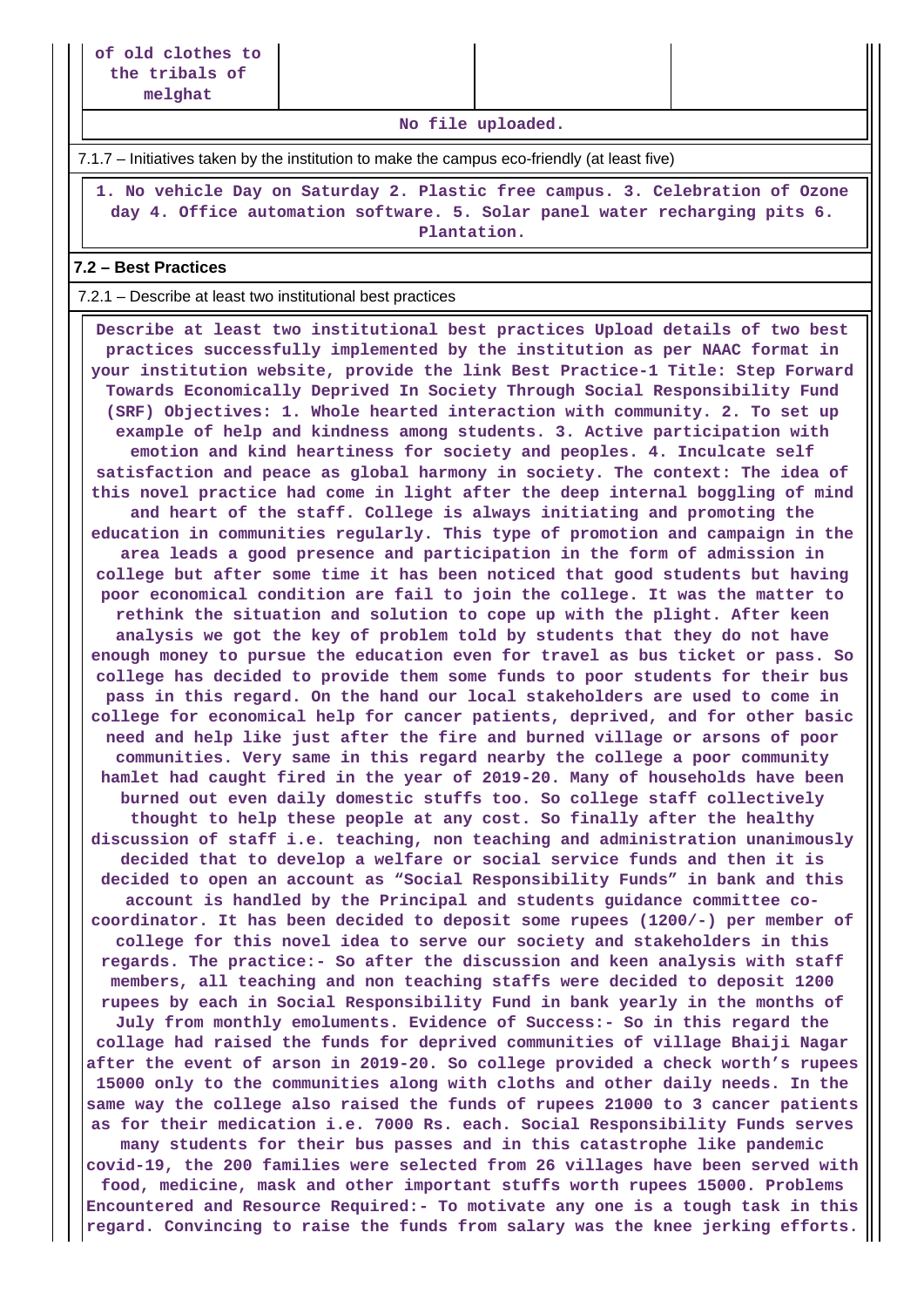**It is very common in society, especially in economical context, many of us having different priorities and goal like EMIs of loans, along with basic needs too. But finally unanimously convinced and agreed to deposit the 1200 rupees yearly for this fund. On the other hand authenticity of deprived is another kind of issues to help like cancer patients and students bus passes etc. Rupees 7000 for a cancer patients is nothing but this sum of rupees at least will relaxed them up to certain extent. We are convincing the other nearby colleges/ schools for the same to do in this regard which is off course a tough task too. More than 1200 rupees as we decided is a challenge for many of us, but hope so, might be possible to collaborate with other agencies of local communities and stakeholders. Best Practice - 2 Title: Mentor-Mentee Scheme - A Step For Multidimensional Development Of Students. Objectives: 1- To prepare students for multi-dimensional development in current scenario. 2- To develop ample confidence to face any challenges personally as well as professionally. 3- To reduce the level of any kind of phobia or shyness among students as they came from rural background. 4- To reduce the dropout rate of each subject The context: College when started to campaign for more active participation of students in terms of admission in the institution and massive education in the area, found that extreme shyness in their behavior, low level of interaction with educate ones and well tune dialect and furnish language even very same in the students of this institution. So the basic theme behind it to develop our students in current scenario for multidimensional challenges was the only challenge for us. Finally decided to start a scheme with our own students i.e. Mentor-Mentee Scheme which imparts more interaction with students to develop their shyness, furnish language, etiquettes, confidence in study or in their personal life too. So administration with deep conversation with teaching staff decided to give some students to each teacher as a parents and apex one to council them, to guide them and help them for their multidimensional development along with ample level of confidence in them for any challenge of life. Finally the Mentor-mentee scheme came in light. The practice:- In the session 2019-20, above mentioned obstacle had been crossed by the formation and successfully facilitation of the "Mentor-Mentee Scheme" in our college in which some group of students given to each teacher. In this scheme total students taken admission in institution were divided by the number of faculty and the quantities were given to each teacher. These students were remaining with their mentor (teacher) up to their degree course means B.Sc., B.A or B.Com etc. The duration of course is three years, so at least they will be guided, motivated, counseled and helped out by all means for better result in academics, sports, seminars, debates and other competitions etc. Evidence of Success:- This scheme imparts a fine success rate to fulfill its objectives and motto behind it to launch the same. The result had increased in comparison with previous one. Financial help given by mentor to mentee like fee deposition, and promotion to meritorious ones. Students actively participated and ranked at state level "Avishkar" competition at university, district level, and reduction in their shyness to discuss their problems with mentor. Well tuned successful systems have been developed and depicted a more and more participations in various activities along with development of confidence and furnish language too. This success blow a positive vibes in communities and stakeholders were motivated after the grand success of their wards and decided to give more admission too in this college as they told in parents meeting and personal contacts etc. Problems Encountered and Resource Required:- The main challenge was to interact with students along with their parents too. Most of the parents are depends on their agro-social activity and livestock so they do not have enough time to interact with mentor teacher, it is difficult to met them in working out with tight academic schedule in college, even do not have mobile to interact too. Students were shy to interact with low level of confidence and dialect too. Even unable to embarks their problem to mentor. It was just like to sketch something on plain canvas or plantation on bare lands in deserts.**